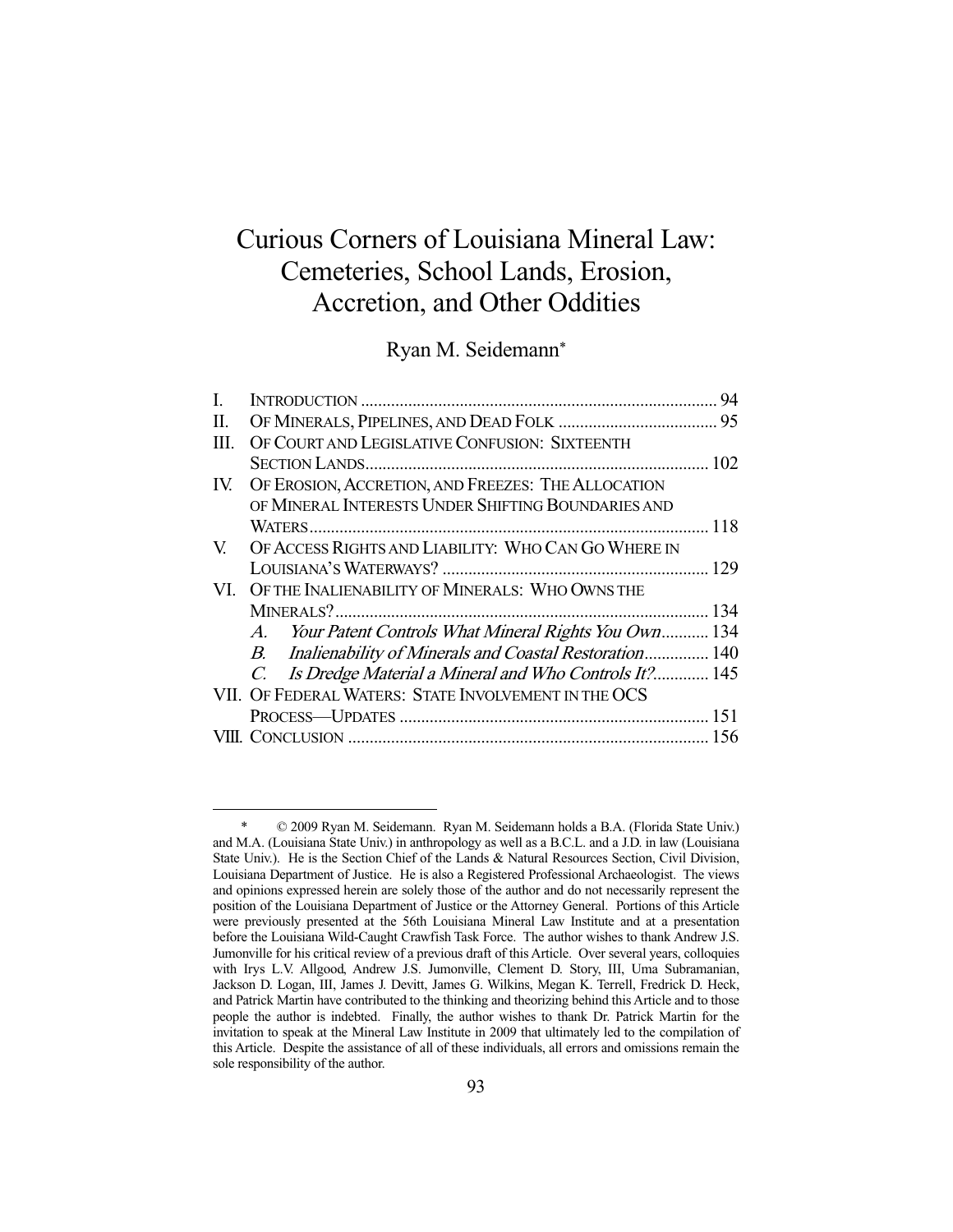## I. INTRODUCTION

 Legal issues related to minerals in Louisiana are never simple matters. Complicating the day-to-day activities of leasing and determining royalty payments are innumerable, arcane, or ill-understood provisions of Louisiana law of which every practitioner should be aware. This Paper addresses a sampling of those provisions with the aim of attempting to clarify ambiguity and to educate on vagaries.

 Part II of this Article focuses on intersections between mineral law and cemetery law in Louisiana. This Part identifies common problems for mineral-related activities in Louisiana when cemeteries are involved and provides guidance for how to avoid pitfalls.

 Part III of this Article examines the law of sixteenth section lands. The law covering these lands, otherwise known as school trust lands, has been misinterpreted and misapplied for nearly 200 years in Louisiana. This portion of the Article analyzes the misinterpretations and sets forth a concise review of the law that should serve to correct past errors and to create a uniform understanding of this often-arcane area of the law.

 Part IV of the this Article considers the often-confusing area of the law related to the allocation of minerals in the ever-changing environment of Louisiana's waterways. In particular, this Part of the Article reviews the law applicable to mineral reservations when boundaries between the State and private landowners change due to natural erosion or accretion or anthropogenic changes in water courses.

 Part V of this Article is primarily a review of the jurisprudence on the rights of access to waterways in Louisiana. This Part is aimed at analyzing how (and if) the right of access affects liability exposure when members of the public enter waterways in which mineral production is ongoing or equipment presents a hazard to navigation.

 Part VI of this Article covers varied legal issues related to the State's inalienability of minerals. The first portion of this Part considers who retains mineral rights (the State or private parties) depending on when private property was acquired from the State. The second portion of this Part analyzes who retains mineral rights (the State or private parties) in situations involving coastal restoration projects. The final portion of this Part examines the role of the inalienability of minerals in the use of dredge material by the U.S. Army Corps of Engineers and the interaction of these issues with the Coastal Zone Management Act.

 Finally, Part V of this Article provides an update regarding environmental issues related to federal government-permitted mineral exploration and production of the Outer Continental Shelf. Specifically,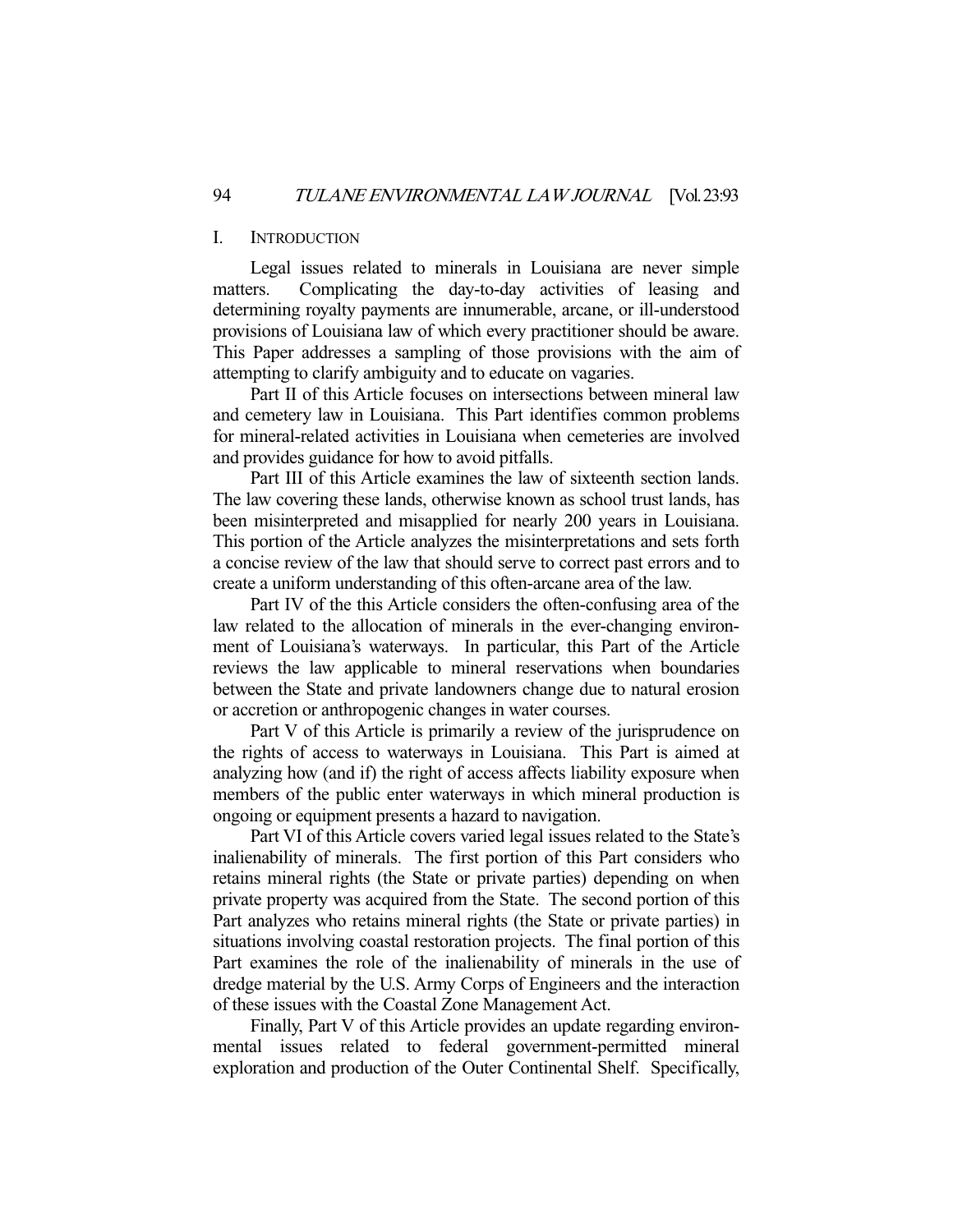this Part provides update to recent challenges to the federal government's activities in this area, with special attention to the implications for Louisiana.

#### II. OF MINERALS, PIPELINES, AND DEAD FOLK

 Although one would generally think it axiomatic that cemeteries are sacrosanct places that are free from industrial intrusions, especially mineral production, such has not been the case historically in Louisiana. Indeed, following the case of *Humphreys v. Bennett Oil Corp*.<sup>1</sup> in 1940, the Legislature passed specific legislation to protect cemeteries from intrusions by mineral production operations.<sup>2</sup>

 In Humphreys, the defendants had sunk two wells within the confines of a cemetery in Acadia Parish.<sup>3</sup> The plaintiffs, several descendants of those buried in the cemetery, sued for mental anguish, among other claims.<sup>4</sup> Interestingly, although the court had little problem awarding the plaintiffs damages, it did so despite the fact that the particular graves of the plaintiffs' ancestors were not actually disturbed during the operations.<sup>5</sup>

Although one would think that with the *Humphreys* case and the responsive legislation, the idea of mineral operations being undertaken in a cemetery would be a thing of the past, it is not. The Lands and Natural Resources Section of the Louisiana Department of Justice has received several requests for information in the past years about drilling and conducting seismic surveys in cemeteries in the State. Before reviewing the current law on this matter, it is worthwhile to examine some of the language from the *Humphreys* decision to see how troubling these activities can become and how easy it can be for a court to find against a production company in such cases. The outcome for the production company was ominous when the court observed that:

 It is admitted that this small Evangeline Cemetery, consisting of a one-acre plot of ground, was literally converted into an oil field by the drilling thereon of two producing wells. By such use, this consecrated ground, which was destined for the peaceful slumber of the dead, was transformed into an industrial site, to be exploited for material gain. . . .

-

. . . .

 <sup>1.</sup> Humphreys v. Bennett Oil, 197 So. 222 (La. 1940).

<sup>2.</sup> See LA. REV. STAT. ANN. § 8:901 (2005).

 <sup>3.</sup> Humphreys, 197 So. at 223.

<sup>4.</sup> *Id.*<br>5. *Id.* 

Id.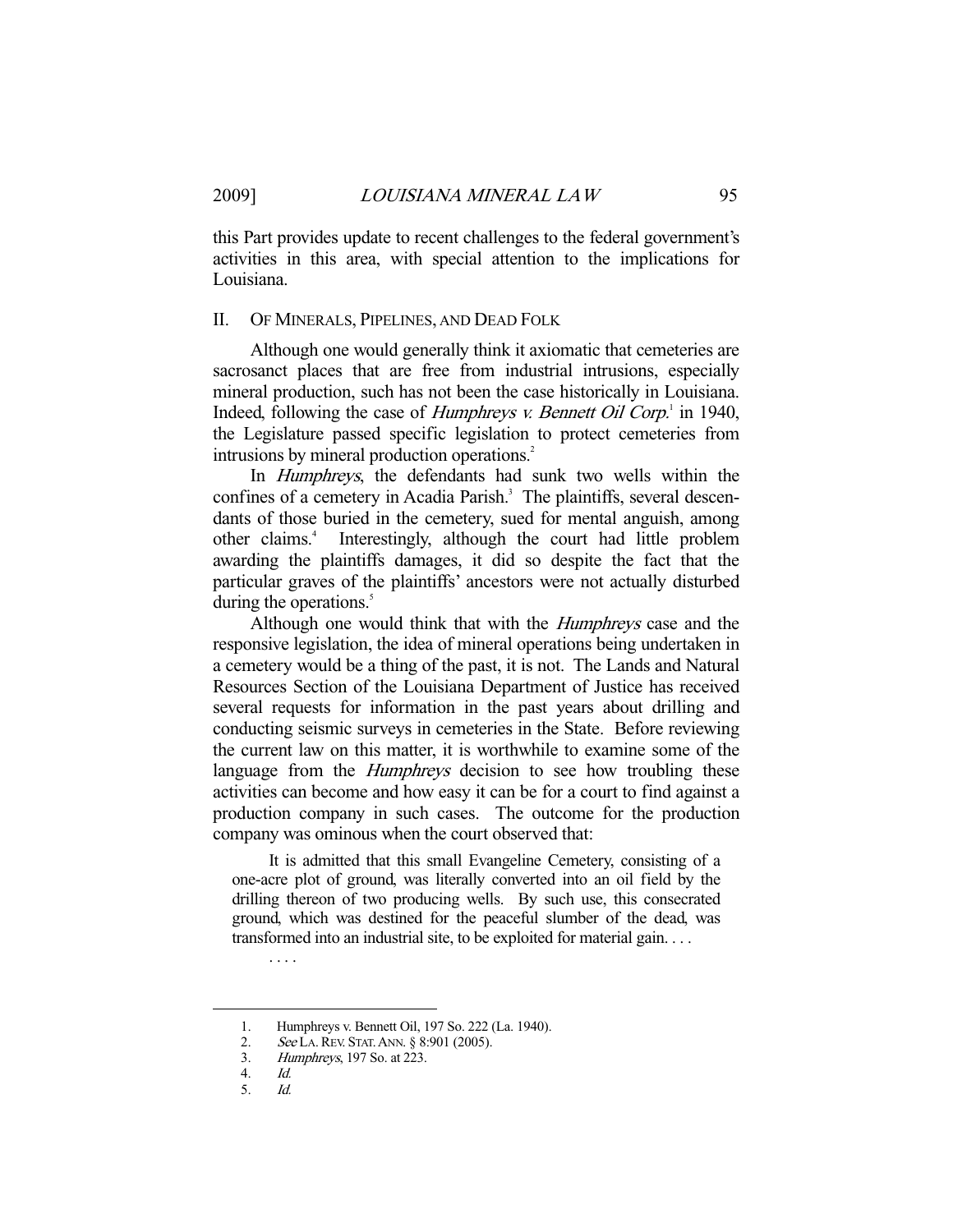This use of the cemetery plot divested it of its sacred character, violated and profaned the sanctity of the graves. This was a desecration calculated to wound the feelings of the living who had relatives buried there. . . .

 . . . There is testimony in the record that a marble slab, once used to mark the grave of a child, was placed at the door of the office building and used as a step.<sup>6</sup>

Finding that the property was properly dedicated to cemetery purposes and that the above-noted activities were sufficiently disturbing, the court found in favor of the plaintiffs for their tort claims.

 As noted above, the court placed great weight in the general sanctity of cemeteries and it did not require that the plaintiffs' ancestors' own graves actually be disturbed to support their claims of anguish.<sup>7</sup> This concept<sup>8</sup> serves as the basis for the codified law that followed in the wake of this case and that now controls mineral activity in cemeteries.<sup>9</sup>

Immediately following *Humphreys*, the Legislature passed Act 81 of 1940, which is now codified at Louisiana Revised Statue (La. R.S.) 8:901. Under this law, the Legislature expressly prohibits the construction of hydrocarbon pipelines and the exploration for and production of minerals within the confines of a cemetery in Louisiana.<sup>10</sup> Thus, now there is no question that the activities presented in Humphreys are impermissible. Unfortunately for the practitioner, La. R.S. 8:901 raises more questions than it answers: What about shooting seismic in a cemetery? What constitutes a "cemetery"? What if the burials are removed?

 Before discussing the answers to the above questions, a review of the law itself is in order. La. R.S. 8:901 states:

Id.

-

. . . .

 <sup>6.</sup> Humphreys, 197 So. at 228-30.

 <sup>7.</sup> See id.

 <sup>8.</sup> The concept referred to here is that of the sanctity of cemeteries, as embodied in the following quotation:

These plaintiffs have an interest not only in the particular spots where their relatives are buried, but also a sentimental interest, at least, in the cemetery as a whole, and therefore such flagrant violation, as here shown, of the sanctity of any part of this small plot was calculated to cause mental anguish and suffering to those who have relatives buried there.

 <sup>9.</sup> Although the language of La. R.S. 8:901 is not as melodramatic as that used by the Louisiana Supreme court in *Humphreys*, the timing of the law's enactment (1940) and the law's scope (all mineral-related activities within cemeteries) make it clear that the same general sanctity concepts that directed the Court in *Humphreys* were at work in the Legislature with the enactment of La. R.S. 8:901.

 <sup>10.</sup> LA.REV. STAT.ANN. § 8:901 (2005).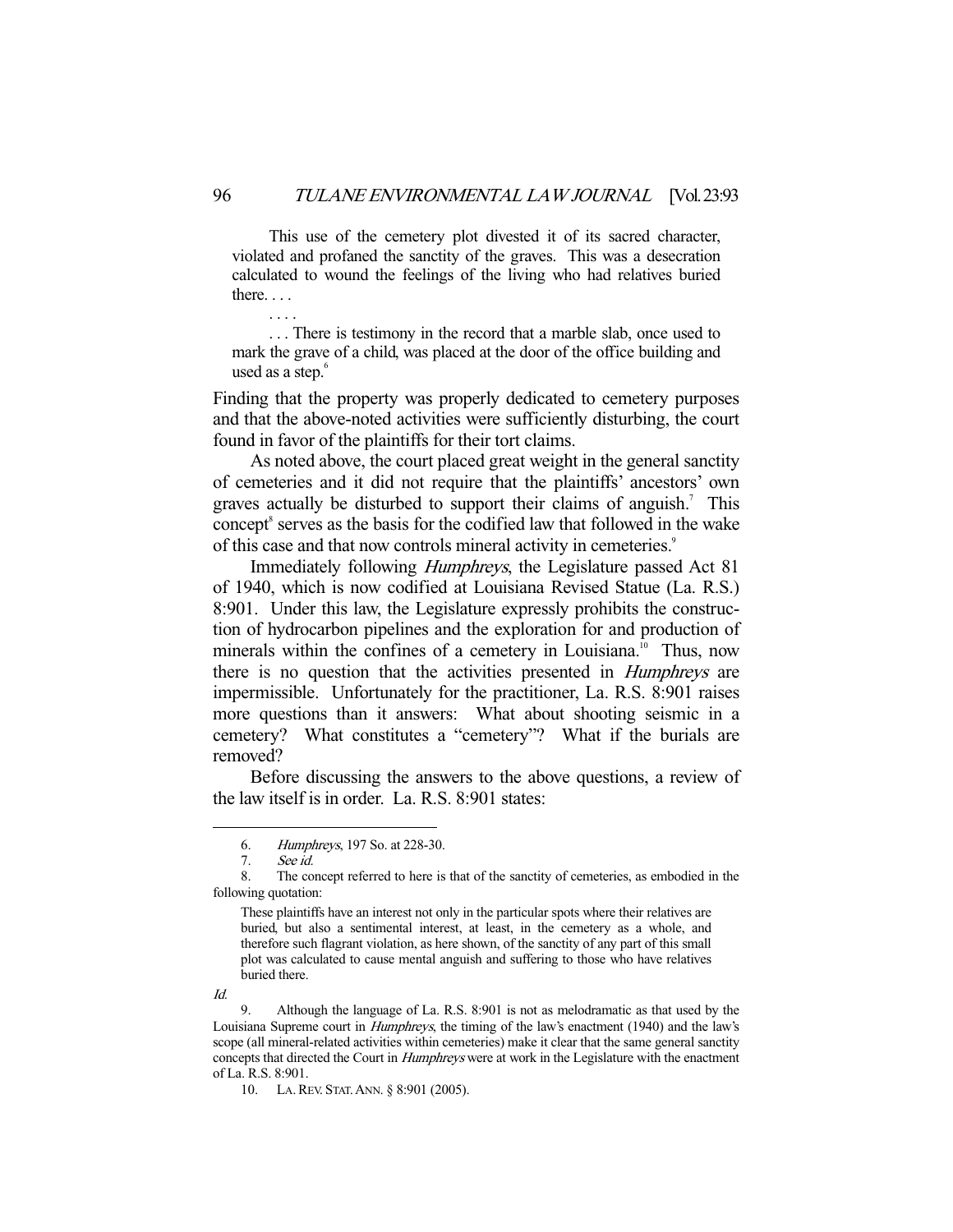- A. It shall be unlawful to use, lease or sell any tract of land which is platted, laid out or dedicated for cemetery purposes and in which human bodies are interred, on any part of such tract, for the purpose of prospecting, drilling or mining; provided that the prohibition of leasing contained in this section shall not apply to any oil, gas, or mineral lease that contains a stipulation forbidding drilling or mining operations upon that portion of the leased premises which is included within the cemetery.
- B. Whoever violates this section shall be fined not less than one hundred dollars nor more than five hundred dollars, or be imprisoned for not less than thirty days nor more than six months, or both, and each day during which drilling, mining or prospecting is conducted or prosecuted shall be considered a separate offense.<sup>1</sup>

 One thing that is permissible under La. R.S. 8:901 is the leasing of property that happens to contain a cemetery, as long as the lease stipulates that none of the prohibited activities will take place within the confines of the cemetery.<sup>12</sup> Of course, this raises the question of how unknown cemeteries will be treated under this law when they are inadvertently included within a leased tract. In the case of cemeteries for which there is no evidence of their existence on the ground surface, this is covered by La. R.S. 8:671, which is discussed in detail below. In the case of cemeteries that are visible, avoidance is going to be the key.<sup>13</sup>

 Is it permissible to conduct seismic activity within cemeteries under La. R.S. 8:901? The law prohibits "prospecting" within cemeteries. $14$ Despite this clear statement restricting prospecting, it is unclear what exactly falls under that term.<sup>15</sup> In Louisiana jurisprudence, "prospecting" is not defined in terms directly analogous to those for conducting seismic surveys. Also, seismic surveys themselves may be considered

 <sup>11.</sup> It is important to note that in addition to the criminal penalties that can be imposed under La. R.S. 8:901, zealous prosecutors can also likely apply La. R.S. 14:101 to most activities related to mineral exploration and production in cemeteries. That statute states:

Desecration of graves is the:

<sup>(1)</sup> Unauthorized opening of any place of interment, or building wherein the dead body of a human being is located, with the intent to remove or to mutilate the body or any part thereof, or any article interred or intended to be interred with the said body; or

<sup>(2)</sup> Intentional or criminally negligent damaging in any manner, of any grave, tomb, or mausoleum erected for the dead.

Whoever commits the crime of desecration of graves shall be fined not more than five hundred dollars, or imprisoned for not more than six months, or both.

<sup>12.</sup> *Id.* § 8:901(A).

<sup>13.</sup> See id. § 8:671 (2008).

<sup>14.</sup> See id. § 8:901(A) (2005).

 <sup>15.</sup> See La. Op. Att'y Gen. 08-100 (2008).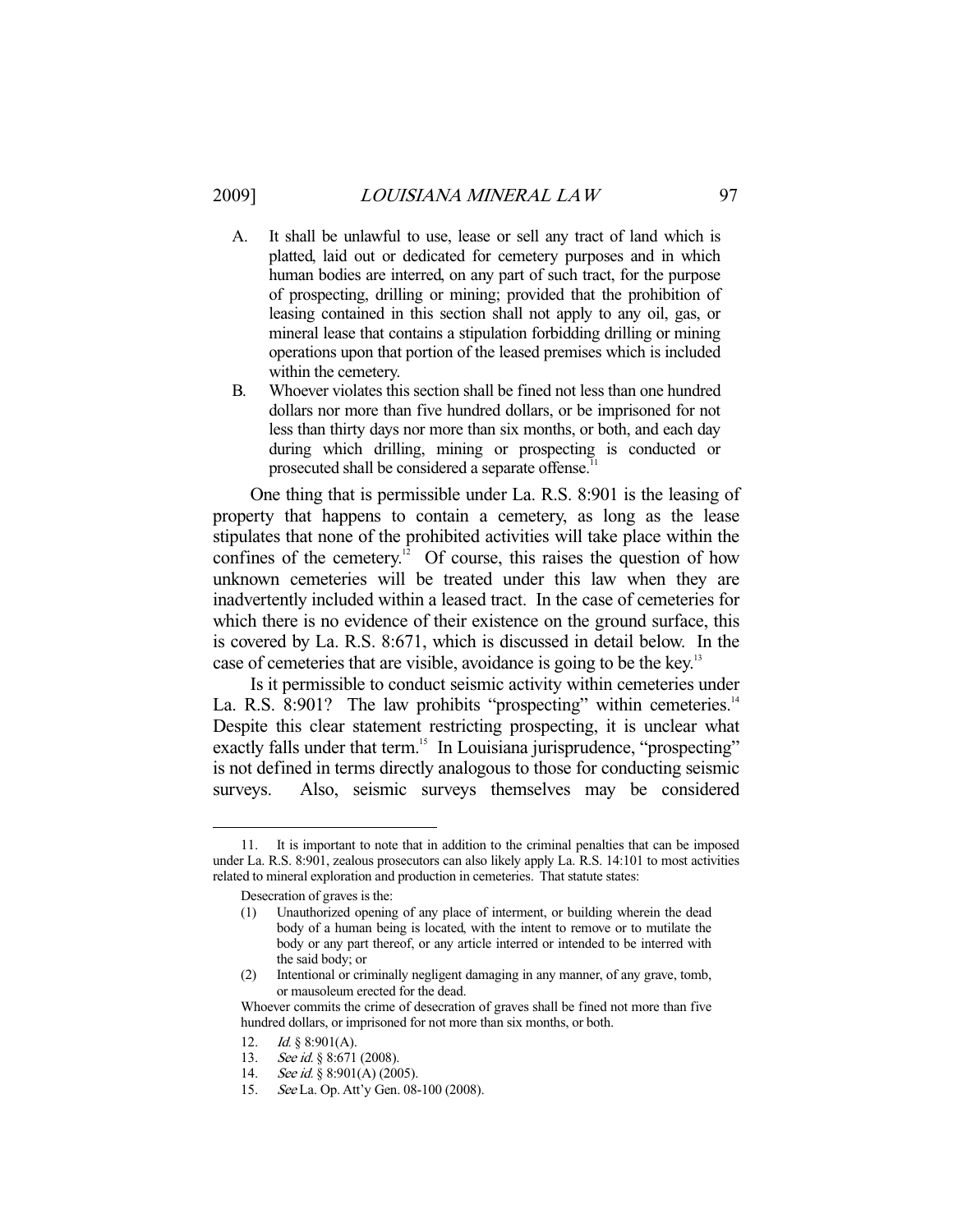"prospecting" because there is no jurisprudence that states that they are not. It has apparently not been an issue before the Louisiana courts. However, the jurisprudence of several other states includes seismic activity within the term "prospecting."16 Thus it is possible that the "prospecting" referenced in La. R.S. 8:901 includes seismic operations.<sup>17</sup> Accordingly, such activities may be illegal in a Louisiana cemetery, and one does seismic therein at one's own peril and risk.<sup>18</sup> However, the Louisiana Cemetery Board (LCB) has stated that directional drilling under cemeteries is permissible and is not a violation of La. R.S. 8:901 as long as it does not disturb or affect the graves.<sup>19</sup>

 Another important question, as alluded to above, is "what constitutes a cemetery in Louisiana?" In a broad sense, the term "cemetery" is defined in La. R.S. 8:1(7) as "a place used or intended to be used for the interment of the human dead. It includes a burial park, for earth interments; or a mausoleum, for vault or crypt interments; or a columbarium, or scattering garden, for cinerary interments; or a combination of one or more of these."20 Thus, a cemetery does not depend on any specialized markings or border, nor is there any need for a recordation of the existence of a cemetery to be effectuated in the public records.<sup>21</sup> What is the practical implication of this definition for those leasing lands in Louisiana? Lessees may have a cemetery on the leased property and they may not know it. The bulk of the law related to cemeteries does not specify the character of the property. Thus, it is of no moment that a cemetery is situated on private or public property, making the respect for these places of paramount importance for the exploration and production crews that are on the ground. Very simply, if there are human remains in the ground, it is a cemetery and should be avoided.

 Probably, the more likely cemetery situation that can be a significant issue for mineral activities is the situation in which

 <sup>16.</sup> See id.

 <sup>17.</sup> Such has also become the opinion of the Louisiana Attorney General per La. Att'y Gen. Op. 08-0100.

 <sup>18.</sup> See id.

 <sup>19.</sup> Personal communication between Ryan M. Seidemann, AAG, and Lucy L. McCann, Director, Louisiana Cemetery Board, Jan. 23, 2009. It is important to note, however, that for the cemeteries covered by La. R.S. 8:671 through 8:680 (2008), ones over which the LCB has little or no jurisdiction, the same permissibility for directional drilling cannot be said with any certainty. The Louisiana Division of Archaeology, which administers La. R.S. 8:671 through 8:681, has made no pronouncement indicating whether or not such activities are acceptable.

 <sup>20.</sup> LA.REV. STAT.ANN. § 8:1(7) (2005).

 <sup>21.</sup> See generally Humphreys v. Bennet Oil Corp., 197 So. 222, 224-27 (La. 1940); Thomas v. Mobley, 118 So. 2d 476, 478 (La. Ct. App. 1960).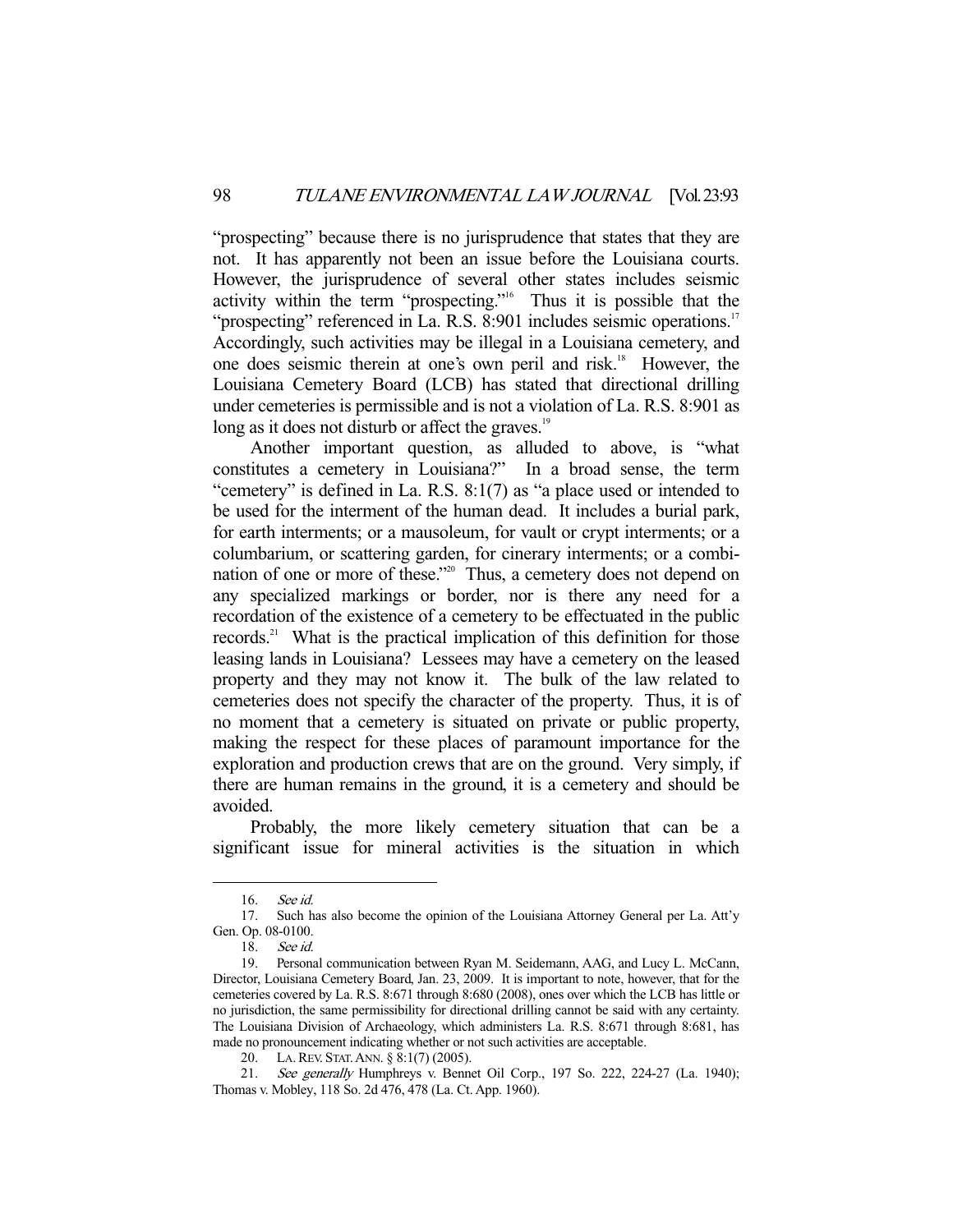-

exploration and production—or more likely, pipeline construction encounter human remains in unmarked graves during operations. In this situation, the Louisiana Unmarked Human Burial Sites Preservation Act (the Unmarked Burials  $Act)^2$  applies. Unlike its federal counterpart, the Native American Graves Protection and Repatriation Act (NAGPRA),<sup>23</sup> which only applies to Native American burial sites encountered on federal or tribal lands, $^{24}$  the Unmarked Burials Act applies to all land public and private—and all human remains—not just Native Americans—in unmarked graves in Louisiana.<sup>25</sup> What is the practical relevance of this law to mineral operations? If human remains are encountered in any situation, work must immediately  $STOP<sup>26</sup>$  and local law enforcement, the coroner, and the State Archaeologist must be contacted.27 Although no cases have addressed this law in Louisiana, those reported under NAGPRA are telling of the penalties for violating these requirements.

In *Quechan Indian Tribe v. United States*,<sup>28</sup> numerous claims for the disturbance of human remains during electrical line construction were brought under the Federal Tort Claims Act (FTCA).<sup>29</sup> The United States District Court for the Southern District of California allowed NAGPRA to be used as establishing a standard of care in FTCA actions.<sup>30</sup> Thus, it

28. 535 F. Supp. 2d 1072 (S.D. Cal. 2008).

 <sup>22.</sup> LA.REV. STAT.ANN. §§ 8:671-8:681 (2005).

 <sup>23. 25</sup> U.S.C. §§ 3001-3013 (2006). A complete discussion of the history and application of NAGPRA may be found in Ryan M. Seidemann, Bones of Contention: A Comparative Examination of Law Governing Human Remains from Archaeological Contexts in Formerly Colonial Countries, 64 LA. L. REV. 545 (2004); Ryan M. Seidemann, Time for a Change? The Kennewick Man Case and Its Implications for the Future of the Native American Graves Protection and Repatriation Act, 106 W. VA. L. REV. 149 (2003).

 <sup>24.</sup> It is important to note, though it is not extremely relevant to this Article, that NAGPRA also sets forth the law related to managing Native American skeletal collections and burial artifacts in all U.S. institutions that receive federal funding. See 25 U.S.C. §§ 3003-3013 (2006). The law also imposes criminal and civil penalties for the sale of or trafficking in Native American human remains. 18 U.S.C. § 1170 (2006). It is also important to note that mere federal involvement in a project (unlike in situations under the National Environmental Policy Act)—for example, with federal permits-is not sufficient to trigger the application of NAGPRA. See generally W. Mohegan Tribe & Nation of N.Y. v. New York, 100 F. Supp. 2d 122, 125-26 (N.D.N.Y. 2000); Abenaki Nation of Mississquoi v. Hughes, 805 F. Supp. 234, 251-52 (D. Vt. 1992).

 <sup>25.</sup> LA.REV. STAT.ANN. § 8:672 (2008).

 <sup>26.</sup> Id. §§ 8:678, 8:680(B).

<sup>27.</sup> Id.  $\S 8:680(A), (C)$ .

 <sup>29.</sup> Id. at 1081-84.

 <sup>30.</sup> Id. at 1108.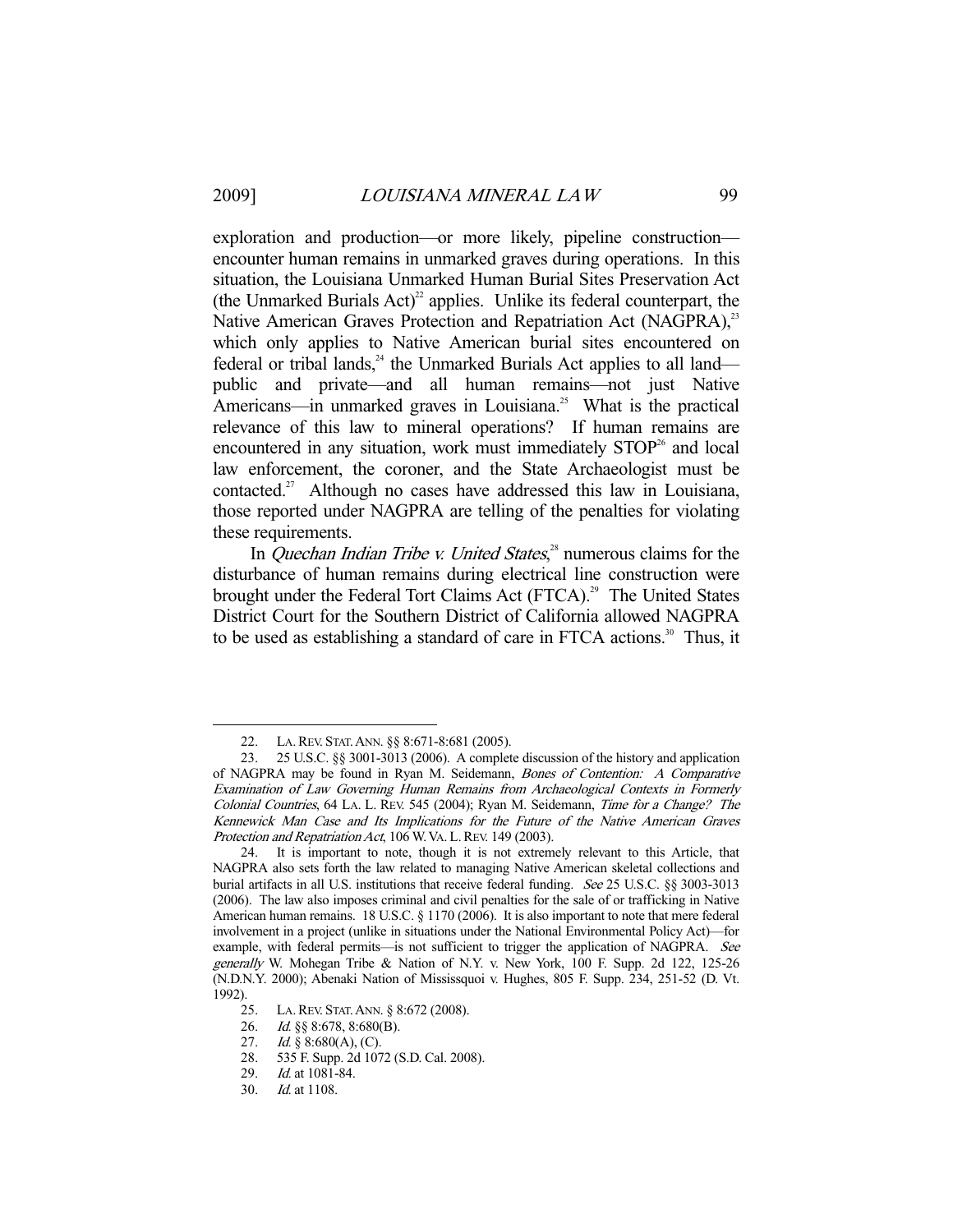is possible that NAGPRA or the Unmarked Burials Act may be used in future cases to support claims for monetary damages.<sup>31</sup>

In *Yankton Sioux Tribe v. U.S. Army Corps of Engineers*,<sup>32</sup> the real problem of unmarked burial disturbance for mineral operations was brought into focus: work stoppage.<sup>33</sup> In this case, the Corps of Engineers was forced to shut down operations to raise the water level in a lake until inadvertently discovered human remains could be removed from the impact area.<sup>34</sup> A preliminary injunction was issued to effectuate this work stoppage.<sup>35</sup> Although damages were not a part of this suit,<sup>36</sup> per se, the economic damages realized by work stoppages by private parties may be significant. Thus, in the instance of the discovery of human remains, the most efficient and effective means for mitigating the potential financial impacts of a massive work stoppage is to follow the law up front.

 Although cases under the Unmarked Burials Act and NAGPRA have not yet been litigated in Louisiana, $37$  attempts have been made. During initial surveys for the construction of a gas processing plant in the late 1990s, archaeologists working for Texaco discovered a Native American burial site in the swamps near Larose, Louisiana.<sup>38</sup> Although the archaeologists properly reported the find and excavated the site pursuant to a permit, the United Houma Nation filed suit in the Eastern District of Louisiana to stop the disturbance of the graves.<sup>39</sup> Because the Houma do not enjoy federal tribal recognition, as he dismissed the case, Judge Shafer stated that the group has "no more right than anyone else to protest" the excavations.<sup>40</sup>

 One further cautionary note is warranted here. If human remains are inadvertently discovered during mineral-related construction opera-

 <sup>31.</sup> Generally, aside from the civil penalties involved, the descendant groups are not provided with a cause of action for damages under NAGPRA. See Castro Romero v. Becken, 256 F.3d 349, 354-55 (5th Cir. 2001). However, with the ruling in Quechan Indian Tribe, the possibility that NAGPRA (and by implication the Unmarked Burials Act) may be used to support other theories of recovery is real.

 <sup>32. 83</sup> F. Supp. 2d 1047 (D.S.D. 2000).

<sup>33.</sup> *See id.*<br>34. *Id.* at 1 Id. at 1060-61.

 <sup>35.</sup> Id.

 <sup>36.</sup> Id.

 <sup>37.</sup> Excepted from this statement is Castro Romero, which was decided by the federal Fifth Circuit, but which was a Texas case that did not involve anything directly relevant to mineral operations.

<sup>38.</sup> See Associated Press, Texaco Wins Fight for Burial Grounds, TIMES PICAYUNE (New Orleans), June 9, 1998, at C2.

 <sup>39.</sup> See id.

 <sup>40.</sup> Id.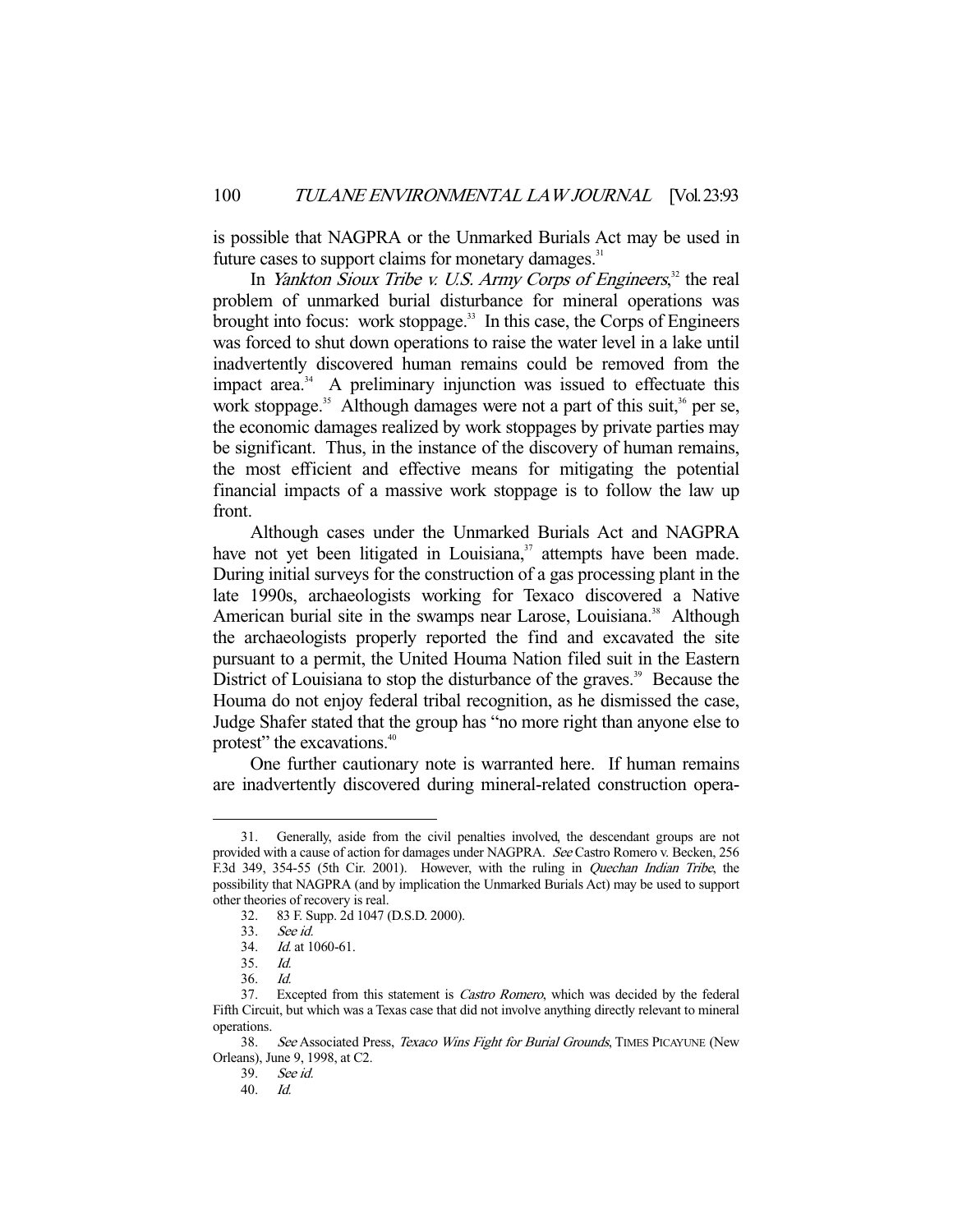-

tions, it is essential that workers are made aware that the removal of human remains or burial artifacts is illegal under both the Unmarked Burials Act and NAGPRA.<sup>41</sup> In recent years, the Louisiana Attorney General's Office has taken seriously the illegal treatment of human remains and burial artifacts, resulting in busts and seizures of numerous items.42 Accordingly, it is imperative that all employees who have the potential to come into contact with human remains or burial artifacts while working in the field be admonished not to take such items. They should immediately contact the appropriate authorities or otherwise risk criminal and civil sanctions that have the potential to impose vicarious liability sanctions on the employers as well.

When does a cemetery cease to be a cemetery? La. R.S. 8:304(A) states that "[a]fter property is dedicated to cemetery purposes pursuant to this chapter, neither the dedication nor the title of a plot owner shall be affected by the dissolution of the cemetery authority, by nonuse on its part, by alienation of the property, or otherwise, except as provided in this title."<sup>43</sup>

 A cemetery remains a cemetery until a court has removed the dedication of that property to cemetery purposes. Basically, what La. R.S. 8:304(A) means is that once a piece of property is used as a cemetery, the property becomes dedicated to the purpose.<sup>44</sup> The mere removal of obvious graves from that property does not accomplish a removal of the dedication.<sup>45</sup> Part of the reason that a dedication is not de facto eliminated by the removal of obvious graves is the reality that,

 <sup>41.</sup> LA.REV. STAT. § 8:678; 18 U.S.C. § 1170 (2006).

 <sup>42.</sup> See, e.g., Ryan M. Seidemann, Christopher M. Stojanowski, & Fredrick Rich, The Identification of a Human Skull Recovered from an eBay Sale, 54 J. FORENSIC SCI. 1247 (2009).

 <sup>43.</sup> LA.REV. STAT. § 8:304(A) (2005).

 <sup>44.</sup> Locke v. Lester, 78 So. 2d 14 (La. Ct. App. 1955); Humphreys v. Bennett Oil Corp., 197 So. 222, 228 (La. 1940); see also Thomas v. Mobley, 118 So. 2d 476, 478 (La. Ct. App. 1960).

It is important to note that the dedication of property as a cemetery need not be a formal or recorded dedication. See Humphreys, 197 So. at 226-27. Indeed, the mere use of a piece of property as a burial place is enough to effectuate the dedication. Id. Although the Humphreys court seems to suggest that an abandonment of the cemetery may also effectuate a removal of the dedication, such is not the case. See id. at 227. The Humphreys supposition is based, as is the one in *Thomas*, on the premise that if a cemetery is abandoned-in-fact and the descendants have died off or moved away, that the cemetery "may lose [its] sacred and protected character." Thomas, 118 So. 2d at 478. However, this supposition stands in stark contrast to the more recent action of the Louisiana Legislature and the U.S. Congress, both of which have confirmed the perpetual sacred and protected nature of cemeteries with the Unmarked Burials Act and NAGPRA, respectively. Thus, this supposition is, at the least, outmoded, and at most, legislatively overruled.

 <sup>45.</sup> It is also important to note that Louisiana courts have held that the dedication of property as a cemetery is not subject to prescription. Locke, 78 So. 2d at 16.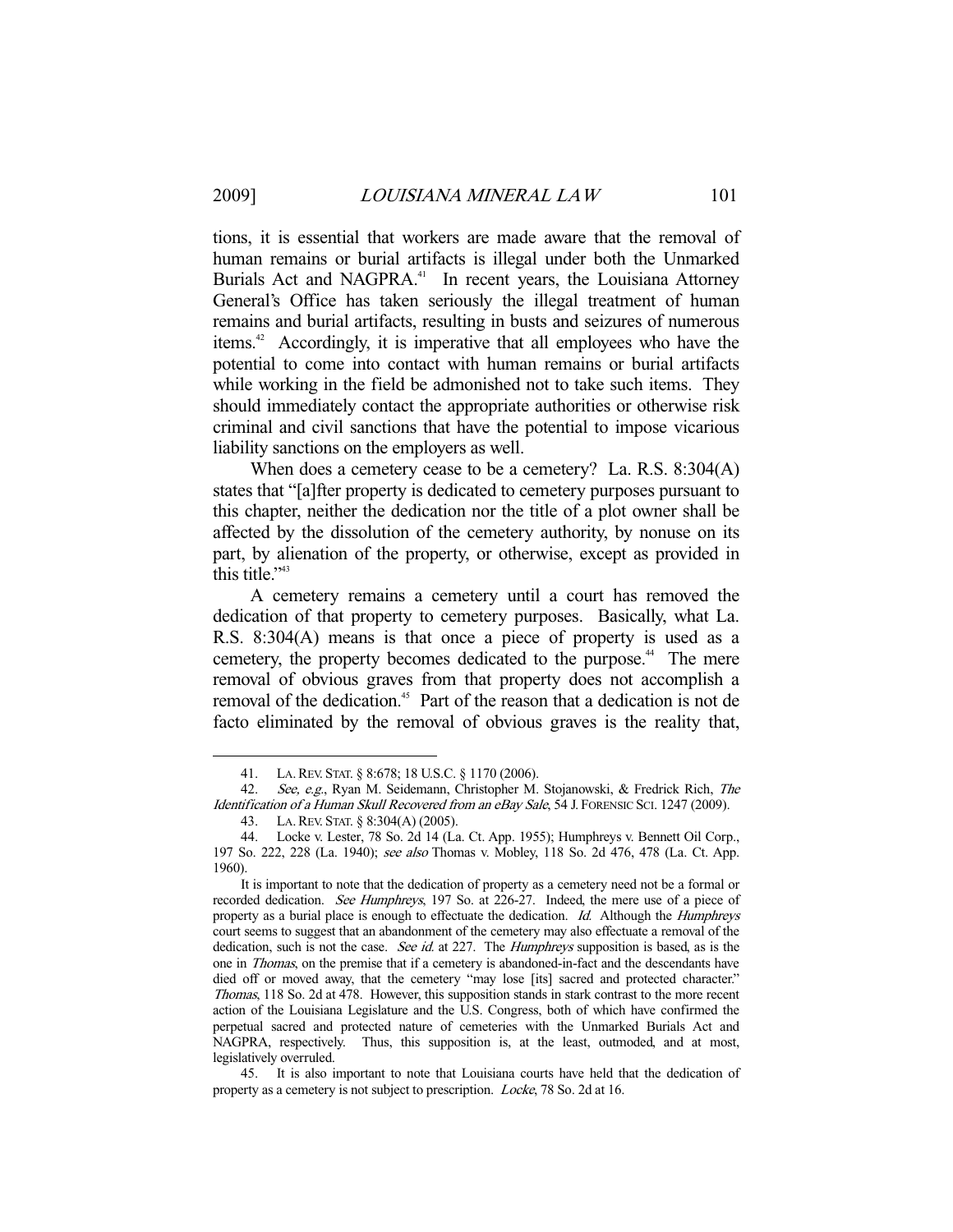although obvious graves may be removed, other remains may continue to be interred at a site, thus necessitating continued protection.<sup>46</sup> The other component to this requirement is legal: La. R.S. 8:306—the provision of the law that provides for the removal of the dedication—requires that all remains be removed from the area that is to be undedicated.<sup>47</sup>

 It seems perfectly acceptable for the Division of Archaeology, the LCB, or a court to require the use of remote sensing technology, ground scraping, or any other methodology that they deem appropriate to ensure that all burials have been removed from an area in compliance with La. R.S. 8:304 and 8:306. Following such assurances, the party seeking a removal of the cemetery dedication must seek a court order removing that dedication following the procedures outlined in La. R.S.  $8:306.^{48}$  No activities that are inconsistent with cemetery uses can occur in a cemetery until this dedication is removed.<sup>49</sup>

# III. OF COURT AND LEGISLATIVE CONFUSION: SIXTEENTH SECTION LANDS

 Perhaps one of the most confusing areas of the law that must be contended with in mineral situations is the law related to school lands (sixteenth section lands). What makes the sixteenth section land law so confusing is that the law related to sixteenth section lands has been piecemealed together by Congress and the Louisiana Legislature over more than two centuries and it has been poorly interpreted by the courts as a result. A fairly common situation that relates to sixteenth section lands and private attorneys has come about in recent years as a result of the proliferation of legacy site suits. In this regard, the primary issue is whether the school boards have their own authority to sue for

<sup>46.</sup> See, e.g., BRYAN S. HALEY, GEOPHYSICAL SURVEY OF HIGHLAND CEMETERY, BATON ROUGE, LOUISIANA 1 (2003) (documenting numerous unmarked graves in a historic cemetery). Indeed, Kehoe-Forutan, Campbell, and Shepard have documented a historic cemetery in Pennsylvania for which there are currently 266 visible markers, but for which estimates of actual space available for burials range as high as 1080. A ground penetrating radar confirmed that there were enough unmarked burials that the 1080 burial capacity cemetery was full and should not be reopened for new burials. Sandra J. Kehoe-Forutan, Bruce A. Campbell & Michael K. Shepard, Penetrating the Mystery Beneath Millville Friends Meeting Cemetery, 28 ASS'N FOR GRAVESTONE STUD. QUART. 11 (2004); Garry O'Hara, The Case of the Buried Tombstones: A Story of Gravestone Recovery and Restoration in Colorado, 32 AGS QUART. 7 (2008); see also Shannon Seckinger, Picking Up the Pieces: The Osborn Family Cemetery, Brielle, NJ, AM. CEMETERY 22 (Apr. 2006) (discussing similar ground-penetrating radar results).

 <sup>47.</sup> See also LA. REV. STAT. § 8:316 for the procedure to be followed for disturbing cemeteries for noncemetery purposes (a limited list of permissible purposes) both when a cemetery authority exists and when one does not.

 <sup>48.</sup> Id. § 8:306.

 <sup>49.</sup> See id.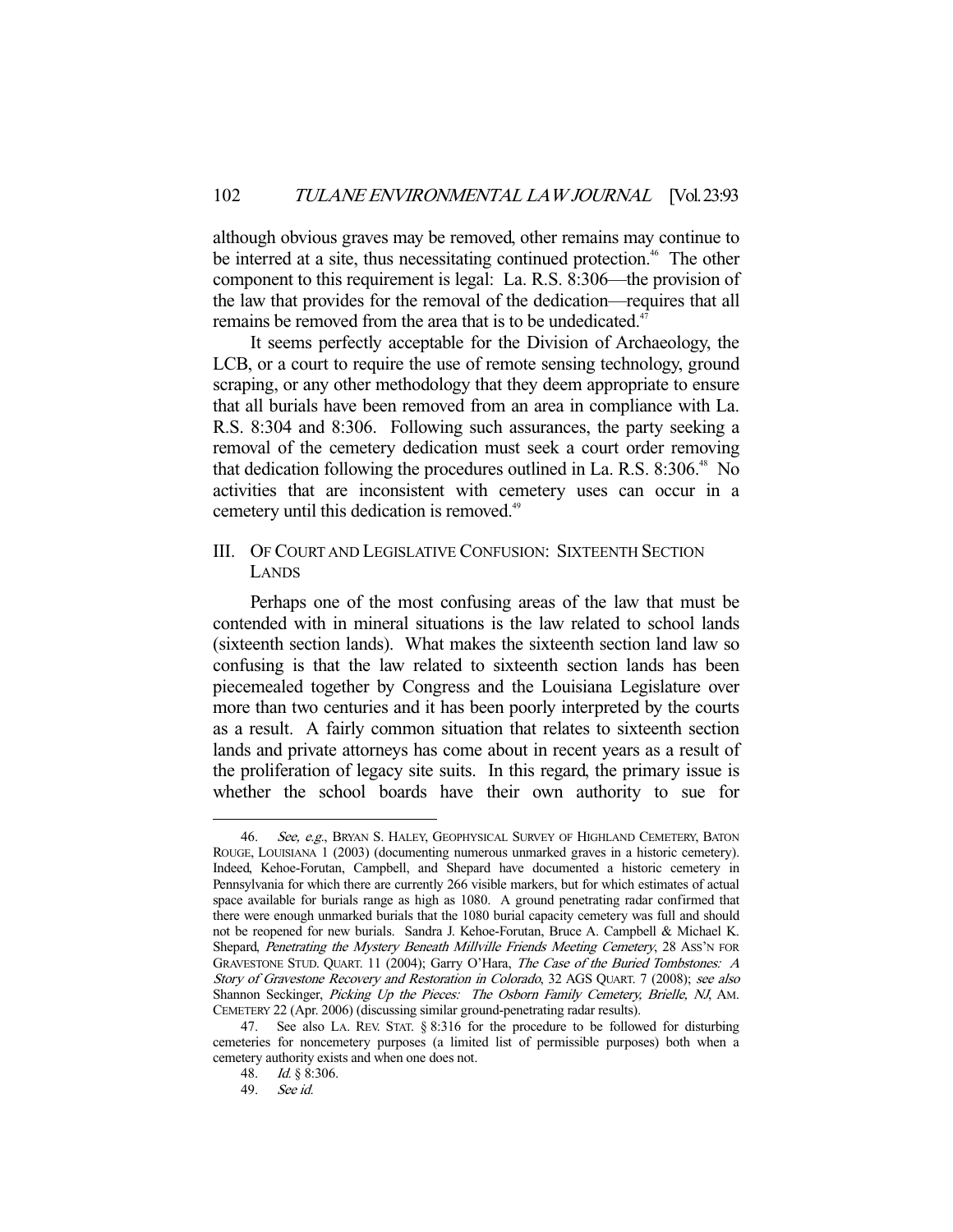environmental damages to this land (as opposed to the State doing so for them). This issue is discussed later. However, for the title examiners and government lawyers that have to determine who has the rights to the minerals and who has the authority to lease these lands, this area of the law is also extremely important. Thus, for the benefit of those title examiners and government lawyers, a review of the law related to sixteenth section lands is herein undertaken.

 Sixteenth section lands constitute part of a surveyed rectangular portion of land, based on a system of survey implemented in 1785 by the Second Continental Congress.<sup>50</sup> "Congress reserved and dedicated the sixteen [sic] section in each township for the support of public schools."<sup>51</sup> Although sixteenth section lands exist in every state of the nation, the laws controlling each state's sixteenth section lands may be significantly different from one state to another. This reality requires the specific review of the federal law that granted these lands to Louisiana that is contained herein.<sup>52</sup>

 As a general matter, Louisiana retains ownership, in trust, over sixteenth section lands as lands for the public's (school board's) use.<sup>53</sup> The lands are administered through the State Land Office.<sup>54</sup> The local school boards are only given custodial authority over the lands and not actual ownership.<sup>55</sup> "In 1806, the United States Congress stated that ... the section 'number sixteen,'. . . shall be reserved in each township for the support of schools within the same."<sup>56</sup> This reservation of sixteenth section lands was reaffirmed by Congress with the same language in 1811.<sup>57</sup> These reserved lands vested in the State of Louisiana upon statehood in 1812.<sup>58</sup>

 There has been some debate as to what interest was actually transferred to the State by the 1806 Act. However, following a series of United States Supreme Court rulings on the nature of certain sixteenth section land grants, it is clear that this grant was intended to give the State a fee simple interest in the sixteenth sections.<sup>59</sup> This interest

 <sup>50.</sup> JOHN MADDEN, FEDERAL AND STATE LANDS IN LOUISIANA 232 (1973).

 <sup>51.</sup> La. Op. Att'y Gen. 96-0188 (1997).

 <sup>52.</sup> Papasan v. Allain, 106 S. Ct. 2932 n.18 (1986).

 <sup>53.</sup> See La. Op. Att'y Gen. 96-0188.

 <sup>54.</sup> See LA.REV. STAT.ANN. § 1701.1(a) (2006).

<sup>55.</sup> See La. Op. Att'y Gen. 96-0188; see also Ebey v. Avoyelles Parish Sch. Bd., 203-765 (La. App. 3 Cir. 12/17/03); 861 So. 2d 910.

 <sup>56. 2</sup> Stat. 391 § 11 (1806).

 <sup>57. 2</sup> Stat. 662 § 10 (1811).

 <sup>58.</sup> MADDEN, supra note 50, at 232; La. Op. Att'y Gen. 96-0188.

 <sup>59.</sup> See Papasan v. Allain, 106 S. Ct. 2932, 2941-42 (1986); see also Alabama v. Schmidt,

<sup>34</sup> S. Ct. 301, 302 (1914); Cooper v. Roberts, 18 How. 173, 182 (1855).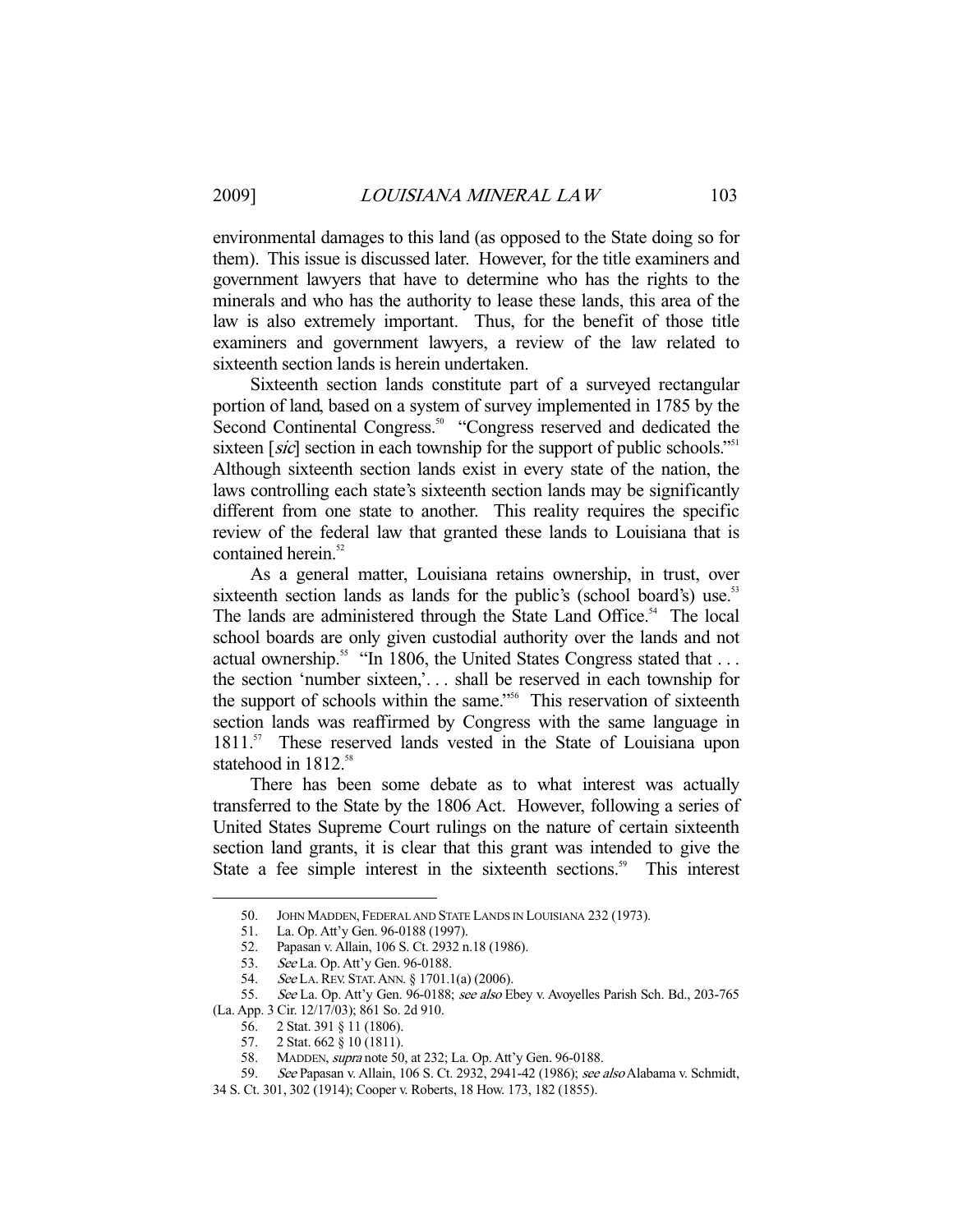becomes acutely obvious under *Papasan v. Allain*, which found that the same fee simple classification existed in Mississippi. $\degree$  Although that same case cautions that the law affecting each state's sixteenth section lands must be interpreted in light of the unique federal statute granting that  $land<sub>61</sub>$  and despite the fact that Mississippi and Louisiana were granted their sixteenth section lands in different acts of Congress, $62$  the virtually identical language of these grants requires a convergent interpretation of the law as it applies to Louisiana and Mississippi sixteenth section lands. Thus it is clear that Louisiana, like its eastern neighbor, received a fee simple interest in its sixteenth section lands when those lands vested in the State in 1812. This absolute (or fee simple) grant of sixteenth section lands is supported by *Louisiana v. Jovce*.<sup>63</sup> which stated: "Those lands were unequivocally and unconditionally appropriated to a purpose for the carrying out of which the future state alone was looked to."<sup>64</sup>

Additionally, the Joyce court goes on to state:

[T]hough such states were in honor bound to apply [the lands] to the purpose for which they were given, the validity of sales of them by the states is not dependent upon a compliance with a qualified permission to sell given by Congress after the lands had ceased to belong to the United States.<sup>65</sup>

Despite the State's fee simple interest, in 1843 the United States Congress passed "An Act to Authorize the Legislatures of the States of Illinois, Arkansas, Louisiana, and Tennessee, to Sell the Lands Heretofore Appropriated for the Use of Schools in those States" (the Act).<sup>66</sup> The Act recognized that the ownership, and thus the ability to sell sixteenth section lands, was retained by the states and did not fall to the various political subdivisions that may actually care for the lands and administer the schools.<sup>67</sup> This is evident in the statement that "the Legislature<sup>[]</sup> of ... Louisiana [is] hereby, authorized to provide by law for the sale and conveyance in fee simple, of all or any part of the lands heretofore reserved and appropriated by Congress for the use of

 <sup>60.</sup> See Papasan, 106 S. Ct. at 2941-42; see also Holmes S. Adams et al., School Law, in ENCYCLOPEDIA OF MISS. L. § 65 (Jeffrey Jackson & Mary Miller eds., 2004).

<sup>61.</sup> See Papasan, 106 S. Ct. at 2946-47 n.18.<br>62. See 2 Stat. 391, § 11 (1805); see also 3 S

<sup>62.</sup> See 2 Stat. 391, § 11 (1805); see also 3 Stat. 275, § 3 (1817). 63. 261 F. 128, 132 (5th Cir. 1919).

 <sup>63. 261</sup> F. 128, 132 (5th Cir. 1919).

 <sup>64.</sup> Id.

 <sup>65.</sup> Id. at 133.

 <sup>66. 5</sup> Stat. 600 (1843) (emphasis added).

 <sup>67.</sup> See id.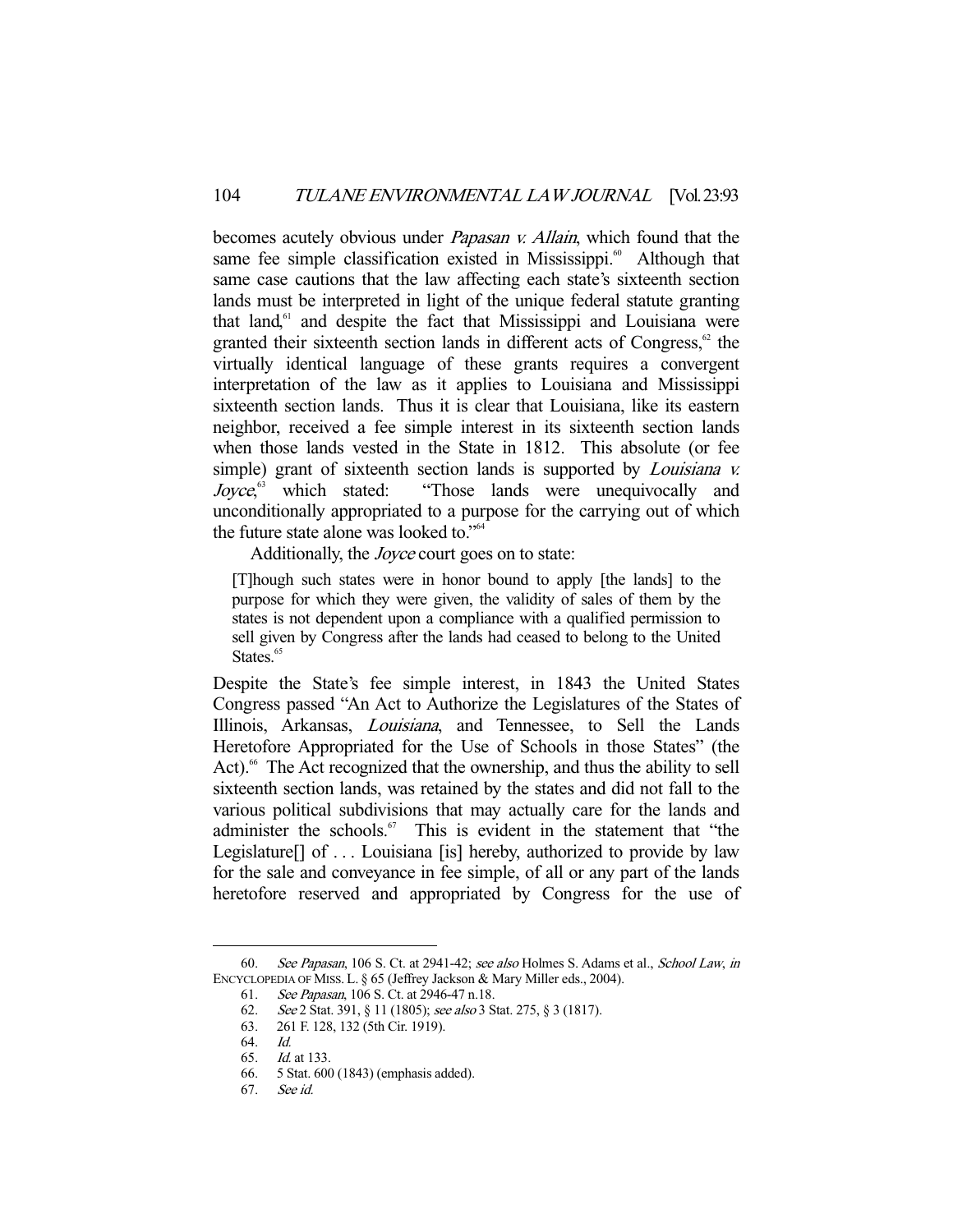schools."<sup>68</sup> However, based upon the foregoing analysis, to the extent that the 1843 Act purports to grant Louisiana the power to sell its sixteenth section lands, that Act is superfluous, as such power vested in the State by virtue of the fee simple grant of these same lands when the sixteenth section lands vested in the State in 1812. While the United States Court of Appeals for the Fifth Circuit in Joyce does not expressly mention this, it seems to imply strongly that Congress recognized that its 1843 Act was not necessary in order for the State to have authority to sell the lands at issue (i.e., sixteenth sections), $6^{\circ}$  which it already owned in fee simple absolute when it ended its Act with the proviso, "so far as the assent of the United States *may be necessary* to the confirmation thereof [i.e., sales of sixteenth sections lands]."70 This is evidenced by the fact that the Court went to the trouble of quoting section 4 of the 1843 Act, the "confirmation as may be necessary" clause, $\frac{1}{1}$  and by the following language from its decision in *Joyce*, viz.

[The] state having been destined, from the time the territory included in it was acquired by the United States, to have exclusive and plenary power over the schools for the support of which those [Sixteenth] sections were set apart.  $\ldots$ <sup>72</sup>

 The terms of the act of February 15, 1843, indicate that in enacting it Congress assumed that previously there had been consummated appropriations of the sixteenth sections for the use of schools within the states mentioned, and that, notwithstanding such prior disposition of these sections, it remained in the power of Congress to determine the method to be pursued by those states in disposing of their school lands. The former assumption is inconsistent with the latter one. The consummated gifts of the school lands to the states being absolute . . . . The sales by the state of the land sued for being questioned only on the ground that such sales were not made in the manner prescribed by the act of February 15, 1843, the attack on the validity of those sales cannot be sustained. The state had the power to sell those lands without the consent of Congress.<sup>73</sup>

 Thus, it is clear that it has been legal for the State of Louisiana to sell sixteenth section lands since 1812. Further, because the local school boards or other relevant political subdivisions have only custodial authority over the lands (as the beneficiaries of the lands held in trust for

-

. . . .

 <sup>68.</sup> Id.

 <sup>69.</sup> See La. Op. Att'y Gen. 96-0188 (1997).

<sup>70.</sup> *Id.* (emphasis added).<br>71. Louisiana v. Joyce, 26 Louisiana v. Joyce, 261 F. 128, 129 (5th Cir. 1919).

 <sup>72.</sup> Id. at 131 (quoting Alabama v. Schmidt, 34 S. Ct. 301, 302 (1914)).

 <sup>73.</sup> Id. at 133.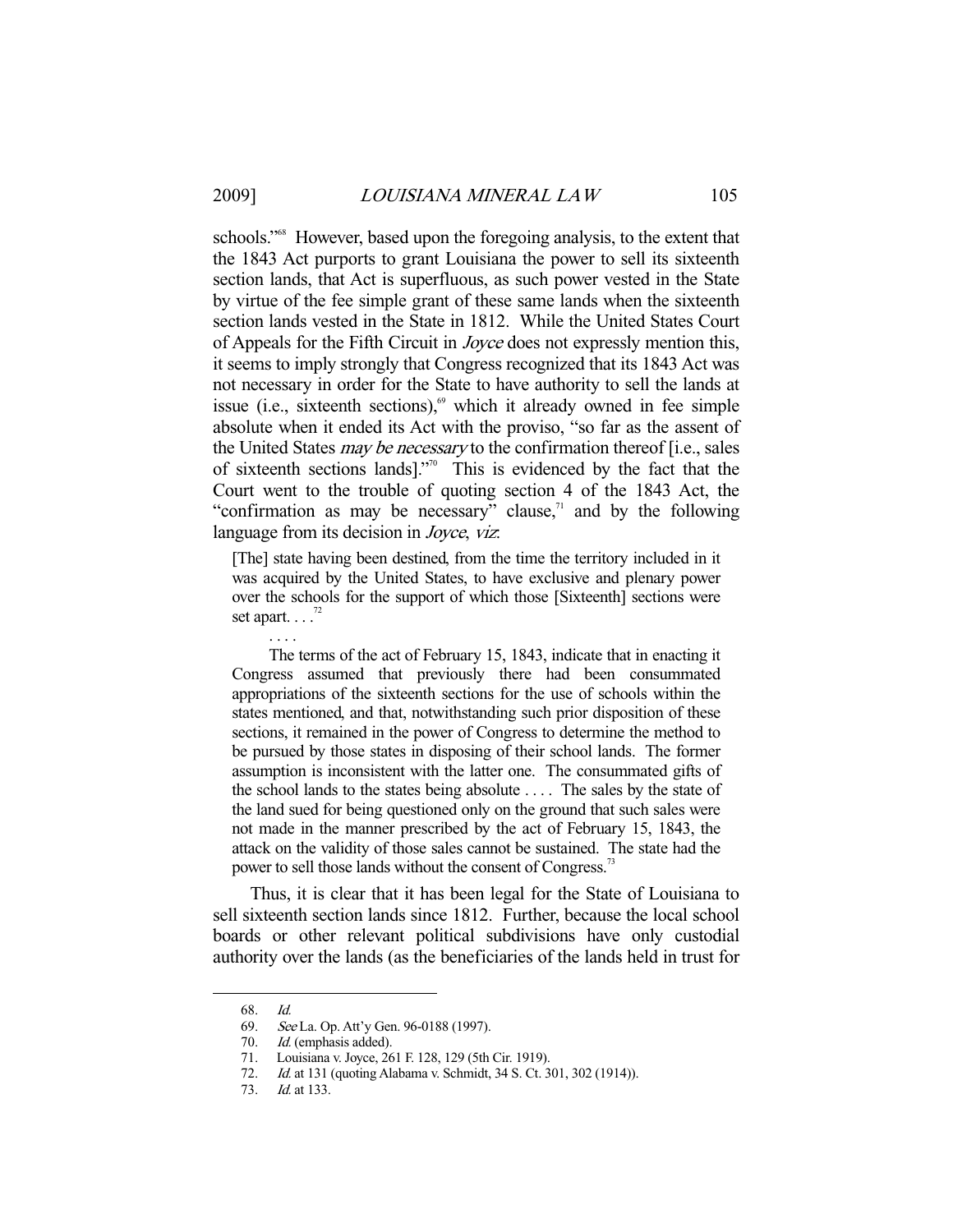them by the State as the owner), there is no reason to believe that their permission or authority must be sought prior to a sale of such lands. In other words, at least historically, the State has had the authority to sell sixteenth section lands of its own motion, subject to the limitations set forth below (i.e., without the local school board's permission).<sup>74</sup> Indeed, the local school boards must seek legislative authority to divest themselves of sixteenth section lands.<sup>75</sup>

 As alluded to above, the authority to sell sixteenth section lands does not rest solely with the State. Pursuant to La. R.S. 41:711, when the State intends to sell sixteenth section lands, the treasurer of the parish in which the lands are situated "shall take the sense of the inhabitants of the township with reference to whether or not any lands heretofore reserved and appropriated by congress for the use of schools shall be sold."<sup>76</sup> Briefly, La. R.S. 41:711 outlines the methodology for the treasurer to follow to "take the sense of the inhabitants." This procedure includes holding an election following advertisement of the intent to sell, with the majority of the inhabitants' votes (i.e., the legal voters) controlling whether or not the sixteenth section lands will be sold.<sup>77</sup>

 La. R.S. 17:87, paragraph two, appears to conflict with La. R.S. 41:711 when it states that the election for the sale of lands is to be conducted by the parish school board rather than the parish treasurer. However, this discrepancy, which appears to have been an oversight in subsequent statutory updates, is clarified by a Louisiana Attorney

 <sup>74.</sup> La. Op. Att'y Gen. 94-0234 (1994). In the interest of completeness, the subject of the exchange of sixteenth section lands should also be considered. La. R.S. 17:87.6 generally allows a parish or city school board to dispose of any school site which is not used. This authority to dispose has been interpreted by the Attorney General's Office as including the authority to exchange property. See La. Op. Att'y Gen. 86-0591 (1986). A school board's general authority under La. R.S. 17:87.6 (2001) is nevertheless subject to the restrictions on the disposal of sixteenth section lands. This reality is confirmed by the provisions of La. R.S. 41:891 through 41:903, (2006), governing the disposal of unused school lands. La. R.S. 41:891, by its own express provisions, does not apply to sixteenth section lands. On the other hand, La. R.S. 41:640 through 41:1734, which apply to sixteenth section lands, contain no provision allowing an exchange. Thus, it appears that the exchange of sixteenth section lands in Louisiana is prohibited. However, the Legislature may give a school board the authority to exchange a certain parcel of sixteenth section land for other designated parcels to be utilized for public school purposes. See La. Op. Att'y Gen. 94-0234 (1994). There are several statutes enacted by the Legislature for this purpose. For example, La. R.S. 41:897 provides Bossier Parish School Board with the authority to dispose of sixteenth section lands through an exchange.

 <sup>75.</sup> Meyer v. State, 121 So. 604, 606-07 (La. 1929). Such sales may only be made in such a manner as to carry out the purpose of the dedication of these lands for the benefit of public education. Id.

 <sup>76.</sup> LA.REV. STAT.ANN. § 41:711 (2006).

 <sup>77.</sup> La. Op. Att'y Gen. 1916-18, at 446-47 (1917).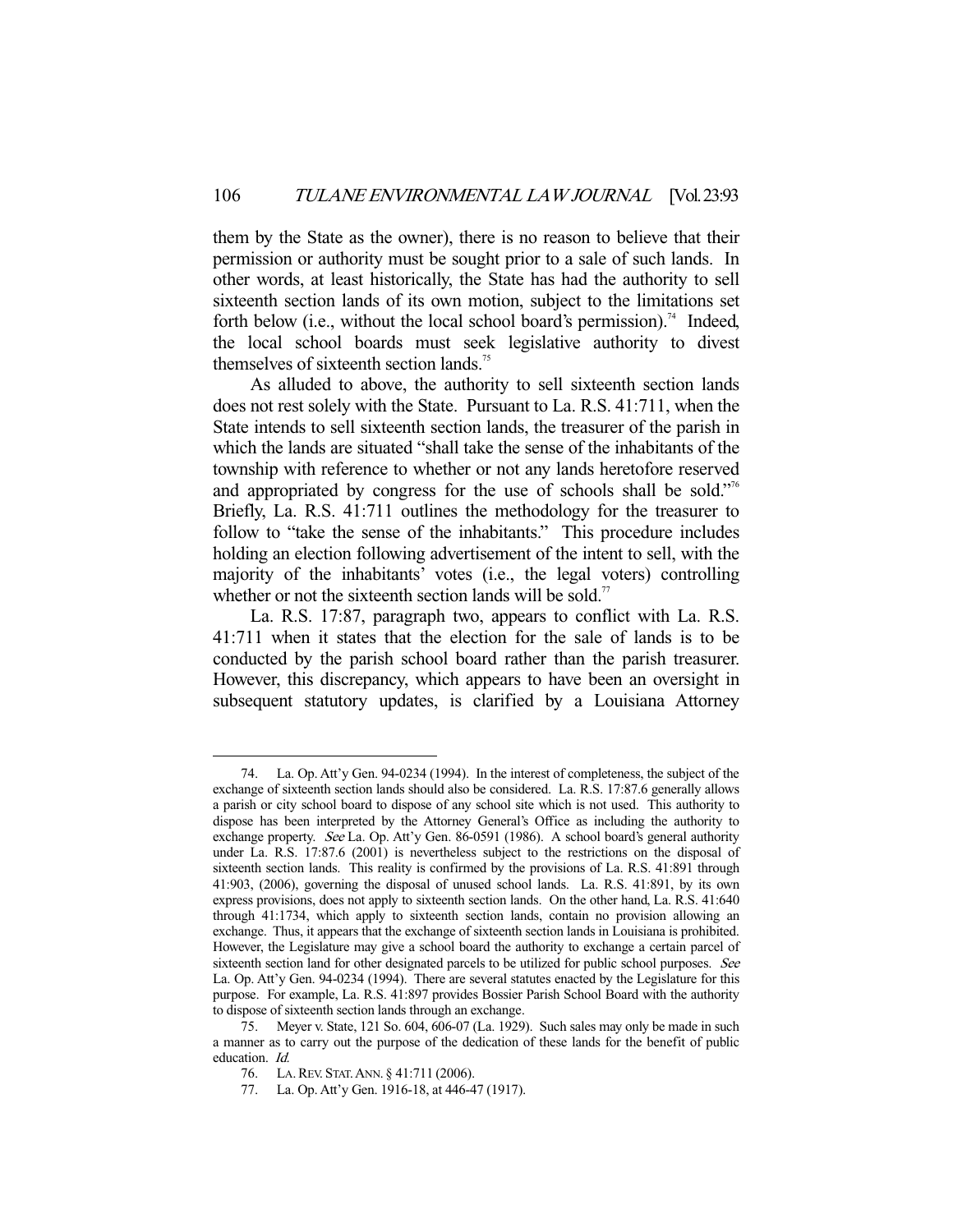General Opinion issued on October 25, 1917.<sup>78</sup> This opinion states that pursuant to Act 120 of 1916, the sale of sixteenth section lands "is taken out of the hands of the Parish Treasurer . . . and placed in the hands of the School Board."<sup>79</sup>

 Aside from providing the methodology for conducting the election, La. R.S. 41:711 supports the reality that, in many cases, the local school boards are at the mercy of the State and the residents when it comes to the sale of the sixteenth section lands that they administer. However, when such lands are sold by the State, whether purposefully or erroneously, the school board is entitled to a portion of the sale proceeds, as well as the revenues from mineral or timber leases or other activities.<sup>80</sup> The funds remain on deposit with Louisiana Department of the Treasury and will accrue an interest of four percent per annum.<sup>81</sup> School boards have "the right to use the said funds in the acquisition, construction, and equipping of public school buildings and other school facilities."<sup>82</sup>

 The predial lease of sixteenth section lands presents a different situation from the sale of those same lands. Local school boards are only allowed to lease, for surface purposes, sixteenth section lands over which they have custodial authority if a majority of the legal voters are against the sale of the land.<sup>83</sup> Leases must be conducted pursuant to a resolution of the board.<sup>84</sup> Funds realized by the school board from the lease of sixteenth section lands must be credited to the general school fund of the parish.<sup>85</sup> Further, whether or not sixteenth section lands are at issue, the initial term of a lease of school board property may not exceed ten vears.<sup>86</sup>

 It should be noted that the Louisiana Legislature has established special procedures for the granting of mineral leases covering "sixteenth section or school indemnity lands" in La. R.S. 30:151 through 30:158.<sup>87</sup> In general, the school board may request and direct the State Mineral and

-

84. LA.REV. STAT.ANN. § 17:87 (2001).

86. *Id.* § 41:1217 (2006). La. R.S. 41:1217 goes on to allow extensions to the ten-year period provided in subsection (A).

 <sup>78.</sup> Id. at 446.

 <sup>79.</sup> Id.

 <sup>80.</sup> LA.REV. STAT.ANN. § 41:640(A) (2006).

 <sup>81.</sup> Id.

 <sup>82.</sup> Id. § 41:640(B).

<sup>83.</sup> Id. § 41:716. This appears to be in conflict with La. R.S. 17:87 (2001), which places no restriction on the predial lease of such lands. However, because La. R.S. 41:716 represents the latest pronouncement of the Legislature on this topic, it controls. See Ellis v. Acadia Parish Sch. Bd., 29 So. 2d 461, 464 (La. 1946); La. Op. Att'y Gen. 1940-42, at 3621 (1941); see also Davis v. Franklin Parish Sch. Bd., 412 So. 2d 1131 (La. Ct. App. 1982).

 <sup>85.</sup> Id.

<sup>87.</sup> *Id.* §§ 30:151-:158 (2007). Section 157 was repealed by 1950 La. Acts 292.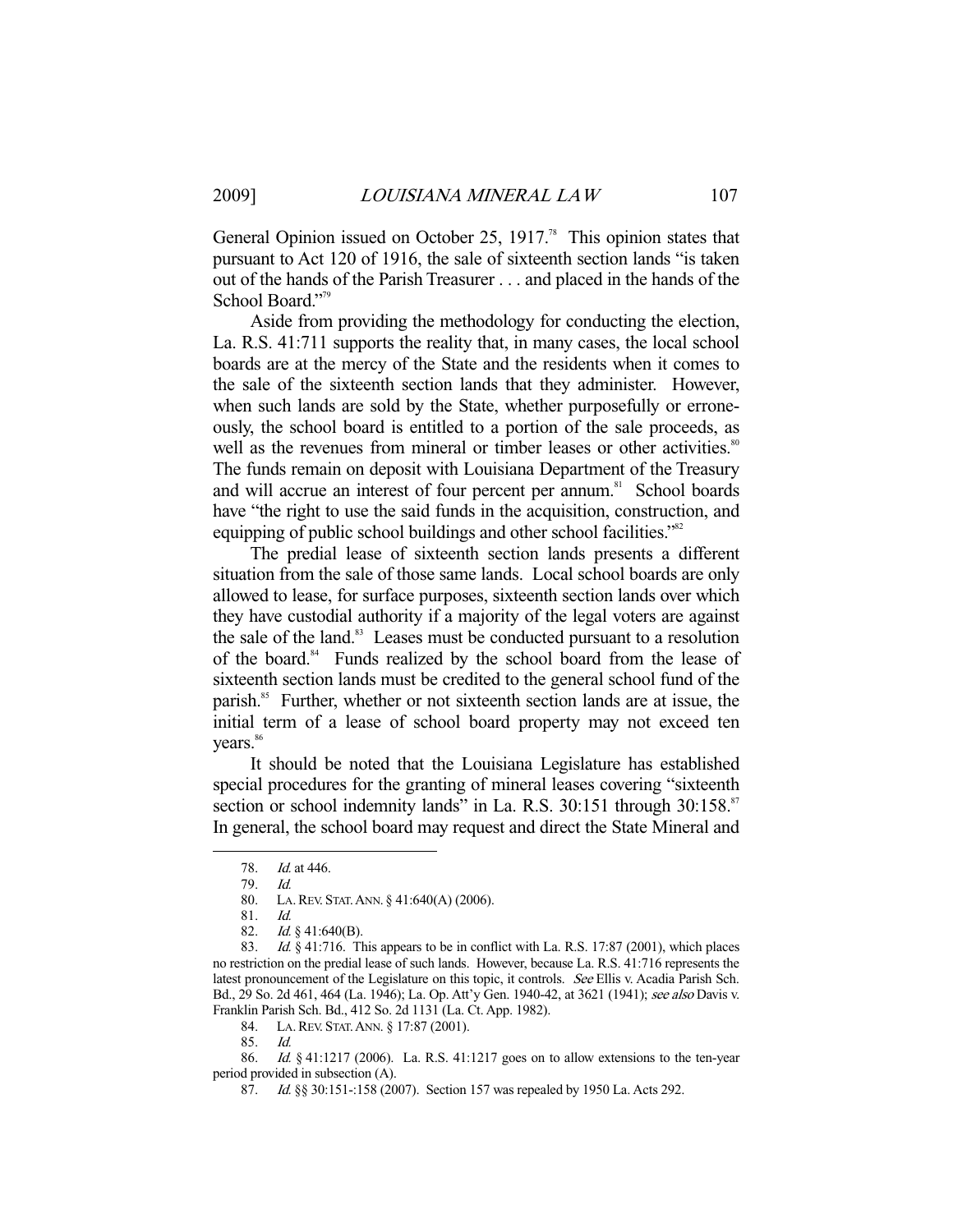Energy Board (SMEB) to lease its land, and often the mineral lease is executed by the SMEB (but the school board administers the lease as lessor as if the lease were granted by it).<sup>88</sup> If the school board does not elect to do this, it may advertise for and grant the lease itself.<sup>89</sup> In any event, all mineral leases from a school board must also be approved by the SMEB in order to be valid.<sup>90</sup> Absent such approval by the SMEB, the mineral lease "is null and void."<sup>91</sup> It is also important to note that, in mineral leasing situations, special provisions are made to distinguish between "sixteenth section or school indemnity lands."<sup>92</sup> The latter must only be leased by the SMEB and the allocation of the funds in each of the two cases is expressly provided for.<sup>93</sup>

 The Legislature has also seen fit, on several occasions, to cure past procedural inconsistencies related to the sale of sixteenth section lands.<sup>94</sup> It is through these statutes that the confusion regarding how to administer such lands becomes evident. Though not addressed by the Legislature, logic dictates that these ratifications can only go back as far as the time at which the State gained the authority from the United States to sell sixteenth section lands in 1812 (upon its admission to the Union). In 1934, the Legislature enacted La. R.S. 41:1322, which ratified and confirmed sixteenth section land sales made prior to 1900, "notwithstanding informalities in the sales relative to the appraisement and offering the lands in lots of forty acres, where it is affirmatively shown that the purchase price of the lands has actually been paid to the state treasury."95 This statute further requires that the officer who made the sale had filed a proces verbal and granted a deed to the purchaser, and that the purchaser actually went into possession of the property, for the sale to be ratified and confirmed.<sup>96</sup> This statute was clarified in 1942 by La. R.S. 41:1323, which also applied to sixteenth section land sales made prior to  $1900$ .<sup>97</sup> This statute requires, in addition to the procedural requirements of La. R.S. 41:1322, that in order for the sale prior to 1900 to be ratified, there must also be, in the deed filed by the officer who made the sale, a record of the election in favor of selling the land under

 <sup>88.</sup> LA.REV. STAT.ANN. § 30:153 (2007).

 <sup>89.</sup> Id. §§ 30:154-:156.

<sup>90.</sup> See id. §§ 30:153-:158.<br>91. Id. § 30:158.

Id. § 30:158.

 <sup>92.</sup> Id. § 30:154(C).

 <sup>93.</sup> Id.

<sup>94.</sup> See generally id. §§ 41:1321-41:1323.3 (2006).

<sup>95.</sup> *Id.* § 41:1322.

 <sup>96.</sup> Id.

<sup>97.</sup> *Id.* § 41:323.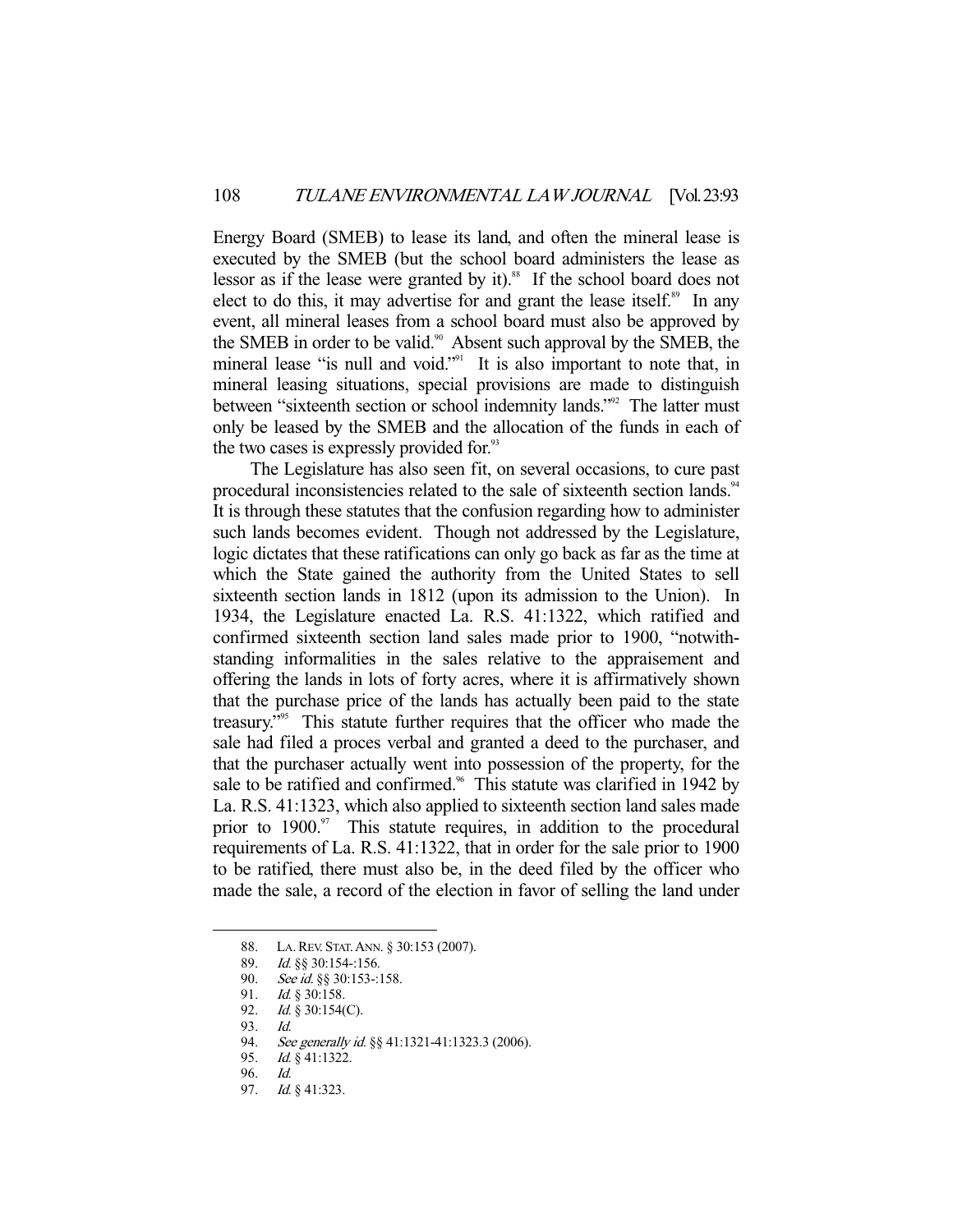La. R.S. 41:711. Additionally, La. R.S. 41:1323 requires that where the deed states that the sale was made for cash payment or on credit, receipt of the cash sale or cancellation of the mortgage shall grant the purchaser the full benefit of the property.

 In 1944, the Legislature extended the period for which the sale of sixteenth section lands could be cured of procedural inconsistencies to sales made before 1914.<sup>98</sup> This statute largely embodies the same content as the earlier statutes of 1934 and 1942, discussed above. The Legislature later extended these curative mechanisms, via La. R.S. 41:1323.1 through 41:1323.3, to ratify and confirm sixteenth section land sales that had occurred prior to July 1, 1956.<sup>99</sup>

 Ultimately, the result of these statutes is that, in spite of informalities in the procedure by which sixteenth section lands were sold prior to July 1, 1956, as long as the officer who made the sale made a deed to the purchaser (and in the case of a credit sale, that the mortgage has been cancelled) and recited that an election was had and that the statutory formalities were complied with, then any inconsistencies in the procedure for the sale that may have actually existed were cured.<sup>100</sup> The practical effect of these laws is to remove from the mineral leasing jurisdiction of many school boards sixteenth section lands that had been procedurally improperly sold in the past.<sup>101</sup> Thus, title searches are essential for all sixteenth section lands to determine if those lands are actually still school lands.

 In a departure from the previously discussed statutes regarding the ratification of sixteenth section land sales, the Legislature, in 1978, enacted La. R.S.  $41:1323.5.^{102}$  This statute applies only to irregular and fractional sixteenth sections and states that, with respect to this category of lands, only sales made prior to 1860 are cured as to the same procedural defects in the sale as those discussed for La. R.S. 41:1321 through  $41:1323.3^{103}$  Because this statute is the most recent treatment of this topic by the Legislature, and because the Legislature saw fit to single out irregular and fractional sixteenth sections, it is apparent that these lands are to be treated differently than other sixteenth section lands. Therefore, should there be sixteenth section lands that are irregular or fractional, a school board may seek recompense through La. R.S. 41:631

<sup>98.</sup> *Id.* § 41:1321 (as amended in 1948).

<sup>99.</sup> *See id.* §§ 41:1323.1-:1323.3.

 <sup>100.</sup> See id.

 <sup>101.</sup> See id.

<sup>102.</sup> *Id.* § 41:1323.5.

 <sup>103.</sup> Id.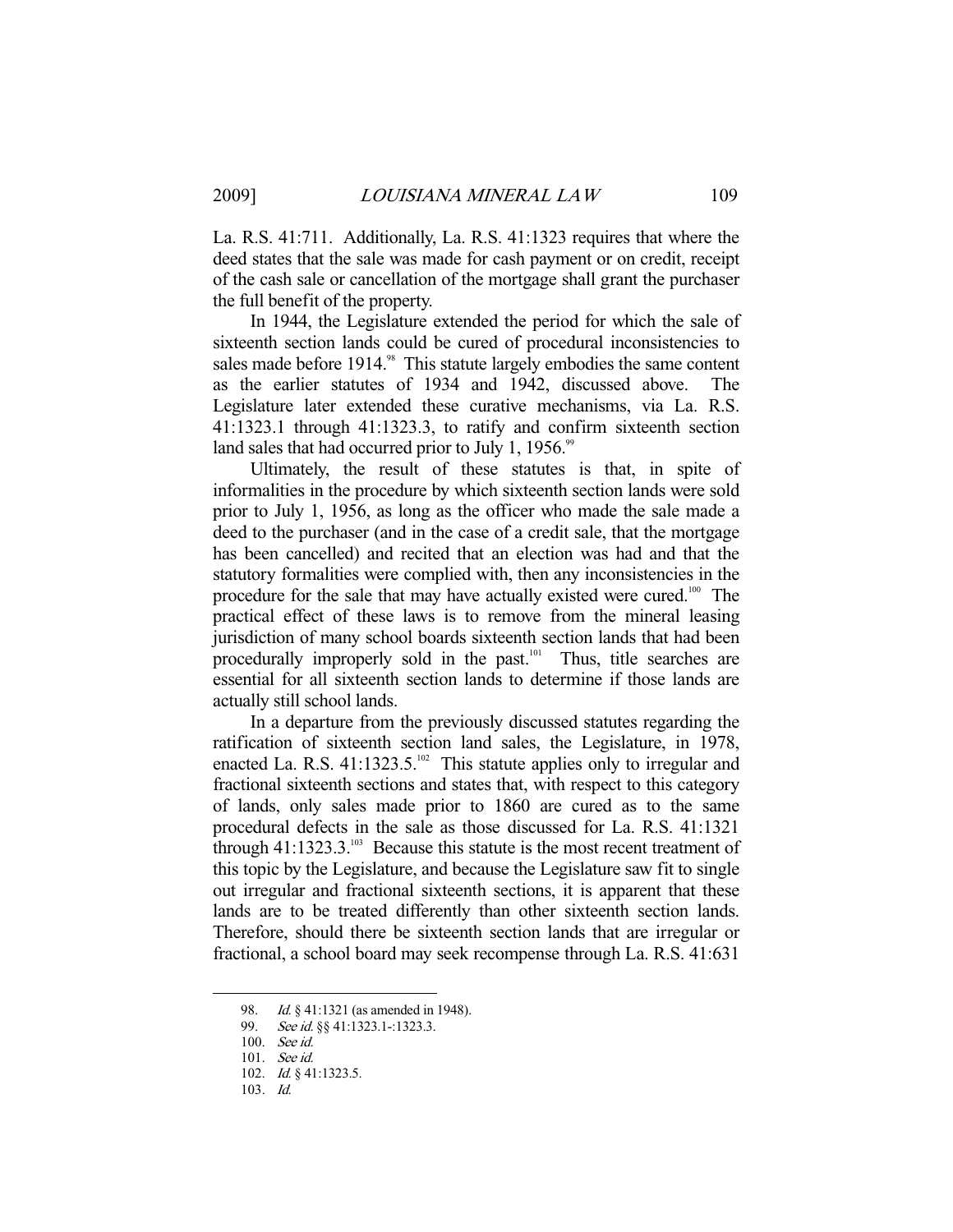for the sale of those lands that occurred on or subsequent to January 1, 1860, if the procedure for sales of such lands were not properly followed.

 Thus, as to sales of sixteenth section lands, there is only support in the legislation for the State, on its own, or the school board, both needing a majority vote of the township's legal voter-residents, to sell, through and only through the State of Louisiana.<sup>104</sup> Thus, the discovery of any such sale by a private entity is invalid.<sup>105</sup> Because private individuals cannot acquisitively prescribe against the State in order to gain ownership of property, absent an express statute waiving sovereign immunity to prescription,<sup>106</sup> there can be no prescription against such property were such a scenario discovered.<sup>107</sup>

 As to sales of sixteenth section land accomplished post-1812, if the sales are not in compliance with the formal sale requirements found in La. R.S. 41:711 through 41:894, or for the relevant years covered by the curative statutes and their sales requirements,<sup>108</sup> these sales are invalid. Because there is no acquisitive prescription against the State and because the State is not subject to the peremptory period in which to bring actions to reclaim its property, there is no statute of limitations under which the State is restricted from reclaiming its sixteenth section lands.<sup>109</sup> Such suits to reclaim sixteenth section lands may be implemented, on behalf of the State, by the Attorney General under La. R.S. 41:921, or by the local school boards under La. R.S. 41:961.<sup>110</sup>

 Of additional interest is La. R.S. 41:640. This statute provides a mechanism whereby school districts may seek some amount of recompense when they have been erroneously divested of their custodial sixteenth section lands by the State. This statute provides, in pertinent part, that "[w]here sixteenth section or indemnity lands . . . have been erroneously sold by the state . . . such deficiencies shall be properly adjusted . . . and the amounts so determined shall be credited to the

<sup>104.</sup> See generally id. §§ 41:631-41:981. As discussed below, these same entities can also lease the lands.

 <sup>105.</sup> See Barton's Executrix v. Hempkin, 19 La. 510, 514-16 (La. 1841).

 <sup>106.</sup> LA. CONST. art. XII, § 13. This is also true in cases of liberative prescription. See Todd v. State, 474 So. 2d 430, 434-35 (La. 1985).

<sup>107.</sup> See LA. CONST. art. IX, § 4(B); LA. CIV. CODE ANN. arts. 450, 453 cmt. (c) (1980); see also Liner v. Terrebonne Parish Sch. Bd., 519 So. 2d 777 (La. Ct. App. 1988); Todd v. State, 474 So. 2d 430 (La. 1985); City of New Orleans v. Magnon, 4 Mart (o.s.) 2, 3 (La. 1815).

 <sup>108.</sup> LA. REV. STAT. ANN. §§ 41:1321-1323.3, 1323.5 (1812 through July 1, 1956, for regular sixteenth sections and 1812 through 1860 for irregular or fractional sections).

 <sup>109.</sup> LA. CIV. CODE ANN. arts. 450, 453 cmt. (c); Gulf Oil Corp. v. State Mineral Bd., 317 So. 2d 576, 585-87 (La. 1975) (on reh'g).

 <sup>110.</sup> LA. REV. STAT. ANN. §§ 4:921, :961 (2006); see also State ex rel. Plaquemines Parish Sch. Bd. v. Plaquemines Parish Gov't, 93-2339 (La. App. 4 Cir. 12/15/94); 652 So. 2d 1, 4.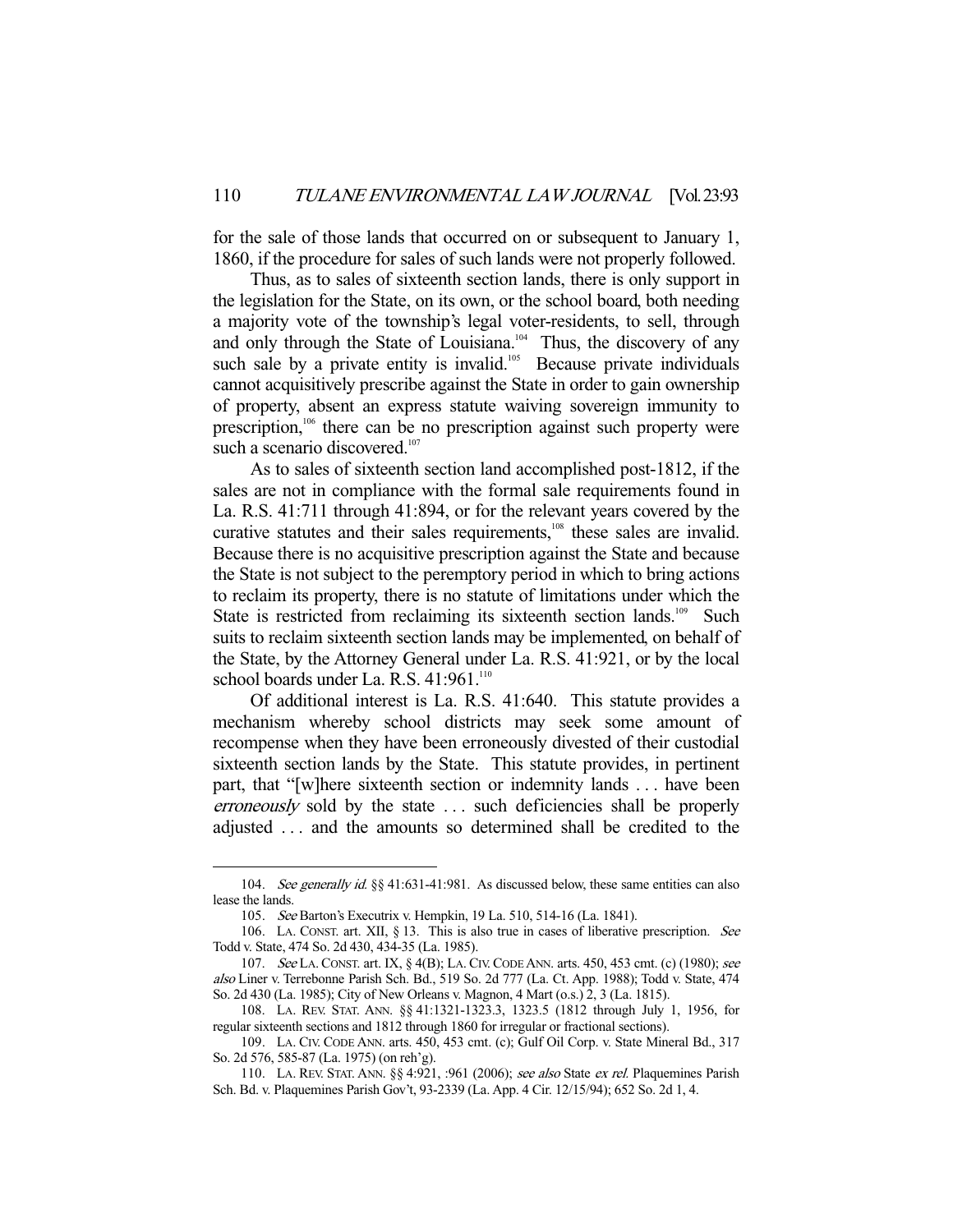parish school boards of the parishes in which such townships are situated."<sup>111</sup> Additionally, La. R.S. 41:640 states that such "amounts so credited shall be treated as loans to the state on which the state shall pay interest at the rate of four percent per annum."<sup>112</sup>

 The language of this statute necessarily raises the question of what constitutes an "erroneous" sale by the State. Though no definition of "erroneous" exists in the statute, it is probable that this term refers to the State's failure to follow the formal requirements for such a sale. Although La. R.S. 41:1321 cures the errors of form in pre-July 1, 1956 sales of sixteenth section lands, there is no legislation that cures sales for errors of form after July 1, 1956. Thus, if a school board were able to demonstrate that an "erroneous" sale of sixteenth section land was made after July 1, 1956, then the school board should be able to make a claim for a credit, plus interest, from the State for the sale. In addition, though it seems that evidence to support such a claim would be extremely difficult to come by, it is conceivable that sales of sixteenth section lands prior to the State having authority to do so (i.e., prior to 1812) may be challenged as to their validity. However, this would only apply to sixteenth section lands that were sold by the Territory of Orleans (the territorial predecessor to the State of Louisiana<sup>113</sup>) prior to the State gaining such power to sell in 1812.

 An additional important caveat regarding the ownership and management authority of sixteenth section lands is in order. Sixteenth sections that are wholly or partially covered by navigable waters may be treated with an entirely different suite of laws than those discussed above.114 The reason for this caveat is because the determination of rights as to such sixteenth sections is dependent upon each unique factual situation, because, historically, sixteenth sections were granted to schools without any consideration for where they fell geographically or topographically.115 Thus, if they fell over navigable waters, the school boards could apply to the United States General Land Office (and later to the State Land Office) for what are called "lieu lands" or "indemnity

 <sup>111.</sup> LA.REV. STAT.ANN. § 41:640(A) (emphasis added).

 <sup>112.</sup> Id.

 <sup>113.</sup> Louisiana was created out of the Territory of Orleans, while the rest of the Louisiana Purchase was originally known as the District of Louisiana. See Ory G. Poret, History of Land Titles in the State of Louisiana, 1 LA. HIST. Q. 25, 26 (1973).

<sup>114.</sup> See State ex rel. Plaquemines Parish Sch. Bd. v. Plaquemines Parish Gov't 93-2339, p.7 (La. App. 4 Cir. 12/5/1994); 652 So. 2d 1, 7 (Byrnes, J., concurring).

 <sup>115.</sup> MADDEN, supra note 50, at 232-58.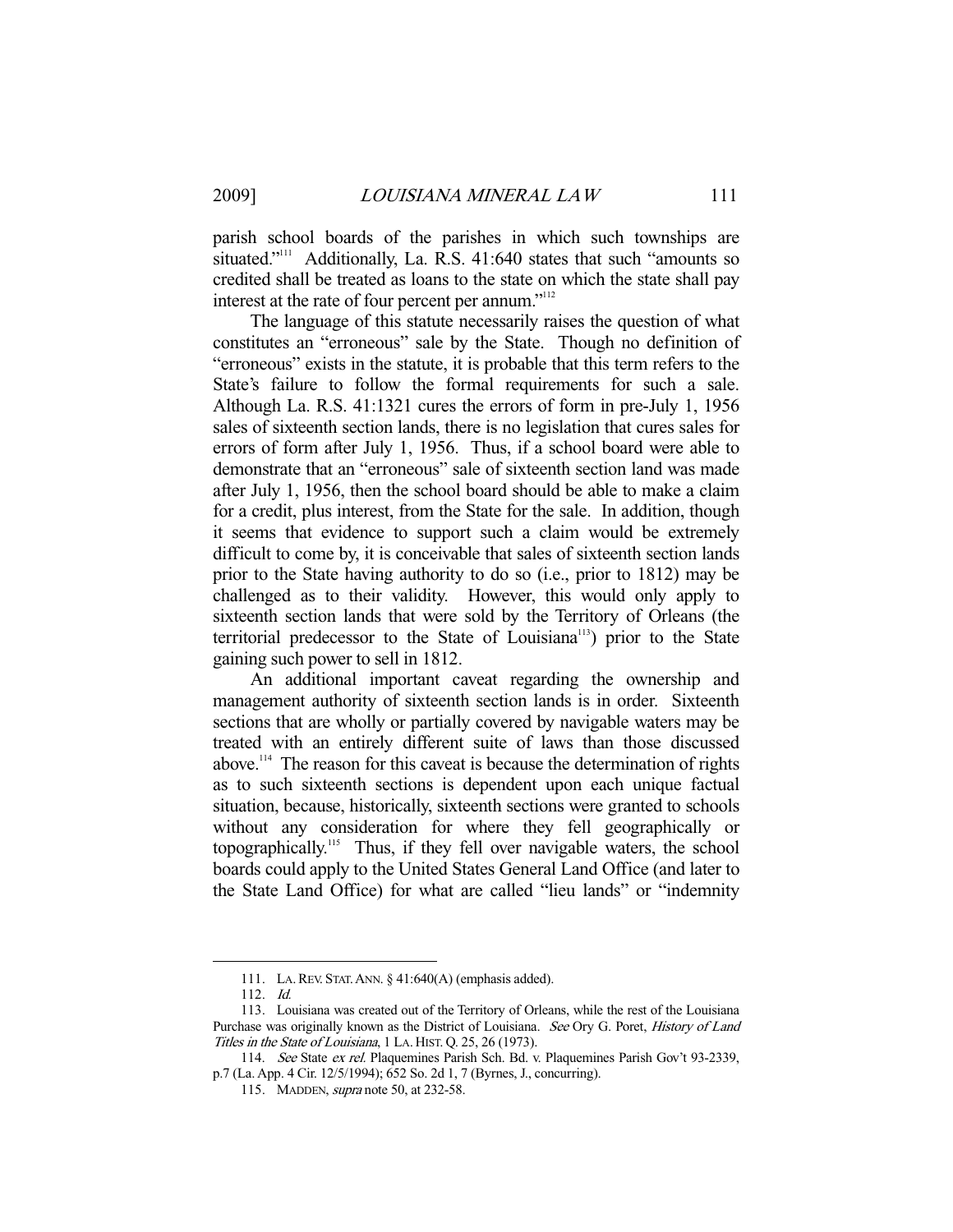lands."116 These lieu lands were terrestrial federal or state lands that were exchanged for the submerged portions of the sixteenth section lands originally granted by Congress.<sup>117</sup> Such submerged portions (if navigable-in-fact) belonged only to the State of Louisiana by virtue of its inherent sovereignty and the equal footing doctrine.<sup>118</sup> Thus, in many cases, submerged sixteenth sections were swapped for other lands somewhere else in the State, to make up for the navigable waters lost in the regular, in-place, sixteenth sections.<sup>119</sup> The practical effect of these swaps was to provide full ownership of non-sixteenth section lands to school boards—not necessarily within their own parishes.<sup>120</sup> In those cases, the submerged sixteenth sections became the property of the State in full ownership and none of the sixteenth section specific laws applied to mineral leasing of such fractional and irregular lands.<sup>121</sup> In cases where no lieu lands were granted, presumably, the school boards still retained the managerial and mineral rights to those lands. In other situations, sixteenth sections that were once dry land have now become eroded water bottoms (especially in the coastal areas). These lands, as is discussed more fully below, were treated, as they eroded, as nonsixteenth section lands—a possibly unjust reality that has now been corrected by legislation. $122$ 

 In the interest of completeness, the impacts of Act 158 of 2007 on mineral issues related to sixteenth section lands must be considered.<sup>123</sup> This law deals only with what is to become of royalties derived from eroded sixteenth section lands. In pertinent part, this Act states that:

In the event any such eroded or subsided lands are covered by an existing oil and gas lease or other contract granted by the state in its sovereign capacity, all proceeds from production and other revenues, generated after July 1, 2007, and attributable to the eroded lands, shall be credited to the account of the current school fund of the parish having an interest in the sixteenth section or indemnity lands.<sup>124</sup>

The practical effect of this Act is to reallocate royalties after July 1, 2007. As discussed above, sixteenth sections that contain navigable waters are

 <sup>116.</sup> See Terrebonne Parish Sch. Bd. v. Texaco, Inc., 178 So. 2d 428, 436-37 (La. Ct. App. 1965); see also MADDEN, supra note 50, at 241-44.

 <sup>117.</sup> MADDEN, supra note 50, at 241-44.

 <sup>118.</sup> See Terrebonne, 178 So. 2d at 430-31.

<sup>119.</sup> See MADDEN, supra note 50, at 241-44 (discussing distribution of indemnity lands).

 <sup>120.</sup> Id.

 <sup>121.</sup> Id.

 <sup>122. 2007</sup> La. Acts No. 158.

<sup>123.</sup> See LA. REV. STAT. ANN. § 41:642 (2009).

 <sup>124.</sup> This provision was enacted as La. R.S. 41:642(A)(2) (2006).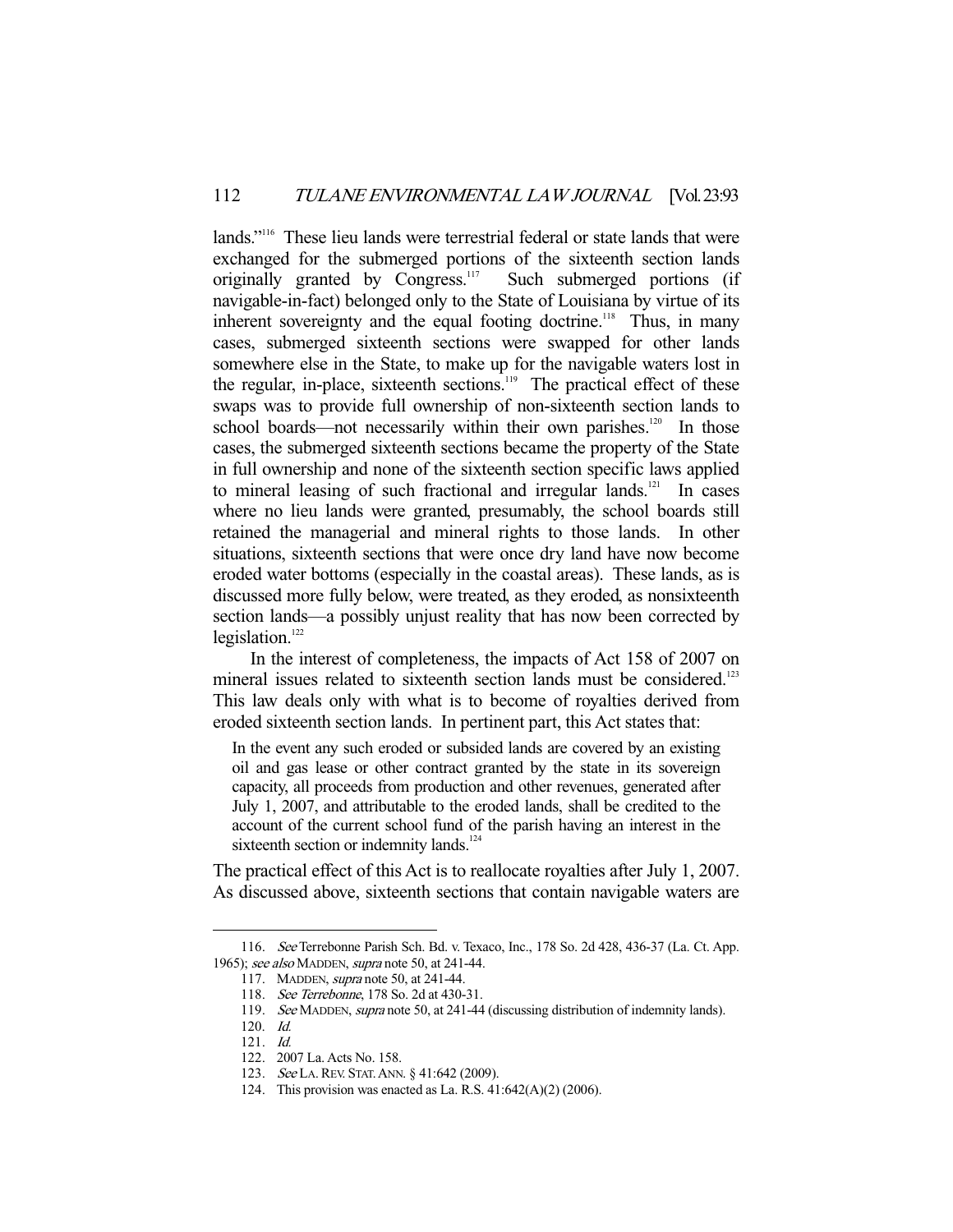even more unique in legal treatment than their terrestrial siblings. Historically, if a sixteenth section was granted to a school board and part of the land in that sixteenth section eroded into a navigable waterway, the portion of minerals attributable to that eroded land was allocated to the State as the owner of all water bottoms in the State (as opposed to allocated to the particular school board's fund).<sup>125</sup> What Act 158 does is to reverse this process after its effective date. On a prospective basis, all mineral proceeds attributable to eroded sixteenth section lands are now to be paid to the school board(s) in the township to which the sixteenth section was originally granted.<sup>126</sup> This law seems to be consistent with the treatment of sixteenth section lands in general. As has been belabored above, none of these lands were ever owned by the school boards. Thus, it should not matter, for the practical purposes of royalty distribution, whether they are eroded or uneroded lands. The State still retains ownership and the school boards still receive the benefits. It is understandable why these lands had been treated differently in the past, as the minerals from eroded lands generally inure to the benefit of the State. However, this Act likely represents a correction that is consistent with the congressional intent for these lands.

 It is equally important to understand what this law does not do. It does not affect the ownership of sixteenth section lands.<sup>127</sup> That ownership remains with the State. In addition, because this law only reallocates royalties, it does not alter which parties have the authority to lease certain lands.<sup>128</sup> As is noted herein, school boards have the authority to lease terrestrial sixteenth sections.<sup>129</sup> However, regardless of where the royalties are reallocated to, the party with the authority to lease lands does not change as a result of Act 158. What does this mean in practicality? This means that, while school boards now receive royalties for unalienated sixteenth sections that are now part of a State water bottom, they do not have the authority to actually lease those lands. Leases of State water bottoms can only be accomplished by the State. School boards may request a lease of the lands, but they cannot lease them themselves. This creates a practical problem, whereby leases that cover terrestrial and submerged lands may have to be separately leased: some from the school board and some from the State. Until this

 <sup>125.</sup> See Terrebonne Parish Sch. Bd. v. Texaco, Inc., 178 So. 2d 428, 430-31 (La. App. 1965).

<sup>126.</sup> See LA. REV. STAT. ANN. § 41:642 (2006).

 <sup>127.</sup> See id.

 <sup>128.</sup> See id.

<sup>129.</sup> See id. § 41:716.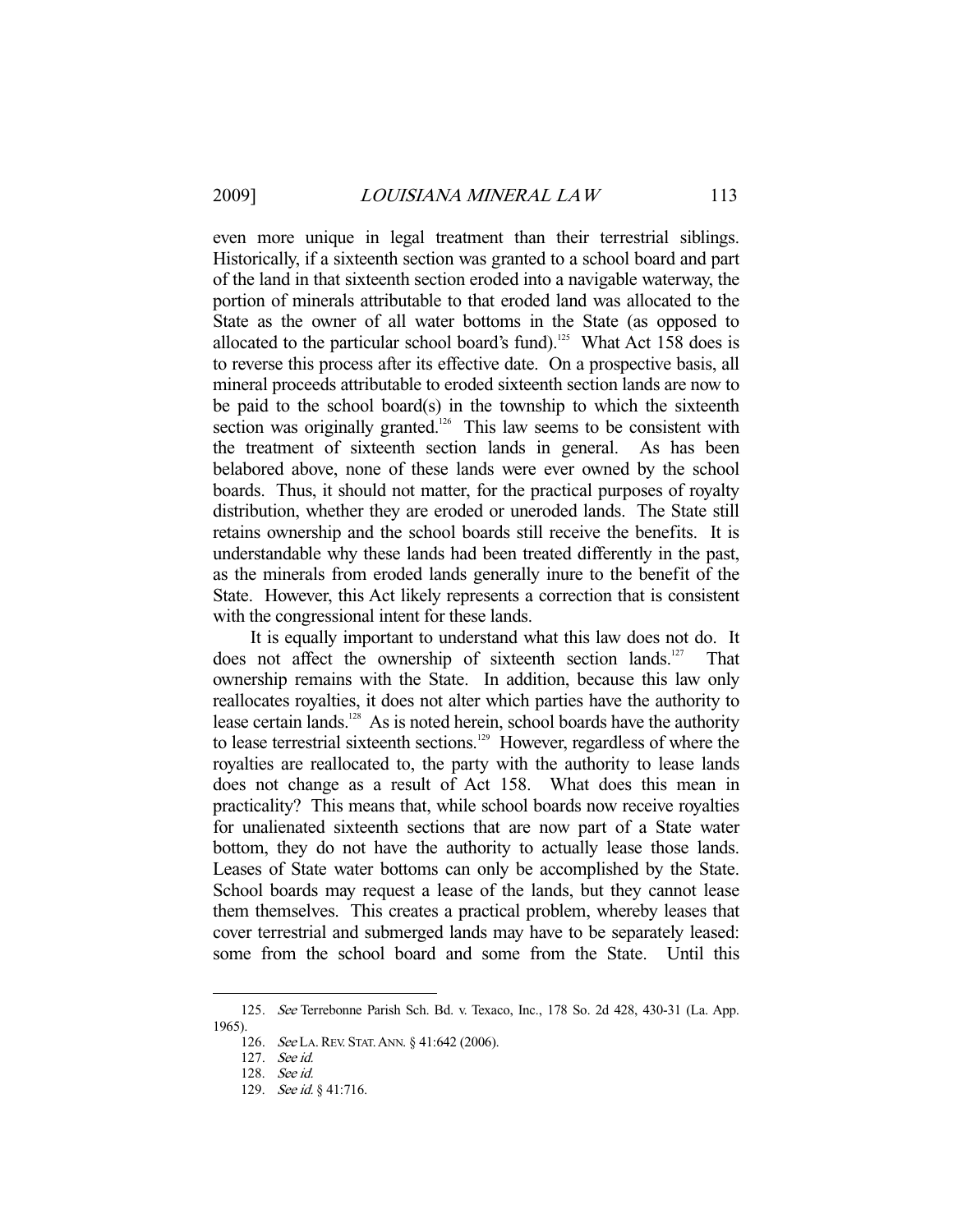oversight is corrected by the Legislature, this irritation of having to obtain two leases will continue. The school board, to ensure that both terrestrial and submerged portions of sixteenth sections are leased to the same party, is well advised to delegate its sixteenth section leasing authority to the State in order to minimize confusion.

 Another important but rather technical question related to sixteenth section lands is whether a mineral lease of sixteenth section land is considered a state lease or a state agency lease. As discussed above, sixteenth section lands were granted to the states by Congress to be held in trust for the benefit of the schools.<sup>130</sup> Thus, although school boards have been granted the authority to lease sixteenth sections for minerals in the same statute as agency land leases are authorized, this authority is consistent with (and is likely a codification of) the school boards' managerial authority over the lands and it speaks nothing to the lands' classification as State or State agency property.<sup>131</sup> Because the law related to sixteenth section lands considers the land to be State land, such leases should also likely be treated as State leases rather than State agency leases. This conclusion is also supported by the Fifth Circuit's finding that Louisiana is not merely a nominal party in suits regarding sixteenth section lands.<sup>132</sup>

 It should also be pointed out that it does not seem to matter what the classification of these lands is from a practical perspective. Under La. R.S. 30:154(C), "all funds realized from these leases shall be paid to the school board of the parish where the lands are situated."<sup>133</sup> Thus, there is no practical difference resulting from classifying these leases as a State rather than a State agency lease. Under La. R.S. 30:136 and 30:136.1, excess funds from State leases are credited to the Bond Security and Redemption Fund, among other things.<sup>134</sup> Under La. R.S. 30:145, ten percent of the funds realized from State leases must be credited to the parishes covered by the lease.<sup>135</sup> Under La. R.S.  $30:153$ , all funds go directly to the agency that owns the property being leased.<sup>136</sup> However, it

 <sup>130.</sup> La. Op. Att'y Gen. 96-0188.

 <sup>131.</sup> LA.REV. STAT.ANN. § 30:152(A) (2007).

 <sup>132.</sup> See Louisiana v. Union Oil Co. of Cal., 458 F.3d 364, 367 (5th Cir. 2006); see also Louisiana v. Bass Enters. Prod. Co., No. 04-2089, 2005 WL 2406155, at \*2 (W.D. La. Sept. 29, 2005); Vermilion Parish Sch. Bd. v. BHP Billiton Petrol. (Americas), Inc., No. 04-2069, 2005 WL 2406157, at \*2-7 (W.D. La. Sept. 29, 2005).

 <sup>133.</sup> LA.REV. STAT.ANN. § 30:154(C)(2007).

<sup>134.</sup> See id. §§ 30:136-136.1.

<sup>135.</sup> See id. § 30:145. In addition, if these lands are leased by the SMEB, the State gets a ten percent fee via La. R.S. 30:124, and it retains the \$20.00 per acre fee because it is a lease of State lands via La. R.S. 30:136.1(D).

 <sup>136.</sup> Id. § 30:153.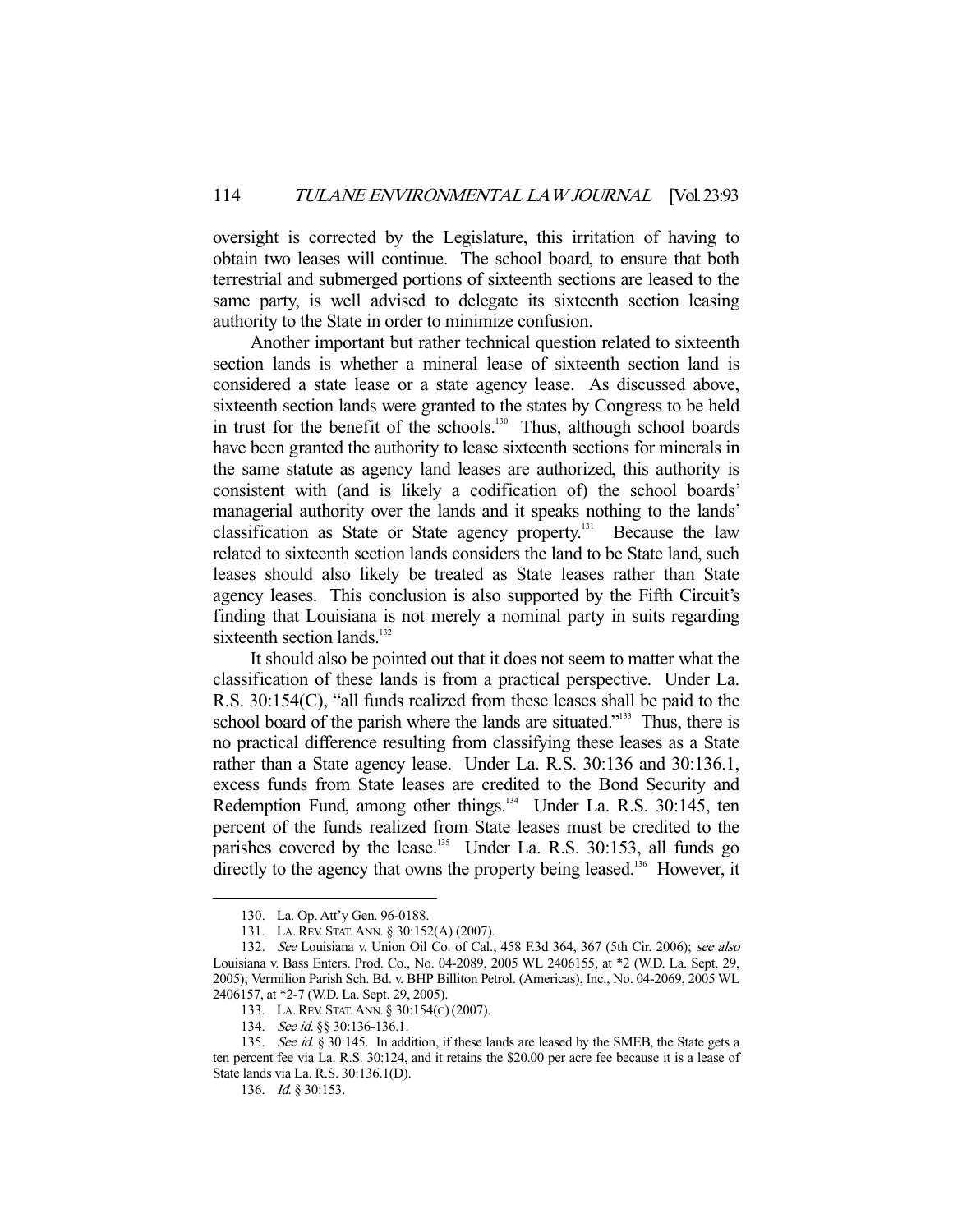appears that La. R.S. 30:154(C) trumps La. R.S. 30:136, La. R.S. 30:136.1, and La. R.S. 30:145, directing sixteenth section land-realized mineral funds to the appropriate school board. $137$ 

 Because sixteenth section lands are of such a special character, another necessary question to ask when dealing with them is: Does the SMEB need any authority from the school boards to lease sixteenth section lands? There is no language in the Revised Statutes on this issue. However, the Louisiana courts have spoken to this issue in at least two cases. In both State ex rel. Plaquemines Parish School Board v. Plaquemines Parish Government<sup>38</sup> and State v. Humble Oil & Refining Co., 139 it was clearly stated that the SMEB did not have the independent authority to let mineral leases on sixteenth section lands. Rather, the authority to create mineral leases on these lands rested solely with the school boards owning an interest therein. For the following reasons, I believe that this position is incorrect.

 The Louisiana's Revised Statues provide a fairly complex method for the sale of sixteenth sections. However, the right to sell these lands is not restricted to the school boards. Under the maxim, eo quod plus sit, simper inest et minus ("the greater includes the lesser"), it should logically follow that if the State retained the more substantial right to sell sixteenth section lands without school board authority, that the lesser encumbrance of mineral leasing can be done without school board authority. That said, it seems reasonable to assume that the SMEB could obtain such authority from the school boards, likely in the form of a resolution, to lease the lands on their behalf. However, such a grant of authority would seem to be superfluous. In addition, because all of the proceeds of the leasing of sixteenth section minerals are dedicated to the school boards with an interest in the particular sixteenth section, and the State (i.e., the general fund) does not gain any benefit, there would not seem to be a conflict of interest if the SMEB were legally able to lease the minerals without school board authority.

 However, my opinion is merely academic in this respect. The Louisiana Supreme Court has spoken, so the matter is settled for now. The SMEB needs the authority of the school boards to lease sixteenth section lands under the school boards' authority.

 The above-discussed requirement of school board authority raises questions with respect to dually allocated sixteenth sections. For many reasons, including that sixteenth sections often fall across township lines,

<sup>137.</sup> See id. §§ 30:136-136.1, 145, 154(c).

 <sup>138. 93-2339 (</sup>La. App. 4 Cir. 12/15/94); 652 So. 2d 1.

 <sup>139. 197</sup> So. 140 (La. 1940).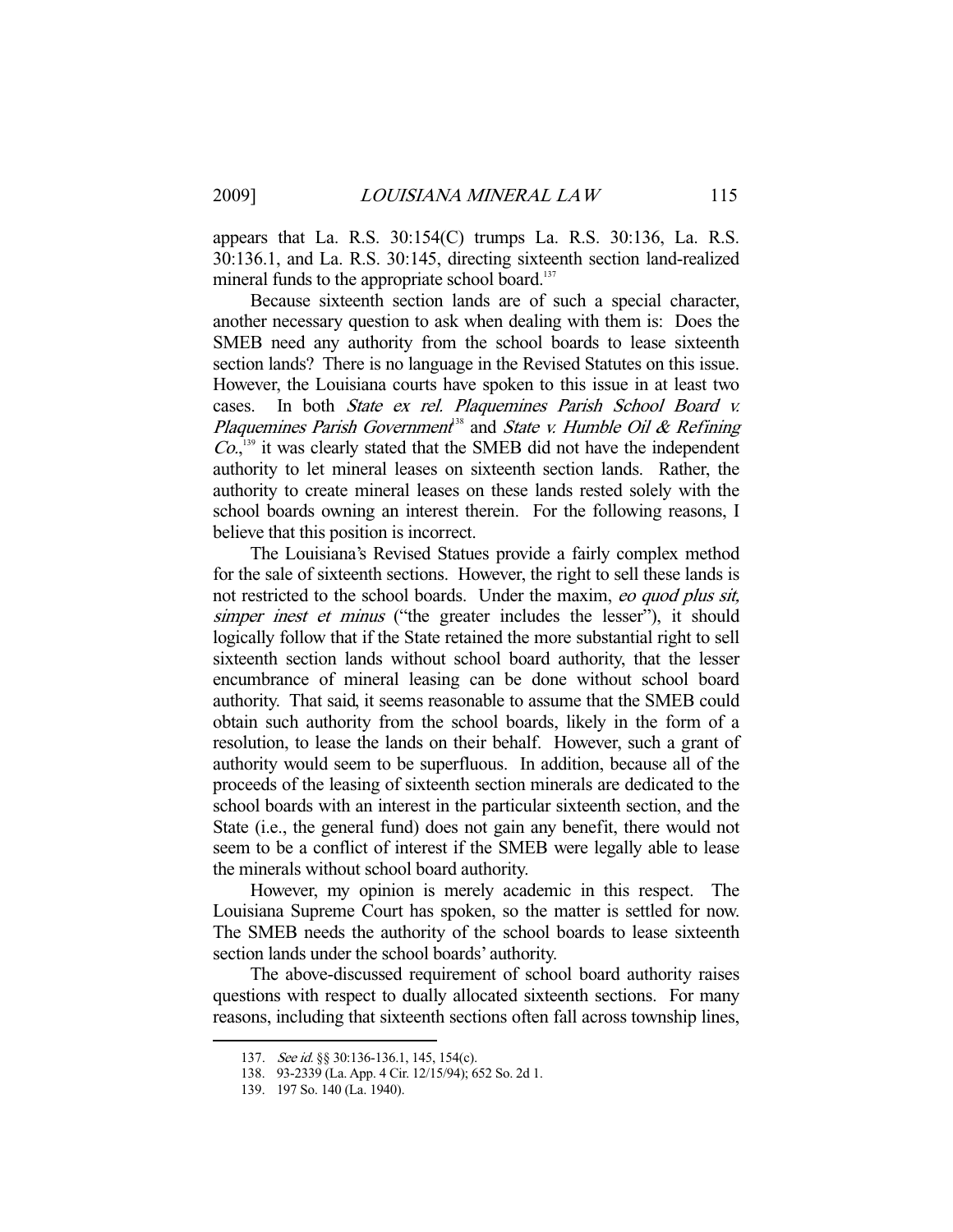multiple school boards may have valid claims to partial shares of a particular sixteenth section. When this occurs, whose permission is required under the cases cited above to let mineral leases on such lands? Again, there is no law on this issue. However, should the SMEB only have a resolution to so lease from the school board with the majority interest in the property (when two or more school boards have authority over one sixteenth section), La. R.S. 41:712, which applies to the sale of sixteenth sections that straddle township lines, seems instructive regarding what to do in such a situation. This statute provides the school board with the greater interest in a sixteenth section with the sole authority to sell the sixteenth section and pro-rata share the sale proceeds with the other school board(s). Thus, it seems logical that the SMEB should need only the approval from the school board with the greater interest in the sixteenth section at issue in order to let a mineral lease thereon (if the interests are equal, then likely each school board should be consulted).

 It should be noted, however, that should any litigation result from the granting of such a mineral lease, all school boards with an interest in receiving a share of the mineral proceeds are necessary parties to the litigation.<sup>140</sup> Although the Louisiana First Circuit Court of Appeal has found that any school board with an interest in the mineral proceeds has an interest as a necessary party to any litigation over particular sixteenth sections, it did not address the question of who has the authority to create a mineral lease on the land.<sup>141</sup>

 As noted above, one main area in which sixteenth section lands have become an important issue for private attorneys is with respect to legacy lawsuits for environmental damage.<sup> $142$ </sup> In 2004, the First Circuit decided the case Terrebonne Parish School Board v. Southdown, Inc.<sup>143</sup> In that case, the defendants dredged canals through freshwater marshes for forty years with the express purpose of mineral exploration and production.144 The plaintiffs, Terrebonne Parish School Board, claimed that the defendants' dredging damaged sixteenth section school lands in Terrebonne Parish.<sup>145</sup> The dredging took place under numerous mineral

 <sup>140.</sup> See generally Terrebonne Parish Sch. Bd. v. Bass Enters. Prod. Co., 2002-2119, pp. 4- 6 (La. App. 1 Cir. 8/8/03); 852 So. 2d 541, 544-46.

 <sup>141.</sup> See id.

<sup>142.</sup> See Ryan M. Seidemann, Louisiana Wetlands and Water Law: Recent Jurisprudence and Post-Katrina and Rita Imperatives, 51 LOY. L.REV. 861, 883 (2006).

<sup>143.</sup> *Id.* at 869.

 <sup>144.</sup> Terrebonne Parish Sch. Bd. v. Southdown, Inc., 887 So. 2d 8, 10 (2004).

 <sup>145.</sup> Id.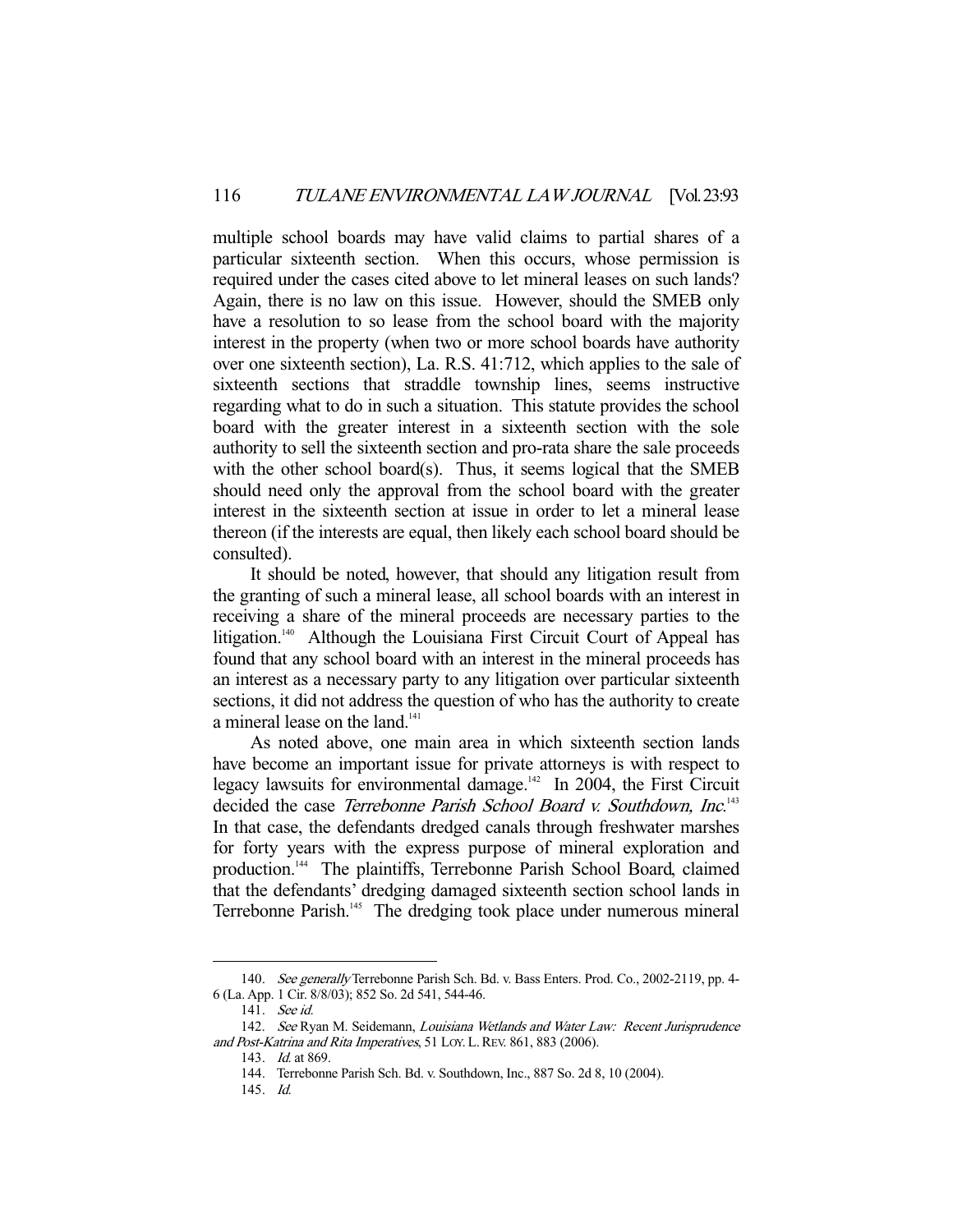leases.<sup>146</sup> The school board, suing under both tort and contract theories, claimed that although the defendants had been dredging for forty years, it was unaware of the damage until a year before it filed the complaint.<sup>147</sup> The trial court dismissed all the claims and the First Circuit affirmed.<sup>148</sup>

 The First Circuit held that Louisiana's ban on prescription could only be maintained if the State itself, or a party acting on behalf of the State was a plaintiff.<sup>149</sup> The court held that the school board could not avail itself of the State's immunity to prescription because it sued under its own name and claimed to own the property in question.<sup>150</sup> While the court was correct that Louisiana's ban on prescription does not extend to state-run entities that sue under their own names, it should have also noted that the school board erred in asserting that it owned the property in question.<sup>151</sup> The court failed to note that school boards may sue "in" their own name with respect to the lands, but they are not the owners of the lands."152

 This case is important for two reasons. First, because prescription cannot run against the State, the prescription issue would have been defeated if the State had sued for the damage to the property.<sup>153</sup> Second, because the court failed to note that the State, not the school board, owns the lands, it painted a flawed picture of ownership of sixteenth section lands.<sup>154</sup>

 The courts again misstated and misunderstood sixteenth section land law in Terrebonne Parish School Board v. Columbia Gulf Transmission  $Co$ <sup>155</sup> In this case, the court misstated the ownership of sixteenth section lands, creating a potentially erroneous precedent in dicta.<sup>156</sup> The court states that the title to sixteenth section lands passed from the United States to the school board.<sup>157</sup> This assertion is simply incorrect. As demonstrated herein, title to sixteenth section lands vested in the State upon statehood in 1812.<sup>158</sup> The State is the owner of these

-

156. See id.

 <sup>146.</sup> See id.

 <sup>147.</sup> Id.

<sup>148.</sup> *Id.* at 14.

<sup>149.</sup> *Id.* at 12.

 <sup>150.</sup> Id.

<sup>151.</sup> Seidemann, supra note 142, at 870.

 <sup>152.</sup> Id.

 <sup>153.</sup> Id.

 <sup>154.</sup> Id. at 870-71. The Louisiana legislature has also made this mistake. In 2005, it passed a bill that incorrectly stated that school boards own sixteenth section lands in H.B. 184. The Governor signed bill into law before anyone caught the mistake. Id. at 909 n.76.

 <sup>155. 290</sup> F.3d 303 (5th Cir. 2002).

 <sup>157.</sup> Id. at 307.

 <sup>158.</sup> See MADDEN, supra note 50; La. Op. Att'y Gen. 96-0188 (1997).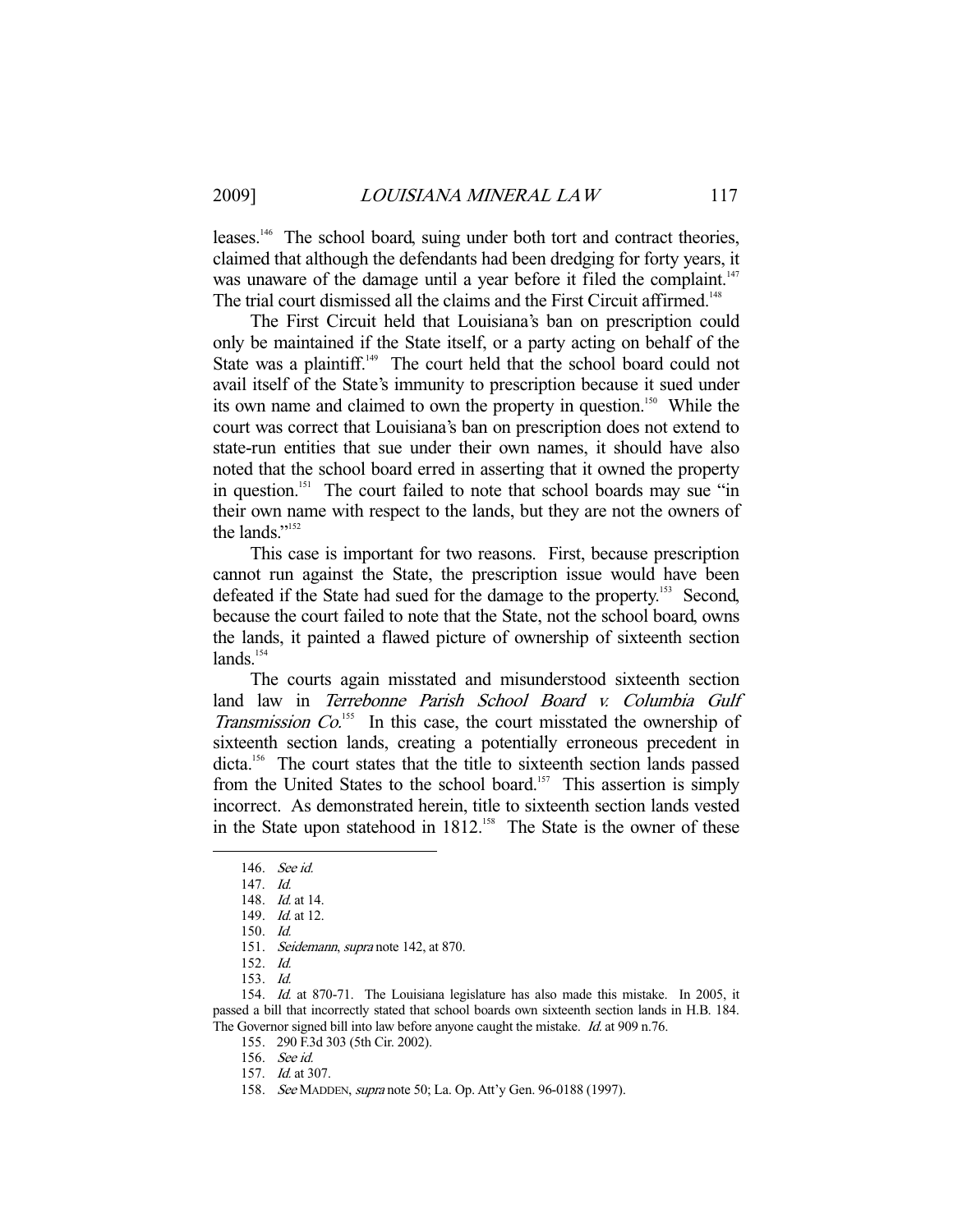lands and the school boards merely function as administrators or custodians.159 These mistaken interpretations of sixteenth section land law are troubling because under these holdings, Louisiana could lose valuable land to school boards, or landowners could be inconvenienced in the future. $160$ 

 Although confusing, the law that controls sixteenth section lands is extremely important in Louisiana mineral law. It determines proper parties, leasing and sales authority, and proper royalty payment, among many other things. Thus, practitioners, both public and private, should be on guard for errors and inconsistencies anytime a sixteenth section is at issue.

# IV. OF EROSION, ACCRETION, AND FREEZES: THE ALLOCATION OF MINERAL INTERESTS UNDER SHIFTING BOUNDARIES AND WATERS<sup>161</sup>

 As a general matter, the Louisiana Civil Code holds that "[p]ublic things that belong to the state are such as running waters, the waters and bottoms of natural navigable water bodies, the territorial sea, and the seashore."<sup>162</sup> Thus any analysis of the ownership of a water bottom must begin with the general premise that the State is the owner of the beds of all navigable water bodies within its borders. This is important to mineral law because it determines who the proper parties to a lease are, and, in the event of production, to whom royalties are properly payable.

 <sup>159.</sup> See 5 Stat. 600 (1843).

<sup>160.</sup> Seidemann, *supra* note 142, at 875. For example, in Bres v. Louivere, 37 La. Ann. 736 (La. 1885), the comment was made that anomalous sixteenth section lots are "not reserved for schools by acts of Congress." The Louisiana Supreme Court likely misinterpreted survey technology and concluded that radiating lots and anomalous lots are the same thing when it handed down this decision. This is incorrect. Radiating lots radiate out from rivers and bayous and were part of original colonial land grants while anomalous lots are irregularly shaped. Congress never intended to include radiating lots in sixteenth section school lands because sovereigns had granted the lands to the United States and the United States did not technically "own" the lands. Therefore, Congress could not convey them to school boards. Congress did grant anomalous lands and extra federal lands from other sections to make up for the shortfall in the oddly shaped anomalous lands to the states, however. This mistake could cause the State to think that it does not have title to anomalous sixteenth section lands when it does. Debra LeMoine provides an example of a debate centered around whether an anomalous sixteenth section land is publicly or privately owned. Debra LeMoine, Options Sought To Recover Land: Livingston's Sixteenth Section in Question, ADVOCATE, Aug. 22, 2005, at 3-B.

 <sup>161.</sup> It should be noted that there are four basic situations in which mineral interests to land may be affected: (1) property that was land and is still land; (2) property that was water and is still water; (3) property that was land, but is now water; and (4) property that was water, but is now land. This portion of the Article deals with the latter two situations.

 <sup>162.</sup> LA.CIV.CODE ANN. art. 450 (1980).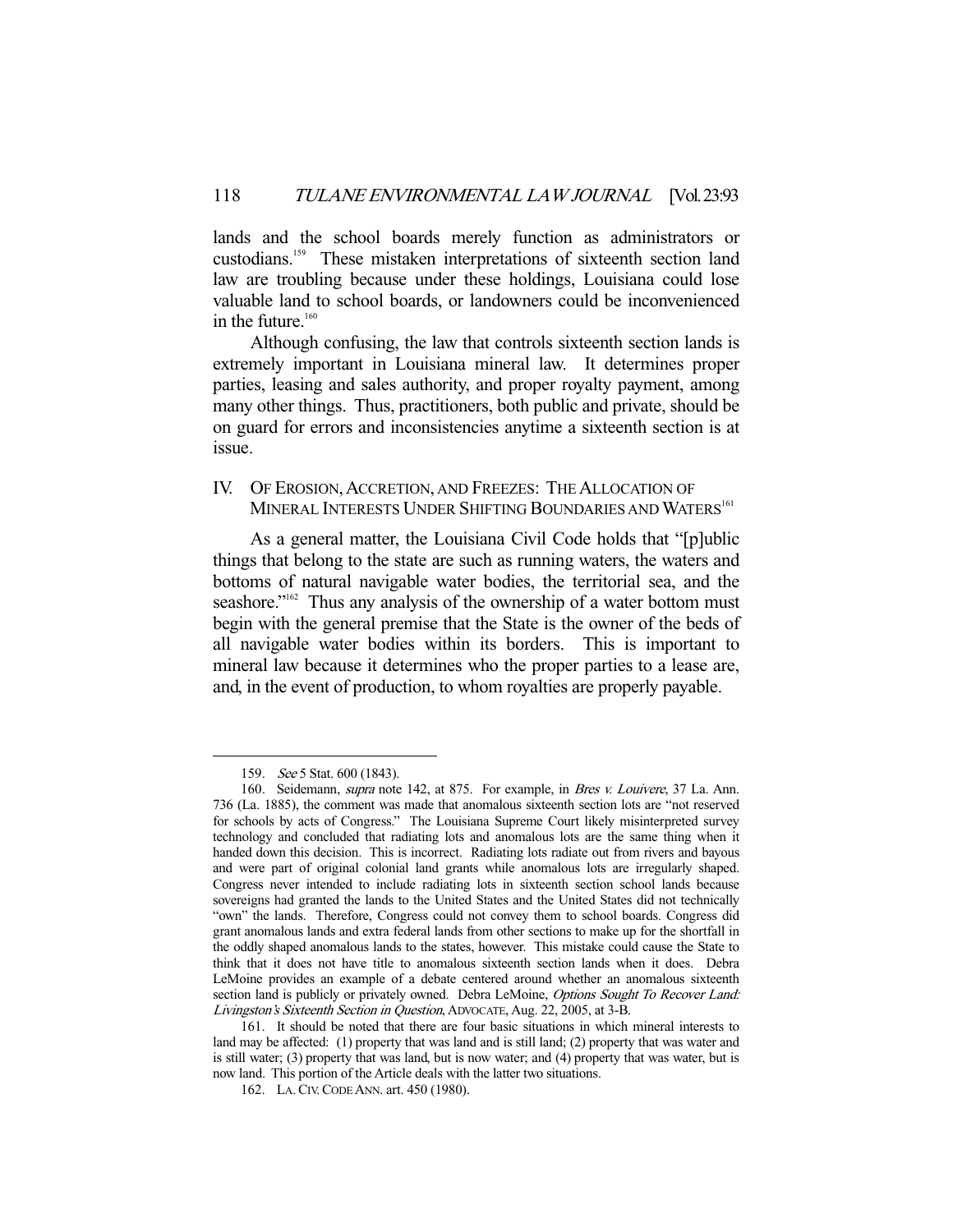The basis for the State's interest in eroded land<sup>163</sup> is articulated in the Louisiana Constitution. The relevant parts of the 1974 Constitution are found within Article IX, and state, in pertinent part:

 Section 3. The legislature shall neither alienate nor authorize the alienation of the bed of a navigable water body, except for purposes of reclamation by the riparian owner to recover land lost through erosion. . . .

 Section 4A. The mineral rights on property sold by the state shall be reserved .... The mineral rights on land, contiguous to and abutting navigable waterbottoms reclaimed by the state through the implementation and construction of coastal restoration project[s] shall be reserved, except when the state and the landowner having the right to reclaim or recover the land have agreed to the disposition of mineral rights, in accordance with the conditions and procedures provided by law.<sup>164</sup>

The above-quoted portions of the Louisiana Constitution make it clear that the only way for the State to alienate navigable water bottoms is through a reclamation project to recover land that originally belonged to the riparian owner, but which has now eroded into a navigable water body. Additionally, as private lands erode into navigable water bodies, that new water bottom becomes the property of the State.<sup>165</sup>

 It is interesting to note that Louisiana courts, following U.S. Supreme Court precedent, have considered this right of reclamation "a legislative donation which may be altered or controlled by the legislature."166 Thus, although the Louisiana Constitution currently provides for a right to reclamation, this right is not considered a right that is constitutionally protected by the federal government<sup>167</sup> and could, theoretically, be done away with by constitutional amendment in Louisiana. Although such a scenario is unlikely, what these judicial interpretations do stand for is the reality that the Legislature can change

 <sup>163.</sup> The term "eroded land" is used in this Article as a term of art to refer to any property that has submerged below the surface of a navigable water body, be it through erosion, subsidence, or other means. The term "erosion" is also used as a general term of art to refer to a broad swath of mechanisms by which property can become submerged below a navigable water body.

 <sup>164.</sup> LA.CONST. art. IX, §§ 3, 4(A).

 <sup>165.</sup> Judith Perhay, Louisiana Coastal Restoration: Challenges and Controversies, 27 S. U. L.REV. 149, 166-67 (2000).

 <sup>166.</sup> Cities Serv. Oil & Gas Corp. v. State, 574 So. 2d 455, 460-61 (La. Ct. App. 1991); see also Jones v. Hogue, 129 So. 2d 194, 202 (La. 1960). The court in Cities relied on Oregon ex rel. State Land Board v. Corvallis Sand & Gravel Co., 429 U.S. 363 (1977), for the proposition that no vested right would be disturbed by a state legislature changing the rules related to riparian property, as "state law governs issues relating to riparian property, like other real property, 'unless some other principle of federal law requires a different result.'"

Cities, 574 So. 2d at 460 (quoting Corvallis, 429 U.S. at 364).

 <sup>167.</sup> Corvallis, 429 U.S. at 364.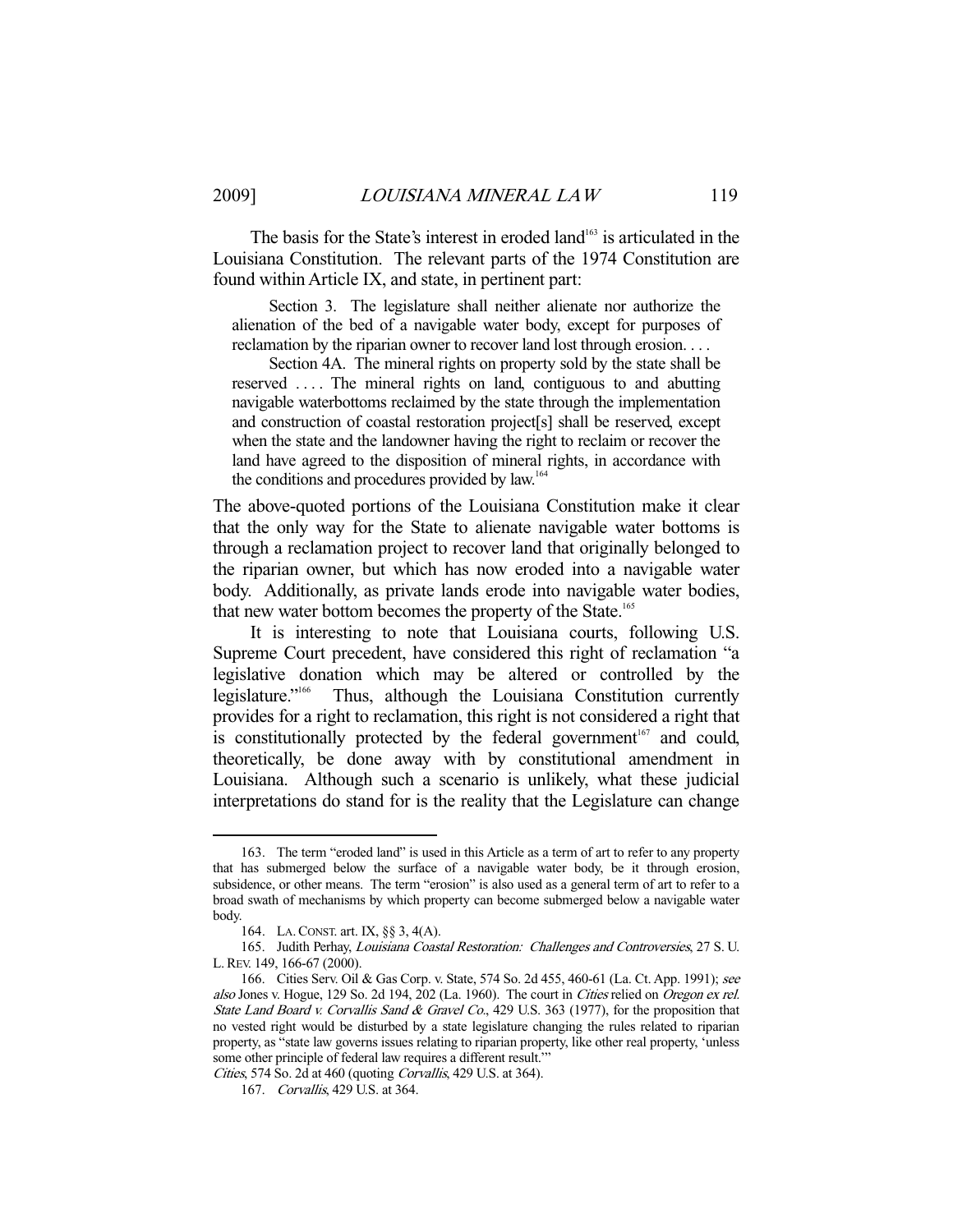the rules on what the scope of the rights are that are conferred pursuant to the right of reclamation at any time without running much risk of violating constitutionally protected or vested rights.<sup>168</sup>

 One situation in which the Legislature has dictated such rules is with respect to La. R.S. 9:1151, commonly referred to as the "freeze statute."<sup>169</sup> Mineral interests lying beneath such eroded property are subject to the oil and gas lease freeze statute.<sup>170</sup> This law provides that the mineral rights held by the riparian owner at the time erosion occurs are retained by the riparian owner for as long as existing mineral leases on that land are in effect. Once these active leases are no longer in effect, $171$ the mineral interests under the eroded land reverts to the current owner the State.<sup>172</sup> Vice versa, if State-owned water bottoms on "rivers or other streams" subject to a State mineral lease become privately owned by virtue of accretion, $173$  the mineral interests under the accreted land reverts to the then-current owner—the private landowner (during the life of the mineral lease, however, the private landowner, or, as the case may be, the State, would continue to receive the royalties on production).

 Thus, a simple reading of Louisiana Constitution article IX, section 3 in connection with the freeze statute, leads to the impression that, once all active leases have expired on eroded lands, the State owns both the eroded land and the mineral rights thereunder (and because these laws cut both ways, former State-owned navigable waters now-accreted-land, are owned, surface and minerals, by the riparian private landowner). However, this truism, which does work in most circumstances, must be tempered by the language of Louisiana Constitution article IX, section 4, which will be discussed more fully *infra*.

 <sup>168.</sup> This is based on the reality that since the 1974 Louisiana Constitution was enacted, article IX, section 3, provides the Legislature with the authority to impose conditions on and create procedures for reclamation rights.

<sup>169.</sup> See LA. REV. STAT. ANN. § 9:1151 (2008).

<sup>170.</sup> *Id.* § 9:1151.

 <sup>171.</sup> Id.

 <sup>172.</sup> None of this discussion would exist in the absence of La. R.S. § 9:1151.

 <sup>173.</sup> A useful definition of accretion comes from the Louisiana Second Circuit Court of Appeal:

Alluvion and accretion are terms used synonymously. Accretion is defined as the act of growing to a thing; usually applied to the gradual and imperceptible accumulation of land by natural causes, as out of the sea or river. Accretion is the addition of portions of soil, by gradual deposition through the operation of natural causes, to that already in possession of owner [sic]. The term alluvion is applied to the deposit itself, while accretion denotes the act.

Walker Lands v. E. Carroll Parish Police Jury, 38-376, p.8 n.13 (La. App. 2 Cir. 4/14/04); 871 So. 2d 1258, 1264 n.13, writs denied, 2004-1421 (La. 6/3/05); 903 So. 2d 442 (internal citations omitted).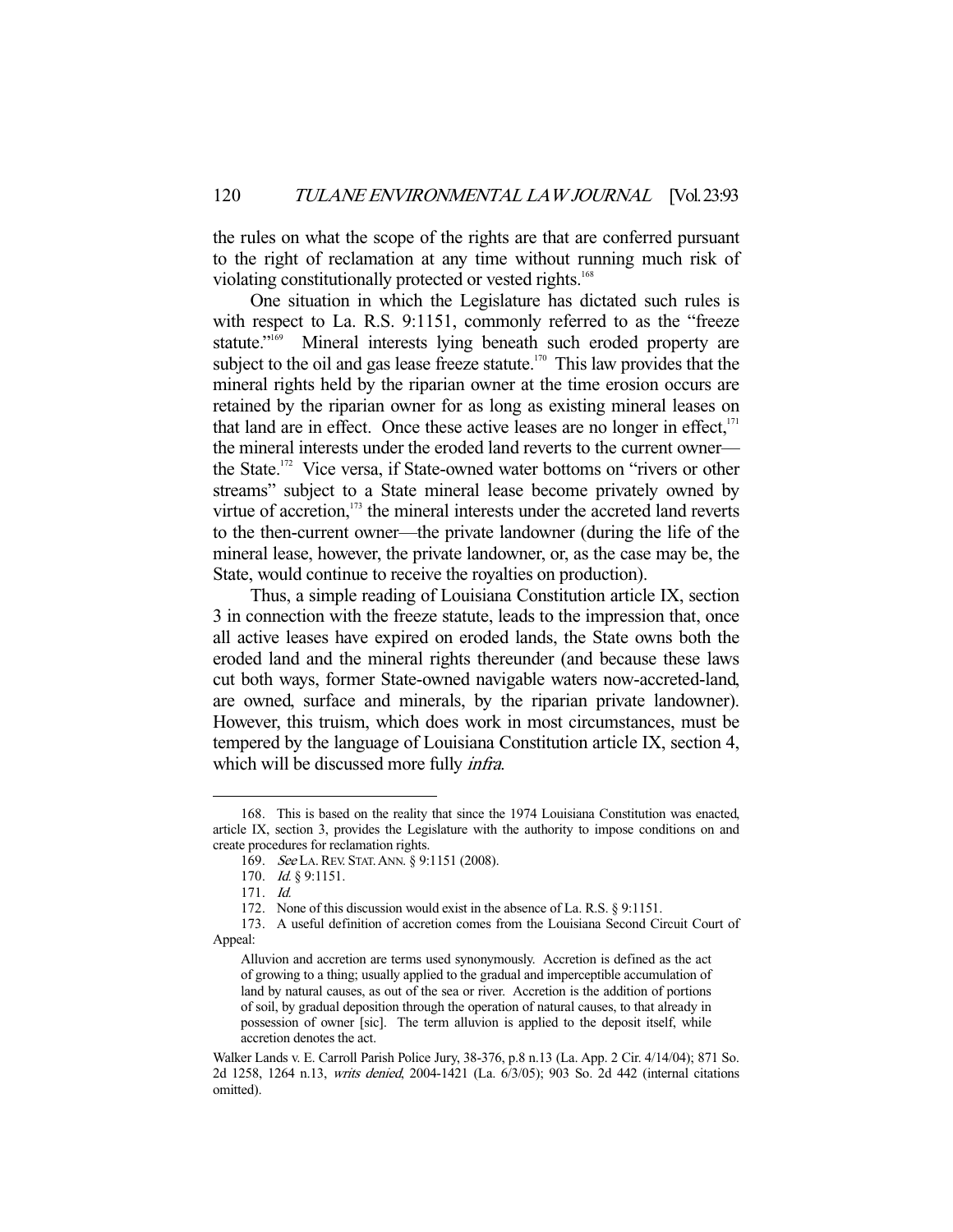-

 Basically, the freeze statute exists for the purpose of protecting parties' contractual rights from the laws associated with changes in water courses. As a river's course migrates, the ownership of the water bottom, as a discrete piece of land, changes. The water bottom that emerges from the moving river or stream, through the process of accretion, becomes riparian land and changes its ownership status from state to private. On the other hand, lands that were private, but are now submerged by the changed water course, are converted to state ownership. In most cases, this shifting of ownership equates to a quid pro quo: both the private riparian landowner and the State gain and lose something. What the freeze statute does is to protect existing mineral leases over such property from being subject to this change in the status of surface ownership.<sup>174</sup> This law effectively freezes everyone's mineral rights where they are at the time a lease begins and insulates them from shifting surface rights (i.e., water or land) for the duration of the lease.

 There are some unique exceptions to the general principles discussed above. One revolves around who owns water bottoms when the Corps of Engineers (the Corps) or some other authority has cut a new channel off of the main channel, thus making a new navigation or flow channel. As a practical matter, this question gets as much at who owns the minerals under the new channel as who can control access to the new channel.

 In general, when such new navigation or drainage channels are cut pursuant to a written instrument of servitude in favor of the government, the bottom of the newly created channel remains the private property of the landowner, while the original channel, whether still connected to the original channel or not, remains the public property of the State of Louisiana.<sup>175</sup> It is likely that in such situations, the mineral rights underlying such properties remain as they were before the channel was  $cut<sup>176</sup>$ 

 Access to the channel becomes a bit more complex. Because such situations deal with essentially private property (i.e., the new channel), it would not seem unreasonable, under the general rules of trespass, for the private landowner to be able to limit or restrict access to the new channel

 <sup>174.</sup> See LA. REV. STAT.ANN. § 9:1151 (2008). Without the freeze statute, a mineral lessee would be put in an impossible practical position to pay monthly royalties properly.

 <sup>175.</sup> Most such channel cuts are accomplished by securing a servitude from the private landowners and are not expropriations or acquisitions of fee title. Even in situations of expropriation, what is expropriated is still usually only a flow or drainage servitude. Also, in cases like these, there is invariably some "public reason" for the cutting of the new channel.

 <sup>176.</sup> See LA. REV. STAT. ANN. § 9:1151. This discussion would not exist without section 9:1151.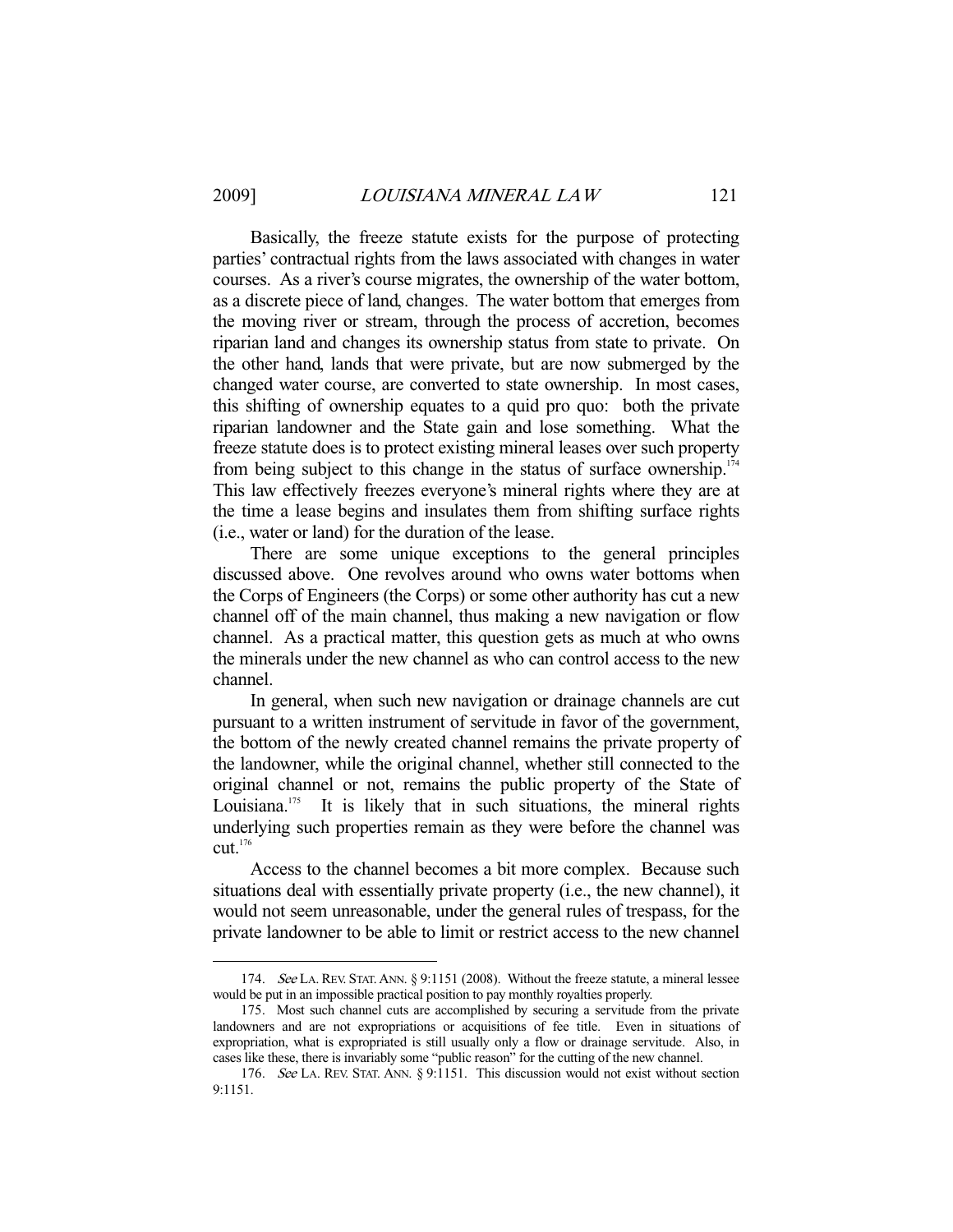(i.e., the landowner's private property). However, a complicating fact in this scenario is that the private channel has flowing through it "running waters," which, under Louisiana Civil Code section 450 are public things belonging to the State.<sup>177</sup> It is clear that it is impermissible to capture or stop the flow of the running waters of this State, even if they traverse private property. Because these situations do not impact matters related to the freeze statute, per se, they will be considered in a subsequent section of this Article.

 Of course, the question that follows from the above discussion of man-made cuts in a navigable river or stream is: What happens to the ownership of the surface and the minerals when the original water course in the area of a man-made cut dries up? Occasionally, in such situations, the original channel will become an oxbow lake before it disappears entirely.<sup>178</sup> Should an oxbow lake owned by the State dry up, this property will remain in the ownership of the State, as the laws of accretion do not apply to lakes.<sup>179</sup> In such a situation, though now dry land, the surface and mineral rights of this original channel—turned oxbow lake—turned—dry land, remain the property of the State.

 When the formation of an oxbow lake does not result from the cutting of a new channel, but the original channel nevertheless dries up, what then becomes of the surface and mineral rights? The answer to this question depends largely on the facts of each situation, as is discussed below.

 One example of this type of situation comes from a recent Attorney General's opinion: La. Atty. Gen. Op. No. 07-0030. In the 1980s, the Corps, in an effort to improve water flow in the Red River in Rapides Parish, cut a channel along the river.<sup>180</sup> This channel allowed the river to flow in a straight path and bypass a sharp bend in the river that had naturally formed.<sup>181</sup> The main flow of the river abandoned the curve and it appears that an oxbow lake formed as a result of the new flow causing silt to build up and trap water in between the channel and the natural curve.182 Around the channel, the Red River was a navigable waterway of

<sup>177.</sup> YIANNOPOULOS, *supra* note 165, § 57.

 <sup>178.</sup> See, e.g., Nevels v. State, 95-0100 (La. App. 1st Cir. 11/9/95); 665 So. 2d 26 (discussing a naturally-occurring oxbow lake created by similar processes as those discussed here).

 <sup>179.</sup> See State v. Placid Oil Co., 300 So. 2d 154, 157 (La. 1974) (citing State v. Cap de Ville, 146 La. 94 (1919); see also MADDEN, supra note 50, at 327.

 <sup>180.</sup> La. Op. Att'y Gen. 07-0030 (2007).

 <sup>181.</sup> Id.

<sup>182.</sup> Id. In this opinion, it is stated that an oxbow lake was "possibly" formed because the factual information available at the time did not lead to a clear conclusion as to whether a true oxbow existed in the area of the subject cut.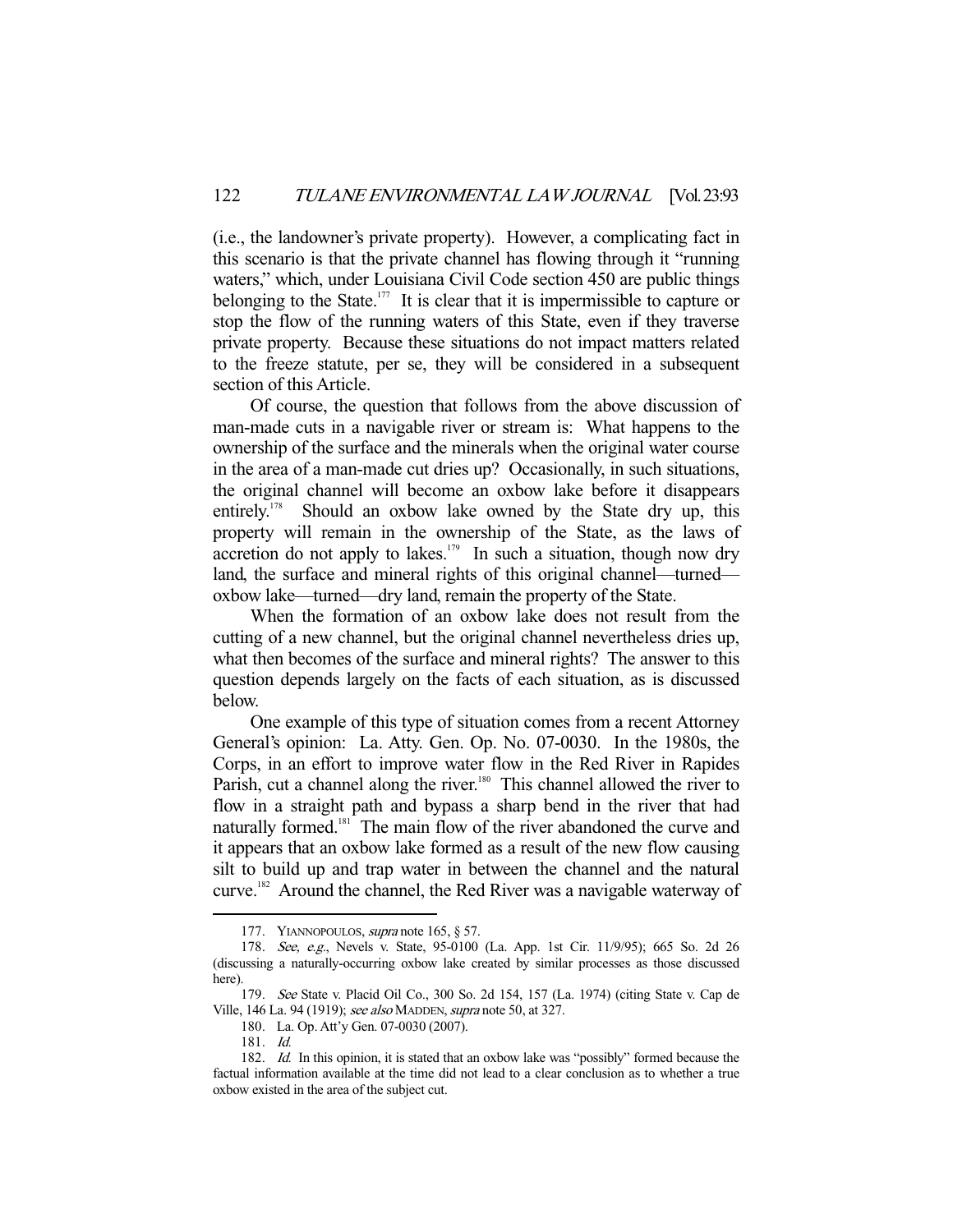the State.<sup>183</sup> Thus, notwithstanding agreements to the contrary (such as a servitude), the State would typically own the bottom of the Red River as it traverses the channel.<sup>184</sup>

 It is impossible to create a rule for the ownership of channels such as these because each cut in water courses presents a unique set of facts.185 Ownership can depend on factors including documents that create interest in the property, the laws that were in effect when the channel was cut, and the hydrological and geological processes that affected the original channels after the cut created a new channel.<sup>186</sup> These factors all affect ownership differently and make a clear rule about ownership impossible.187 This Article, however, will set forth a process to analyze ownership under certain conditions.

 In determining ownership of a channel, the first step is to analyze the documents that relate to the cut. The level of ambiguity in a document can determine whether that document conveys a servitude or fee title.188 If there is no ambiguity in the document, the parties interpret the conveyance based on the language of the document alone and cannot consider extrinsic evidence.<sup>189</sup> If the document clearly conveys a servitude or a fee simple title, then the parties cannot make a further inquiry.190 If, however, ambiguity exists or application of an unambiguous document would lead to absurd circumstances, then the parties may consider extrinsic evidence.<sup>191</sup> Evidence of ambiguities may include, "a disproportionate price paid for the interest purported to be conveyed; a caption of the document that does not conform to the stated purposes in the text; language in a servitude that grants the right 'forever' or language in a cash sale that grants the right 'in perpetuity.'"192 In addition, in cases where mineral rights are retained, there is a strong argument that the servitude agreement was actually a transfer of fee title.<sup>193</sup> Such a reservation would be superfluous in a servitude.

 If the parties review the documents and identify an ambiguity, the next step is to determine whether the conveyance is a servitude or a cash

-

191. Id. (citing Porter v. Acadia-Vermilion Irrigation Co., 479 So. 2d 1003, 1006 (La. App.

3 Cir. 1985)). 192. Id.

 <sup>183.</sup> Id.

 <sup>184.</sup> Id.

 <sup>185.</sup> Id.

 <sup>186.</sup> Id.

 <sup>187.</sup> Id.

 <sup>188.</sup> Id.

 <sup>189.</sup> Id.

 <sup>190.</sup> Id.

 <sup>193.</sup> See id.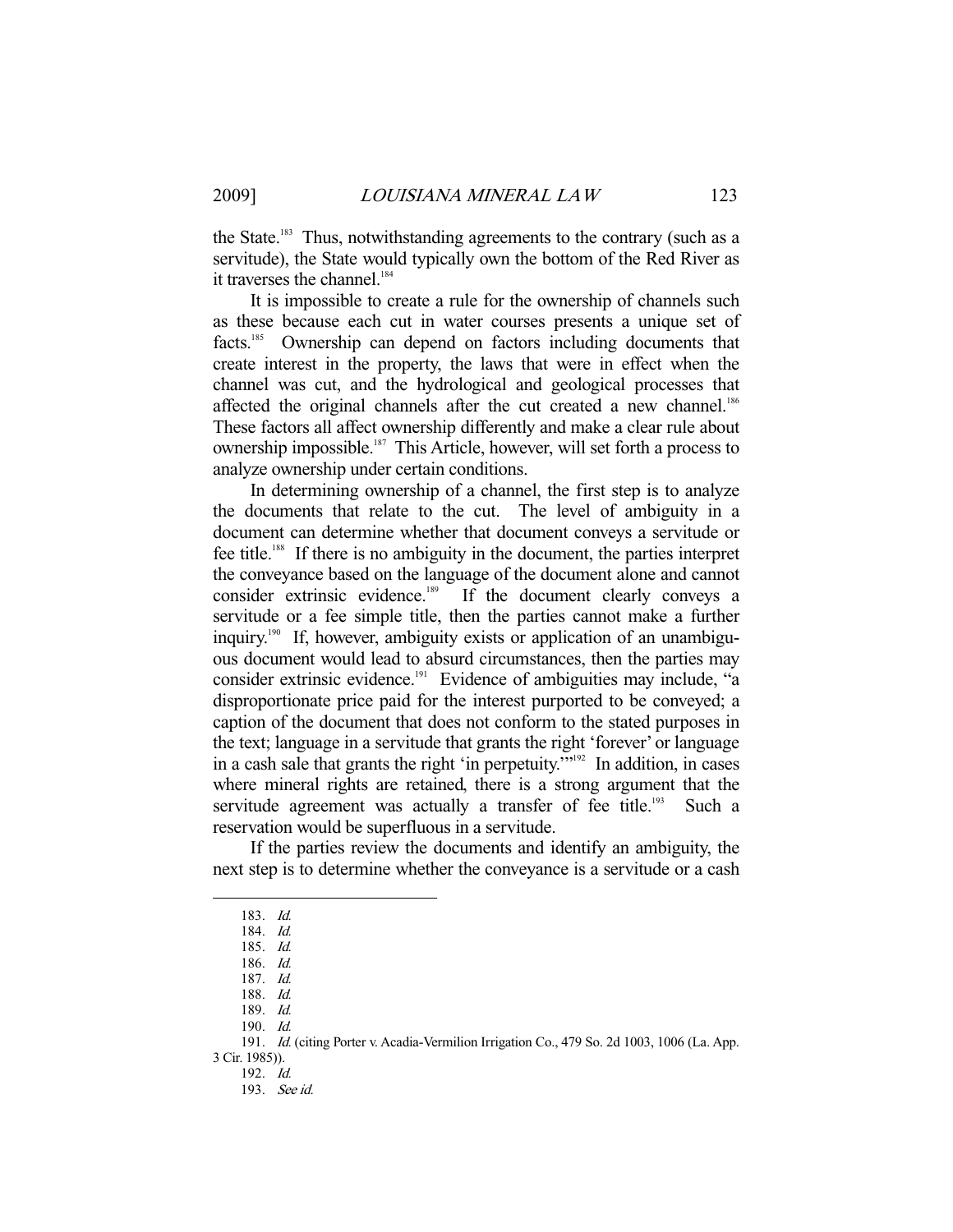sale.<sup>194</sup> Louisiana courts consider a number of factors when deciding whether a fee transfer or a servitude has been conveyed.<sup>195</sup> According to the courts, the factors include:

- 1. The consideration recited in the deed;
- 2. Whether a specific measurement was given to the "right of way";
- 3. Whether the party claiming the fee title had an actual need for such title;
- 4. To whom the property was assessed and who paid the taxes on the property;
- 5. Whether the grant was made for a specific purpose;
- 6. Whether the grant was made "in perpetuity" or "forever"; and,
- 7. How the parties to the conveyance, or their heirs and assigns, have treated the property.<sup>196</sup>

These factors present common sense guidelines for determining whether rights to a particular piece of property was acquired in fee title or via servitude.

 The first factor represents the idea that the closer the consideration is to fair market value, the more likely the conveyance will be found a fee title.<sup>197</sup> The second factor embodies the idea that a document of sale will include an exact property description.<sup>198</sup> In the case of channel cuts, the third factor always supports the acquisition of fee title because the purpose of making a cut is to "ensure the perpetual flow of a waterway" and the acquiring entity will usually have a definite need for title.<sup>199</sup> The channel will likely carry the flow of waters of the State forever, so a servitude would not make sense in the case of channel cuts.<sup>200</sup> The fourth factor is considered because when an original landowner continues to pay taxes on the property, it lends to the finding that a servitude was granted.<sup>201</sup> Factor five is presumably on the list because properties that are conveyed for a specific purpose that has an indefinite duration (e.g., a channel cut) will usually result in a finding of fee title.<sup>202</sup> The sixth factor is all about the connotations of the language. The Porter court noted that "a grant 'in perpetuity' connotes only a limited grant, whereby a grant 'forever' connotes an unlimited grant and a sale in fee simple."203 The

-

199. Id.

<sup>194.</sup> *Id.* (citing *Porter*, 479 So. 2d at 1007).

 <sup>195.</sup> Id.

 <sup>196.</sup> Porter, 479 So. 2d at 1007.

 <sup>197.</sup> La. Op. Att'y Gen. 07-0030.

 <sup>198.</sup> Id.

 <sup>200.</sup> Id.

 <sup>201.</sup> Id.

 <sup>202.</sup> Id.

<sup>203</sup> *Porter*, 479 So. 2d at 1008.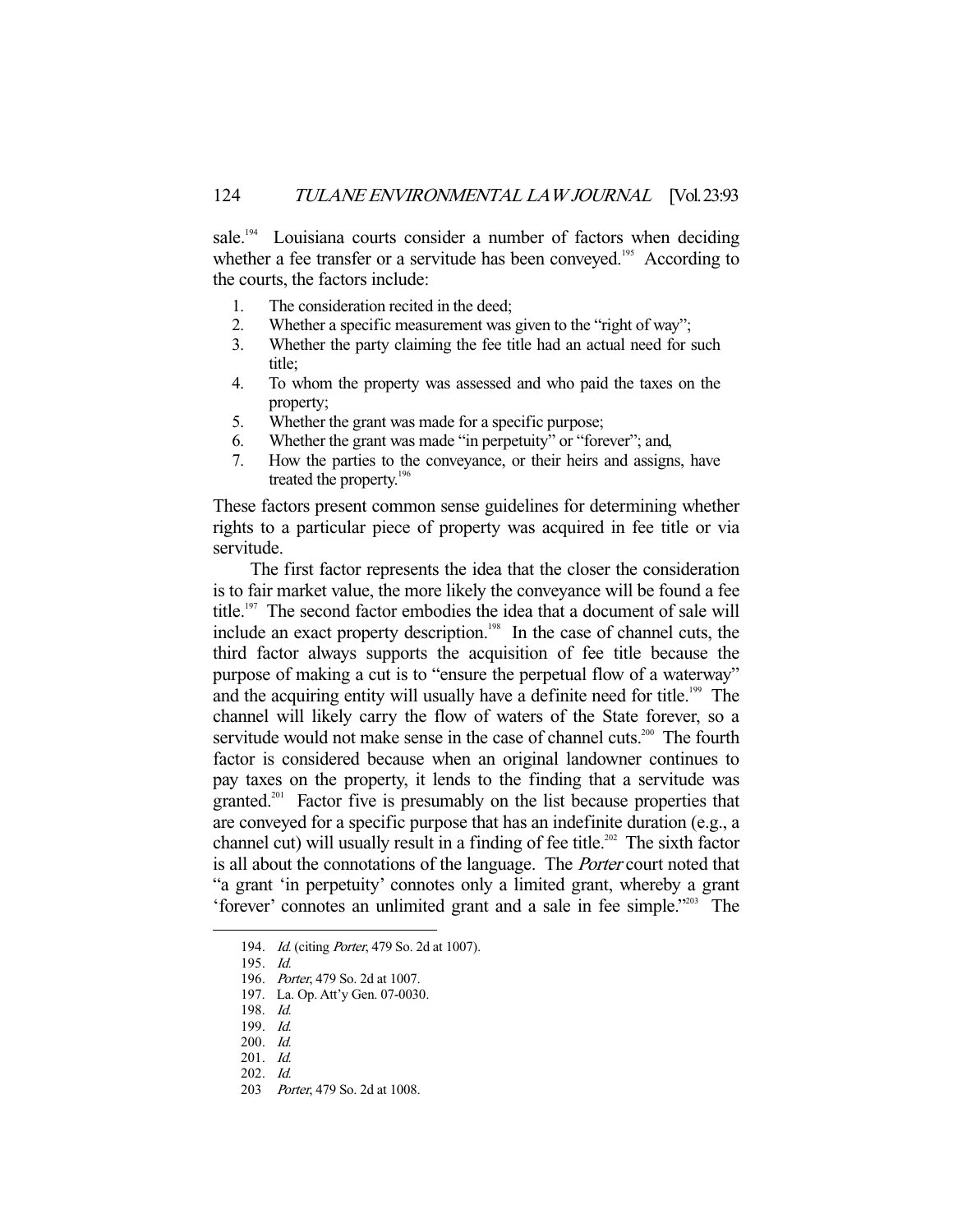final factor often directs the analyst back to factor four because it is often difficult to ascertain the grantor's intentions in such an agreement.<sup>204</sup> The interest in the property of a grantor and her heirs can be determined based on factors such as payment of taxes or subsequent sales of the property that may or may not contain language involving a fee title interest to another party to the tract of land in question.<sup>205</sup>

 If the language of a conveyance granting land to the State is ambiguous or would lead to an absurd result, a court of competent jurisdiction must undertake the above analysis to determine whether the State has acquired a servitude or a fee title.<sup>206</sup> The only way to be certain about the result of an ambiguous contract or a contract that would lead to an absurd result is to obtain a declaratory judgment from a court.<sup>207</sup>

 The law also provides additional guidance as to the ownership of cut channels.<sup>208</sup> This additional guidance depends on the facts of each specific situation.<sup>209</sup> Courts distinguish between cases when an oxbow lake is formed where the old channel used to be, and cases where no oxbow is formed. If no oxbow is formed, the analysis will depend on whether the cut was made and the silting occurred before the law changed in the late  $1970s.^{210}$ 

 If the silted channel forms a traditional oxbow lake, it becomes a lake in the legal sense of the term.<sup>211</sup> Thus, if the oxbow lake was formed before 1812, when it dries, the riparian landowners do not own the land that was once the lake bottom, but the land remains with the State.<sup>212</sup> If the oxbow lake formed after 1812, however, it becomes, "through indemnification, the property of the landowner whose property was inundated when the navigable waterway that used to run through the oxbow channel moves to its new channel.<sup>213</sup>

 The Louisiana Civil Code does not contemplate artificial channel water bottom ownership and accretion.<sup>214</sup> In the case of most artificial channel cuts, the Corps or other responsible party does not outright

 <sup>204.</sup> La. Op. Att'y Gen. 07-0030.

<sup>205.</sup> Id. This language may include terms such as "bounding owner" or alternatively "bounded by the right-of-way of [so-and-so]."

 <sup>206.</sup> Id.

 <sup>207.</sup> Id.

 <sup>208.</sup> Id.

 <sup>209.</sup> Id.

 <sup>210.</sup> Id.

<sup>211.</sup> Id. (citing 2 A.N. YIANNOPOULOS, PROPERTY, LOUISIANA CIVIL LAW TREATISE § 76 (4th ed. 2001)).

 <sup>212.</sup> Id.

 <sup>213.</sup> Id.

 <sup>214.</sup> Id.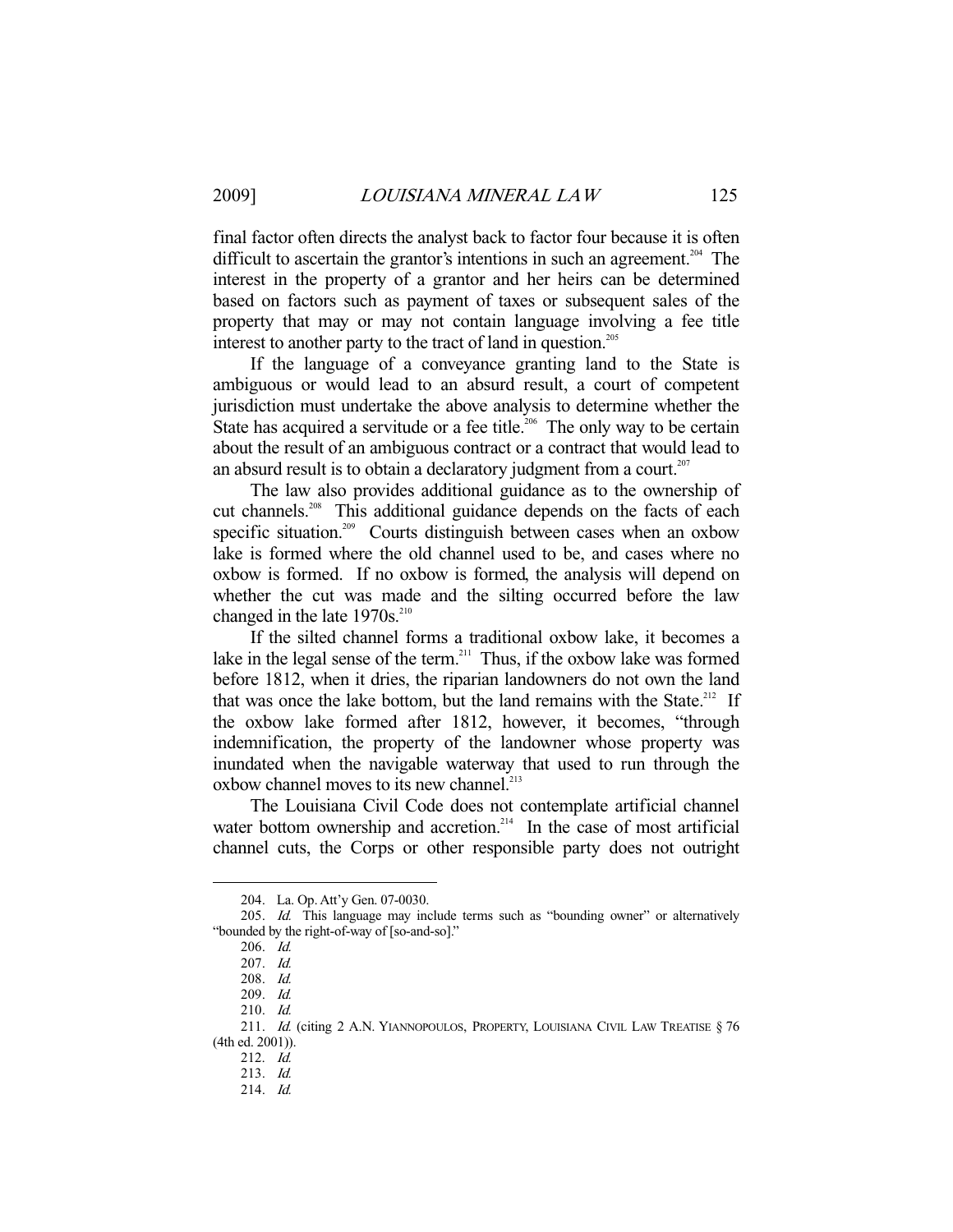purchase the land under the new channel, but obtains a servitude from the landowner.<sup>215</sup> This practice is significantly different from what takes place when a natural change in the course of a navigable waterway occurs.<sup>216</sup> When the waterway naturally shifts, the State takes ownership of the newly formed water bottom and the "landowner . . . take[s] by indemnification from the abandoned bed of the waterway."<sup>217</sup>

 In some cases, however, an unambiguous servitude grants the Corps or other responsible party the right to make the cut.<sup>218</sup> When there is an unambiguous servitude, the State does not obtain an ownership interest in the newly formed water bottom.<sup>219</sup> Accordingly, the landowner retains ownership of the water bottom and the minerals beneath it and, additionally, is compensated for its use as a waterway.<sup>220</sup> The State then retains ownership of the original water bottom and the minerals beneath  $it^{221}$ 

 Traditional accretion laws are intended to return land to the market as State water bodies dry and the water bottoms become exposed.<sup>222</sup> Although accretion laws may apply to the situation above, it seems that the law should treat an original water body channel differently if the landowner retains ownership of the newly created water bottom.<sup>223</sup> The Civil Code's accretion laws, however, are based on ancient French and Roman laws and do not mention or "contemplate the massive earthmoving works of the modern Corps of Engineers."224

 When anthropogenic, not natural, forces fill in the original path of a natural river and the State does not obtain an interest in the newly formed water bottom, the State continues to own the original, inundated channel of the navigable waterway.<sup>225</sup> The only way for riparian landowners to gain an interest is through accretion.<sup>226</sup> If this were not the case, an inequity would exist to Louisiana citizens.<sup>227</sup>

 Therefore, if a navigable oxbow lake forms anytime after 1812 as the result of an artificial channel cut and the State gains no interest in the

 <sup>215.</sup> Id.

<sup>216.</sup> *Id.* (citing La. C.C. arts. 502, 504).

 <sup>217.</sup> Id.

 <sup>218.</sup> See id.

 <sup>219.</sup> Id.

 <sup>220.</sup> Id.

 <sup>221.</sup> Id.

 <sup>222.</sup> Id.

 <sup>223.</sup> Id.

 <sup>224.</sup> Id. 225. Id.

 <sup>226.</sup> Id.

 <sup>227.</sup> Id.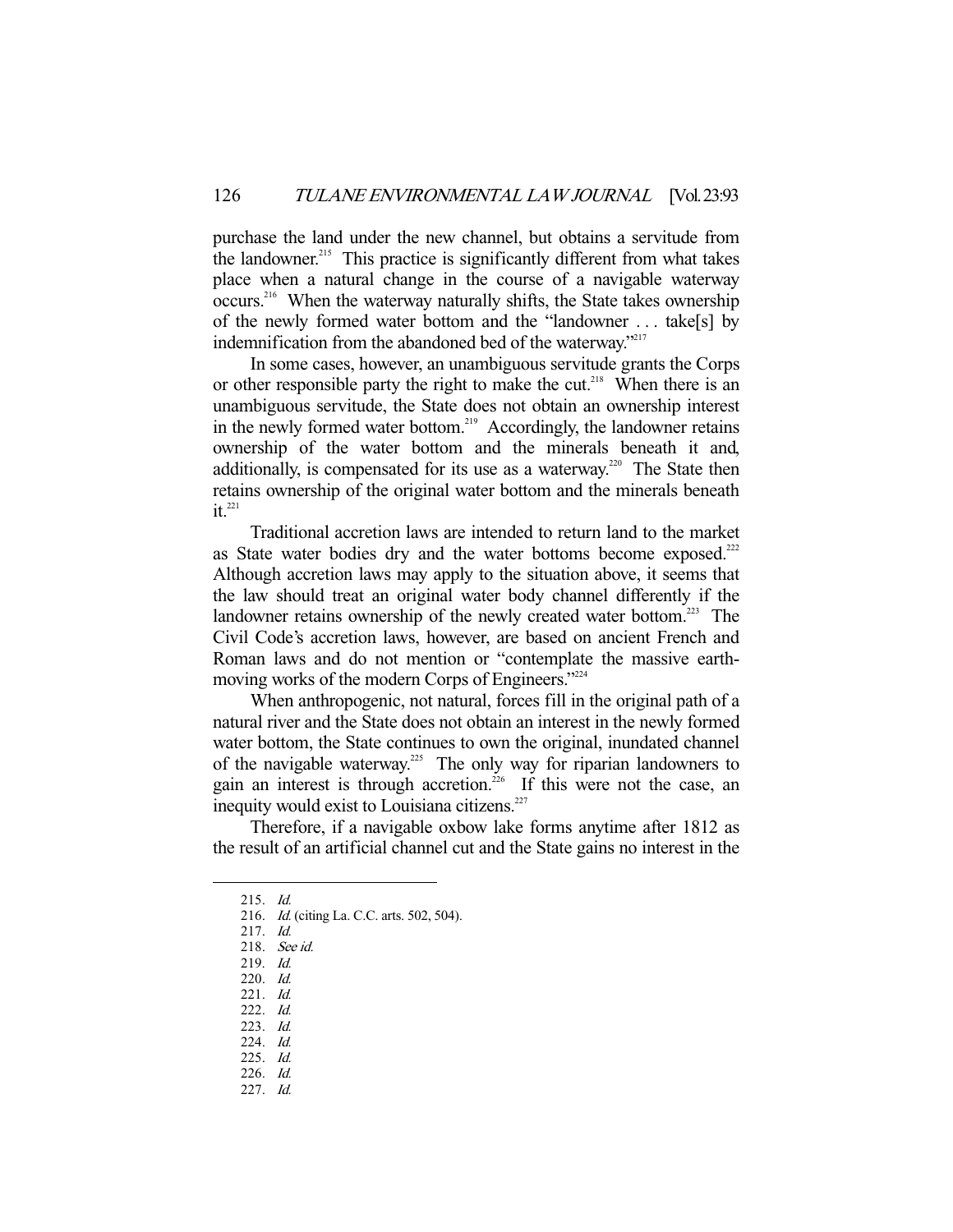new channel bottom, the State retains ownership of the old water bottom and can only lose ownership through accretion.<sup>228</sup> If the oxbow is cut off from the channel at both ends and becomes a true oxbow lake, the law of accretion is inapplicable and the State retains ownership of the water bottom, even after it is exposed.<sup>229</sup> Finally, if an old river channel "in whole or in part, formed an oxbow lake and that lake, navigable-in-fact and thus navigable-in-law, has, over time, dried up, then the bed of that portion of the channel that was the oxbow lake belongs to the State."<sup>230</sup> In all the above scenarios, however, the minerals beneath a dried oxbow lake would belong to the State.<sup>231</sup>

 There are two possible outcomes when the facts indicate that the movement of silt from a channel cut did not create an oxbow lake.<sup>232</sup> The outcome will depend on when the channel cut was made. Assuming, arguendo, the channel is a river or stream and not a lake, most cuts effectively create a temporary island within the stream of a navigable waterway.<sup>233</sup> This is important to remember, because the Civil Code accretion articles for islands changed in 1978.<sup>234</sup>

 Prior to 1978, the Civil Code theory was that accretion could not occur to islands. Therefore, if the Corps or other responsible party began the channel cut before 1978, the State would own some or all of the silt that accreted to the island.<sup>235</sup> In that case, however, the riparian landowner would own the accretion on the non-island side of the channel.<sup>236</sup>

 After 1978, though, the accretion on both the island and non-island side of the channel would likely inure to the riparian owners.<sup>237</sup> Therefore, if a silted-in channel is not a true oxbow lake and the channel was cut after 1978, the accretion becomes the private property of riparian landowners.<sup>238</sup> In such a case, the State loses. All of these issues are of significant importance when attempting to determine who a landowner is when a particular lease is sought.

 Artificial cuts are not the only means by which anthropogenic activities affect water courses and the ownership of minerals in

- 228. Id.
- 229. Id.

- 230. Id.
- 231. Id.
- 232. Id.
- 233. Id.
- 234. Id. 235. Id.
- 236. Id.
- 237. Id.
- 238. Id.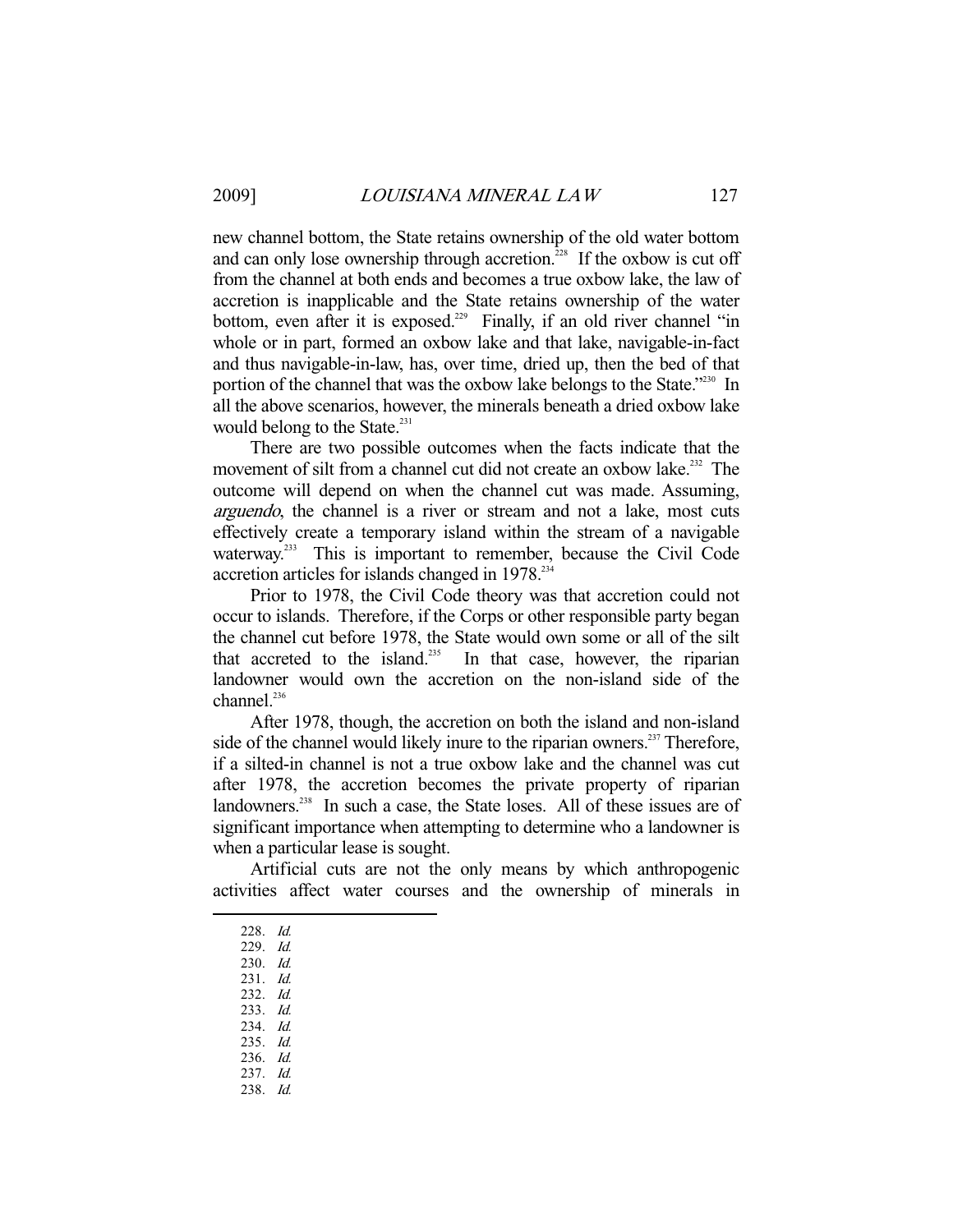Louisiana. As was ably analyzed by the Louisiana Attorney General's Office in a recent opinion, the damming of a navigable channel can have fairly bizarre consequences for property and mineral ownership.<sup>239</sup>

 In this opinion, which analyzed the impact of a 1904 damming of Bayou Lafourche, it was noted:

The low-water mark of 1812 defines the bed; and, therefore, the boundary line of ownership of the Bayou in 1812. The State's ownership of the bed of Bayou Lafourche is from the ordinary low-water mark of 1812 on one side of the Bayou, to the ordinary low-water mark of 1812 on the opposite side of the Bayou, excluding any alluvion which accumulated by natural accretion until 1904, when the dam was installed at Donaldsonville. Then, in 1904, the water level dropped because of the installation of the dam, thereby exposing a portion of the bed of the Bayou. The State owns that exposed Bayou bed in its private sovereign capacity, rather than its public sovereign capacity, and any accretion to that exposed bed as riparian owner. In addition, the State also owns the bed of the Bayou from today's lowwater mark on one side to low-water mark on the other side.... Any natural accretion creates alluvion, which belongs to the riparian owner. It is possible that natural accretion did occur from 1812 until the dam was built in 1904. Therefore, in such situations, the low-water mark in 1904, immediately prior to the dam construction, would be the natural low-water mark and, arguably, the line of State ownership. $240$ 

In other words, to the extent determinable, the land above the low-water line on each side of the Bayou is private, the accretion between 1812 and 1904 to that formerly riparian land is private (under the general rules of accretion noted above), but any exposed land that resulted from the sudden water level drop due to the dam construction did not constitute accretion, and thus remained the property of the State.<sup>241</sup> Because the State now owns all riparian land along the Bayou, it now gains the benefit of any accretion (post-1904) to that  $land.^{242}$ 

 For the purposes of determining mineral rights on areas adjacent to dammed navigable water courses in Louisiana, it is advisable to determine the low-water mark at the time of the damming and then allocate royalties on the water-side of that line to the State. The reason for this, as shown above, is that this land does not represent accretion and thus does not belong to the private former riparian owners.

 In addition to the issues related to who owns what when artificial cuts and dams are made to the navigable waterways of the state, other

 <sup>239.</sup> La. Op. Att'y Gen. 07-0211 (2008).

 <sup>240.</sup> Id. 241. Id.

 <sup>242.</sup> Id.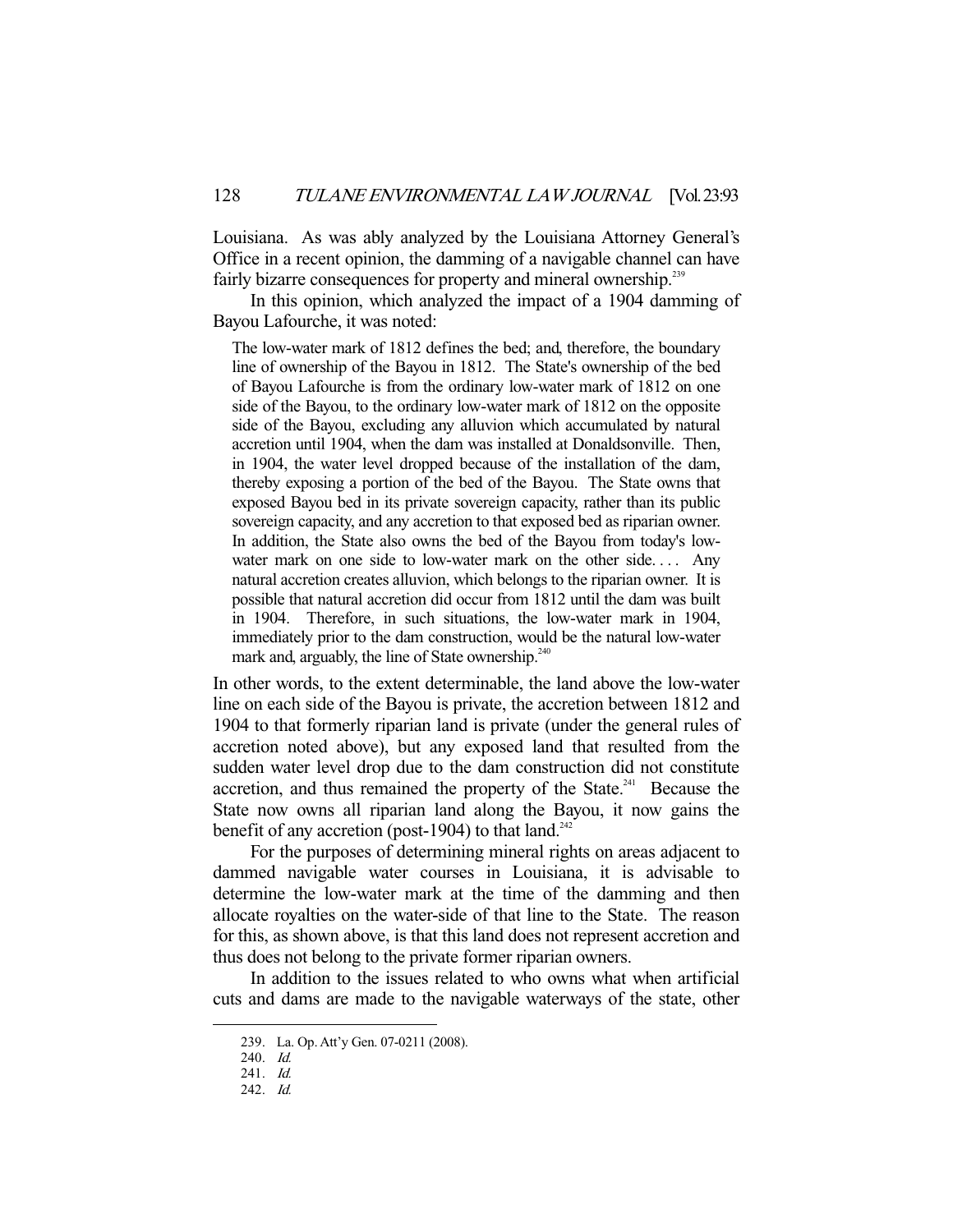significant issues related to the freeze statute are those surrounding the loss of the State's coastline. As the coast erodes, the newly submerged land becomes state-owned water bottom. Generally, the minerals go with the land. However, because of the freeze statute, if mineral leases exist over this property, the mineral rights will remain with the original landowner for as long as the lease exists.<sup>243</sup> When the lease terminates, the mineral rights accrue to the State.<sup> $244$ </sup> Although this issue relates to the freeze statute, it merits its own section and is analyzed more fully in Part VI(B), infra.

# V. OF ACCESS RIGHTS AND LIABILITY: WHO CAN GO WHERE IN LOUISIANA'S WATERWAYS?

 Other issues related to ownership of man-made canals and cuts have arisen in recent years. Many of these revolve around liability for injuries that occur in such channels. Because these issues relate to the above discussion of the rights to minerals lying underneath such channels and because these liability issues are important to those practicing in the private sector, a review of these issues is warranted.

 As a general premise, Yiannopoulos states, "According to Article 450 of the Louisiana Civil Code, running water is a public thing. As such, it is owned by the state in its capacity as a public person and it is subject to public use." $245$  Thus, it is axiomatic that the general public has a right to access running water in the State of Louisiana. However, several cases have narrowed this broad generalization.

The most important of these cases is *Buckskin Hunting Club v.* Bayard.<sup>246</sup> In this case, the Louisiana Third Circuit Court of Appeal held that certain pipeline canals in the Atchafalaya Basin were not susceptible of the public use tenet provided for in the Civil Code.<sup>247</sup> This is not a surprising result, as it is also well settled that private canals constructed with private funds, even if navigable, are not de facto subject to a public use.<sup>248</sup> The *Buckskin* canals were made for the purpose of supporting

<sup>243.</sup> See LA. REV. STAT. § 9:1151 (2008).

 <sup>244.</sup> See id.

<sup>245.</sup> YIANNOPOULOS, *supra* note 165, § 57 (footnotes omitted).

 <sup>246. 2003-1428 (</sup>La. App. 3 Cir. 3/3/04); 868 So. 2d 266.

<sup>247.</sup> *Id.* at 13-14; 868 So. 2d at 275-76.

<sup>248.</sup> *Id.* at 11-12; 868 So. 2d at 273-75.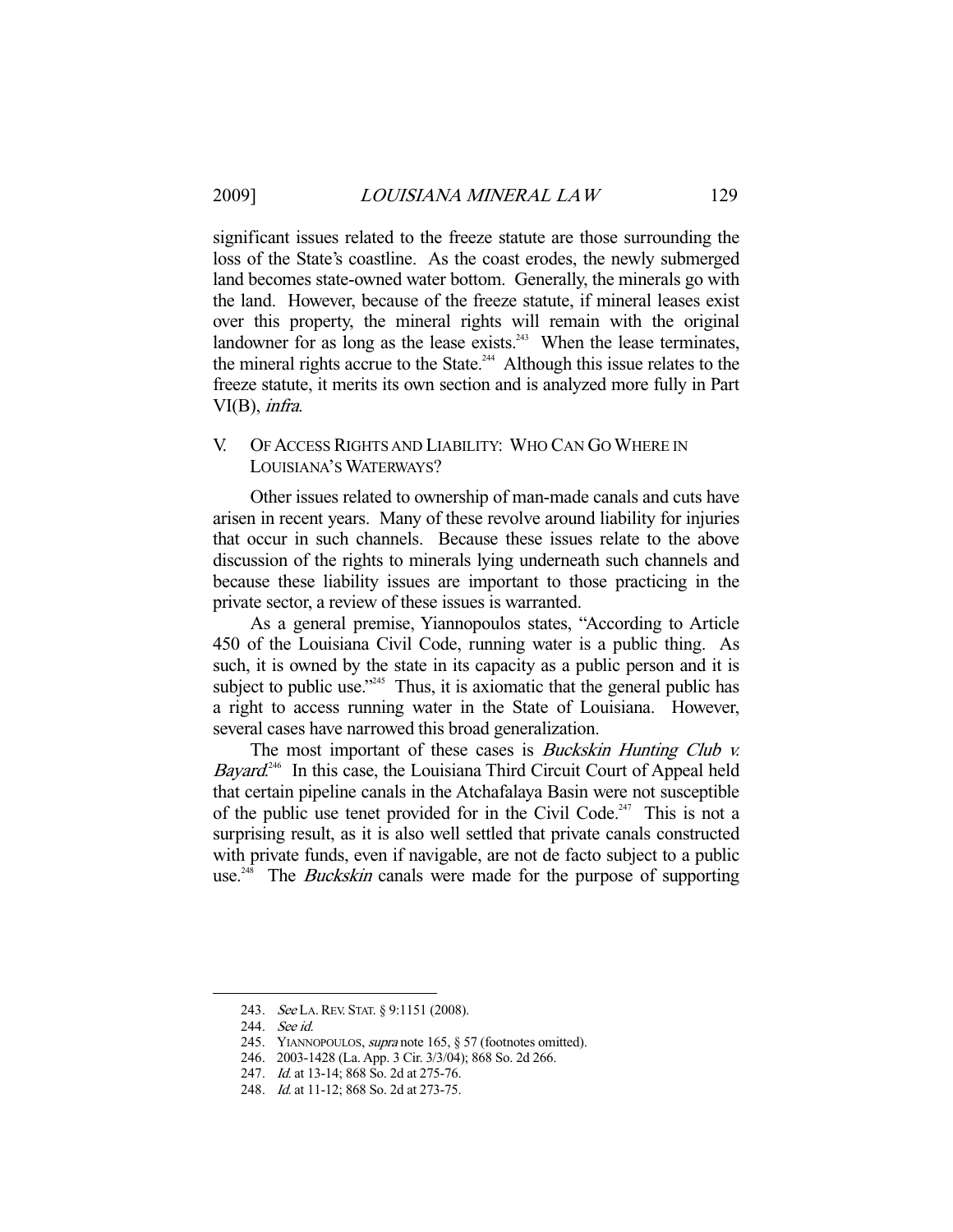hydrocarbon transport through pipelines.<sup>249</sup> These canals were dug on private land with private funds. $25$ 

Also of interest with respect to this matter is People for Open *Waters, Inc. v. Estate of J.G. Gray.*<sup>251</sup> This case dealt with a canal wholly constructed on private land where the landowner was concerned with problems such as litter and bank erosion, among other things.<sup>252</sup> The Third Circuit here also found that the public did not have a de facto right of use to this canal simply because it is navigable-in-fact and because it captures the flow of waters of the State.<sup>253</sup> Interestingly, the court in  $Gray$ noted that "we find no validity to the assumption that because the water in the canal is a public thing, the public must have a right to use the canal."254 The court stated that the only thing, in this case, that the landowner was obligated to do was to ensure that the flow of the waterway was not diminished as it traversed his property.<sup>255</sup> Nowhere did the court state that this use of public waters required an opening of the otherwise private canal to the public. Additionally, as with Buckskin, the channel in Gray was a channel constructed for specific commercial purposes.<sup>256</sup>

In Cenac v. Public Access Water Rights  $Ass \, n^{257}$  the Louisiana Supreme Court dealt with the public's right to access a boat launch and a privately owned canal in Lafourche Parish. In this case, members of the public argued that historic use of these things equated to a dedication of their use to the public and that the current landowner could not now restrict public access.<sup>258</sup> The trial court rendered judgment in favor of the landowner as to the boat launch, but in favor of the public as to the use of the canal.<sup>259</sup> The appellate court affirmed the ruling on the boat launch, but also stated the canal was not available for public access.<sup>260</sup> The

<sup>249.</sup> See id. at 18-19; 868 So. 2d at 274 (comparing a navigable canal to a private road used for commercial traffic).

<sup>250.</sup> See id. It should be pointed out that at one point in the Buckskin case, there were some State owned lands at issue as well as some contested lands. *Id.* at 9-10; 868 So. 2d at 272. However, those lands were not the subjects of the holding in the case. Id. Only the private lands were the subjects of the holding. See id. at 10-15; 868 So. 2d at 273-76.

 <sup>251. 94-301 (</sup>La. App. 3 Cir. 10/5/94); 643 So. 2d 415.

<sup>252.</sup> *Id.* at pp. 1-2; 643 So. 2d at 416.

<sup>253.</sup> *Id.* at pp. 3-4; 643 So. 2d at 417-18.

 <sup>254.</sup> Id. at p. 4; 643 So. 2d at 418.

 <sup>255.</sup> Id.

<sup>256.</sup> *See id.* at 1-2; 643 So. 2d at 416.

 <sup>257. 2002-2660 (</sup>La. 6/27/03); 851 So. 2d 1006.

 <sup>258.</sup> Id. at pp. 3-4; 851 So. 2d at 1010.

<sup>259.</sup> *Id.* at p. 4; 851 So. 2d at 1010.

 <sup>260.</sup> Id.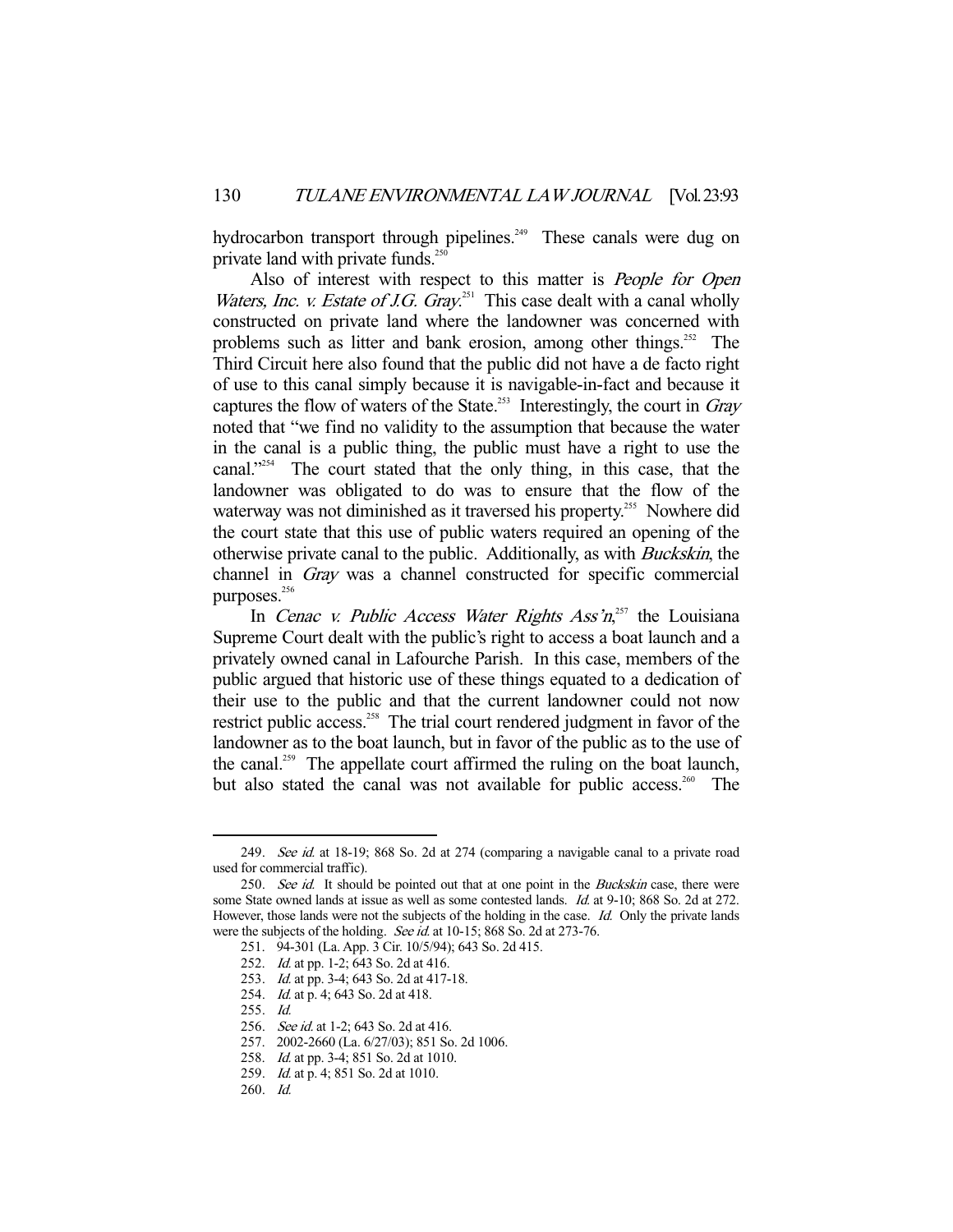Supreme Court affirmed the appellate court's ruling, rejecting all of the "dedication to the public use" arguments.<sup>261</sup>

 This case established a high burden for parties claiming that a dedication to public use had been established. The Court held that historic access was not enough to prove such a dedication.<sup>262</sup> It stated that because those seeking access had failed to prove a "plain and positive intent" to dedicate by language or acts so clear as to exclude every other hypothesis but that kind of dedication, there was no implied dedication to public use.<sup>263</sup>

 In the recent Third Circuit case, Schoeffler v. Drake Hunting Club, the issue in dispute was whether citizens of the State had a right to access water bodies within patented lands.<sup>264</sup> The facts are fairly straight forward: a group of citizens brought an action against several landowners in the Atchafalaya Basin who had posted no trespassing signs and barriers on waters within the Basin.<sup>265</sup> In contrast to some of the canal access cases, this case related to waters that were subject to the tidal overflow in the Atchafalaya Basin.<sup>266</sup> The citizens basically argued that they should have access to these waters because the waters were part of the "waters of the State," which are open to public use.<sup>267</sup> Similar to the canal access cases when dealing with mineral law, if access were allowed in a situation such as that in *Schoeffler*, then issues of landowner liability would be encountered. These landowners (including the State) could be liable for any injuries or property damage that occurred on the land or, possibly, for the actions of an equipment operator who causes injuries or property damage or is otherwise involved in a harmful incident with members of the public.

 In addition, in their third amended petition, the plaintiffs named the State as a party-defendant, seeking an order for the State to survey the entire Basin and set boundaries throughout based on the high-water mark.<sup>268</sup> The Third Circuit did not take kindly to the plaintiffs' position. It affirmed the trial court's ruling that dismissed all claims against the State.<sup>269</sup> The court noted several times the extreme difficulties in accomplishing what the plaintiffs were requesting:

<sup>261.</sup> *Id.* at pp. 18-19; 851 So. 2d at 1018.

 <sup>262.</sup> See id.

<sup>263.</sup> See id. at pp. 9-18; 851 So. 2d at 1013-17.

 <sup>264. 2005-499 (</sup>La. App. 3 Cir. 1/4/06); 919 So. 2d 822.

 <sup>265.</sup> Id. at pp. 1-2; 919 So. 2d at 826.

<sup>266.</sup> *Id.* at p. 2; 919 So. 2d at 826.

<sup>267.</sup> *Id.* at p. 7; 919 So. 2d at 829.

 <sup>268.</sup> Id. at p. 3; 919 So. 2d at 826.

<sup>269.</sup> *Id.* at pp. 32-33; 919 So. 2d at 843.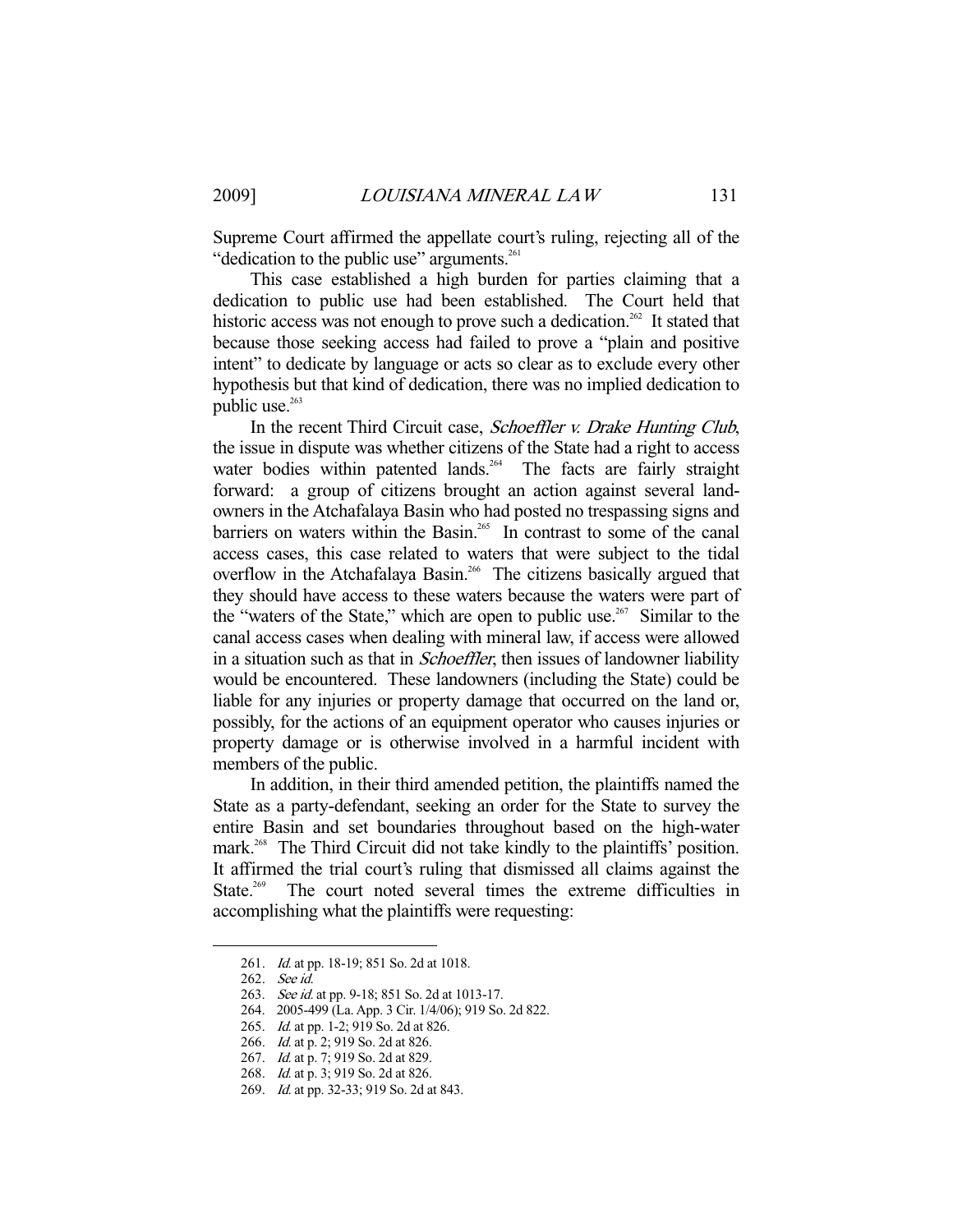Nonetheless, Plaintiffs seek to combine traditional boundary articles with La. Civ. Code art. 456, and force the State and the private owners to fix numerous boundaries based on numerous bodies of water. Plaintiffs concede the inundated nature of the swamp land at issue, and therefore in reality seek to establish a boundary, not between contiguous lands, but between the water flowing onto private land and the navigable waters of the State of Louisiana.<sup>270</sup>

 The plaintiffs claimed to be proper parties to bring such a boundary action because, as they claimed, they were "usufructuaries" since "they have the right to enjoy the use and fruits of State-owned waters and bottoms."<sup>271</sup> The court rejected this argument.<sup>272</sup> The court stated that the authorities cited by the plaintiffs did not establish a usufructuary interest in the waters and flooded areas of the Basin on behalf of the public-at $l$ arge. $273$ 

 The court additionally found that the plaintiffs were improper parties to bring a boundary action.<sup>274</sup> If these waters were state-owned, then, said the court, the State would be the proper party to bring a boundary action.<sup>275</sup> The court also noted the extreme difficulty and expense should the State choose to bring such actions.<sup>276</sup> It stated that this virtually impossible task would require separate actions against each landowner with the unique facts of each piece of property controlling the outcome.<sup>277</sup> Due to the ephemeral nature of much of the Basin, the court felt that such claims would be a waste of resources, as the facts could change from day-to-day.<sup>278</sup>

 In Schoeffler, the court also rejected the plaintiffs' argument that they had acquired an interest in the water bodies through historic and traditional use.<sup>279</sup> It stated:

We cannot avoid the observation that where one owner of long ago may have invited the public to fish and hunt his land, a modern owner may be less generous, or more concerned with liability associated with free access, or obligated to his lessors who pay for the privilege of access. The

<sup>270.</sup> *Id.* at p. 11; 919 So. 2d at 831.

<sup>271.</sup> Id. at p. 13; 919 So. 2d at 832 (internal quotations omitted).

<sup>272.</sup> *Id.* at p. 14; 919 So. 2d at 833.

<sup>273.</sup> *Id.* at p. 15; 919 So. 2d at 833.

<sup>274.</sup> *Id.* at pp. 16-18; 919 So. 2d at 834-35.

 <sup>275.</sup> Id.

<sup>276.</sup> *Id.* at p. 18; 919 So. 2d at 835-36.

<sup>277.</sup> *Id.* at p. 24; 919 So. 2d at 838.

<sup>278.</sup> *Id.* at pp. 10-11; 919 So. 2d at 831.

 <sup>279.</sup> Id. at pp. 26-27; 919 So. 2d at 840.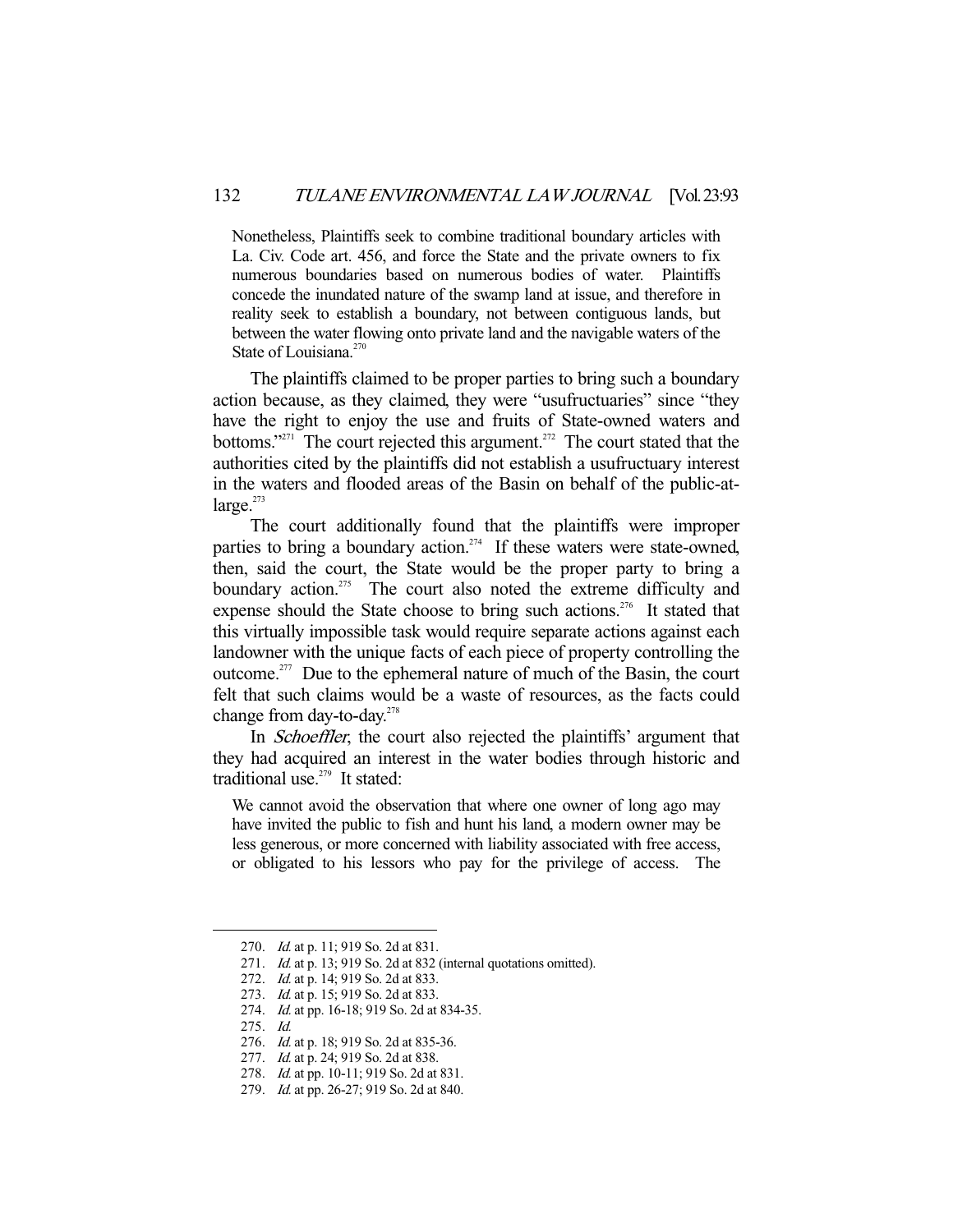argument that a thing has "always" been done, does not provide a cause or right of action.<sup>280</sup>

Thus, as these cases demonstrate, the courts have generally upheld the private nature of waterways on strictly private land and the right to control access thereto.<sup>281</sup> As noted above, this fairly consistent holding bodes well for operators on private property, as claims for damages are mitigated by trespass issues. However, determining what constitutes a private waterway is often a fiercely fought battle between the State and private landowners.<sup>282</sup> This topic is, however, outside of the scope of this Article.

 The problems discussed herein related to the constant tension between private landowners and recreational users of the State's natural resources spurred the Louisiana Legislature to pass two resolutions that charged the State Land Office with the creation of a publically accessible database of all State-owned waters in Louisiana.<sup>283</sup> This charge placed a burden on the State Land Office to continually evaluate State claims to waterways.<sup>284</sup>

 Although the Web site is considered "dynamic," it does not represent a comprehensive title analysis of State-owned waterways. Instead, it likely creates more tension between the State and private landowners than it relieves between the private landowners and recreational users.<sup>285</sup> However, one thing is abundantly obvious: this well-intentioned law has created an inconclusive, but widely available

 <sup>280.</sup> Id. at p. 24; 919 So. 2d at 840.

<sup>281.</sup> The federal courts have somewhat differed from the State courts in this regard. See, e.g., Parm v. Shumate, 513 F.3d 135 (5th Cir. 2007), writs denied, 129 S. Ct. 42 (2008); cf. Parm v. Shumate, No. 01-2624, 2006 WL 2513856 (W.D. La. Oct. 11, 2006), aff'd, 513 F.3d 135 (5th Cir. 2007) (finding that the plaintiffs in this case only wanted access to the water that overflowed during flood stages and did not want access to the dry land; it was a permissible use of State waters and supported by common law and state law, as long as the public stayed within the ordinary high water stage of the river). Interestingly, the *Parm* case related to the same land that the State lost in Walker Lands v. East Carroll Parish Police Jury, 38-376 (La. App. 2 Cir. 4/14/04); 871 So. 2d 1258, writs denied, 2004-1421 (La. 6/3/05); 903 So. 2d 442. See also Meche v. Richard, No. 05-0385, 2007 WL 634154 (W.D. La. Feb. 26, 2007) (holding that Lake Rycade is navigable-in-fact for the purposes of applying admiralty law—no decision has yet been reached on the actual ownership).

<sup>282.</sup> See, e.g., Walker Lands, 871 So. 2d at 1258.

 <sup>283.</sup> See La. S. Con. Res. 111, 31st Reg. Sess. (2005); La. S. Res. 115, 32d Reg. Sess. (2006).

 <sup>284.</sup> See La. Op. Att'y Gen. 08-0290 (2009); State Land Office, Disclaimer, http://www. doa.louisiana.gov/SLO/Disclaimer.htm (last visited May 8, 2009).

 <sup>285.</sup> This tension is created when the State makes a public claim to a particular water bottom that a private entity believes that it has valid title to (as a nonnavigable water bottom). Thus this is a direct challenge to the private entity's claims to the property, whereas before this Web site's existence, any such claims would require extensive research to divine.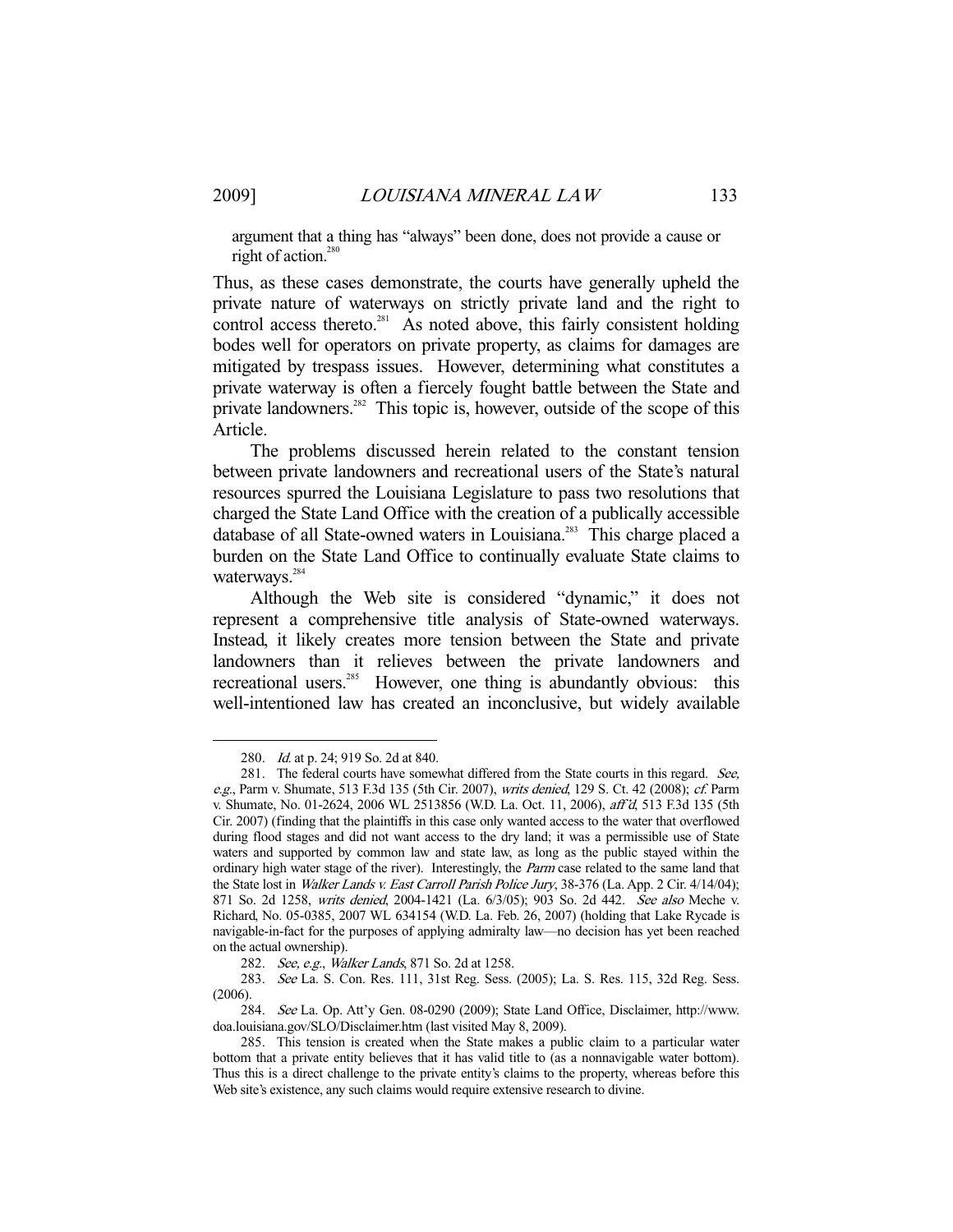source of potential State water-bottoms claims.<sup>286</sup> As noted in Louisiana Attorney General Opinion 08-0290, the practitioner is advised not to rely on this Web site as a definitive analysis of ownership.<sup>287</sup> Instead, title research is essential in such situations.

## VI. OF THE INALIENABILITY OF MINERALS: WHO OWNS THE MINERALS?

### A. Your Patent Controls What Mineral Rights You Own

 It is a general tenet of Louisiana law that when a private party transfers property to the State and expressly reserves its mineral rights, La. R.S. 31:149 permits this reservation to be virtually perpetual.<sup>288</sup> The reservation should be considered virtually perpetual, because if the State (or one of its agencies) were to keep the property forever, the reservation would last forever. However, should the State ever divest itself of the property to a private entity, the reservation of mineral rights ceases to be perpetual and the reservation of such rights provided for in La. R.S.  $31:16$  and  $31:85$  takes effect.<sup>289</sup> Thus, private sellers in Louisiana can retain their mineral rights almost indefinitely by transferring their immovable property to the State rather than to another private individual. One major policy behind this advantage is to promote the donation of surface rights for the conservation and preservation of, among other things, wildlife habitats, ecologically important or sensitive areas, or historic and archaeological resources; to encourage the selling of same to a government or governmental agency or subdivision; or, in the case of

 <sup>286.</sup> See La. Op. Att'y Gen. 08-0290.

 <sup>287.</sup> Id.

 <sup>288.</sup> See LA. REV. STAT. ANN. § 31:149 (2000). Section 31:149, which is part of the Mineral Code (effective Jan. 1, 1975), continues earlier statutes permitting such a retention that would apply to property sold to the State prior to the adoption of the Mineral Code. As noted in the 2000 comments to La. R.S. 31:149:

Articles 149 through 152 are a revision of former La. R.S. 9:5806 (1950, as amended 1960). Paragraph A of La. R.S. 9:5806 was in essence Act 315 of 1940, which dealt with situations in which land is deeded to or expropriated by the United States or any of its agencies or subdivisions. Paragraph B was added by Act 278 of 1958, as amended by Act 528 of 1960; it dealt with similar situations where the land is acquired by certain listed categories of state agencies and subdivisions.

 <sup>289.</sup> See La. Op. Att'y Gen. 08-0215, 7 n.10 (2009) (noting one possible exception for a brief span of time). The general mineral reservation as between private parties is effective for ten years. LA. REV. STAT. ANN. §§ 31:16, 31:85 (2007). However, should the minerals subject to the reservation actually be in production at the tolling of the ten-year period, the reservation remains in force until such time as the production ceases. Id.  $\S$ § 31:87-31:92. Furthermore, as to minerals (though not as to royalties) the good faith drilling of a dry hole interrupts the tolling of prescription and commences it anew for ten years. See, e.g., Harrison v. Grandison Co., 51 F. Supp. 768, 771 (D. La. 1943).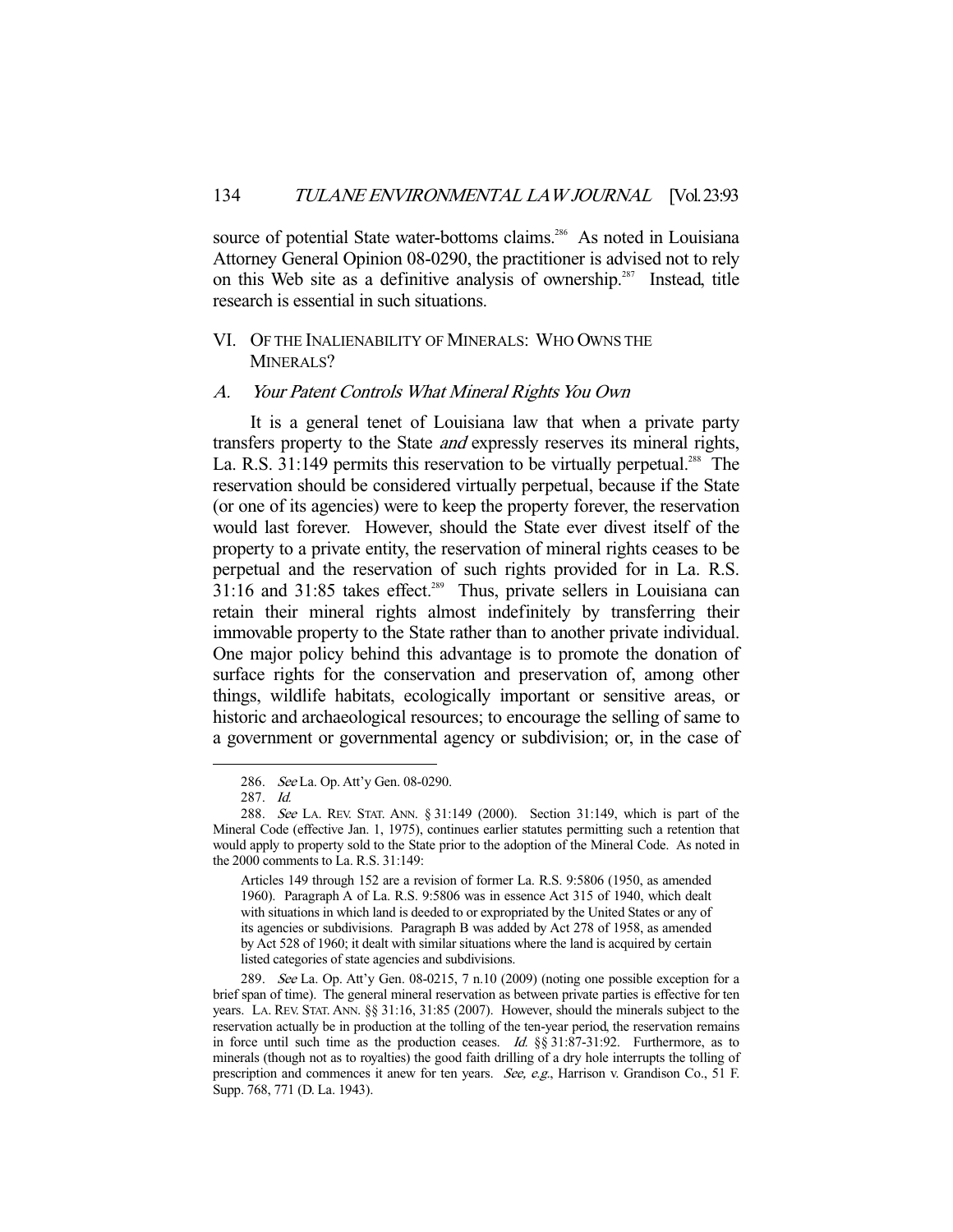expropriation or condemnation, to perhaps limit the vehemence of the private landowner's defense.

 Since 1921, this situation also exists when the surface property goes the other way: from the State to a private party. Pursuant to Louisiana Constitution article IX, section 4(A), if the State divests itself of property, the mineral rights thereunder are reserved to the State and they cannot be alienated.<sup>290</sup> There are, however, a few nuances to this reservation that are essential to understand.

 Many private landowners in Louisiana obtained their property from the State of Louisiana at some point in time. If a landowner acquired the subject property from the State before 1921, then he likely owns the minerals.<sup>291</sup> However, due to a constitutional change in 1921, if a landowner or his ancestor in title acquired the subject property from the State post-1921, then he never acquired any of the minerals.<sup> $292$ </sup> Article IV, section 2 of the 1921 Louisiana Constitution created a restriction against divesting State-owned mineral rights even if the State sells the surface rights to a piece of property, therefore vesting in the State a perpetual mineral interest (because prescription does not run against the State).<sup>293</sup> Thus, if a landowner or his ancestor in title purchased his property from the State post-1921, the inquiry stops here. The State owned the minerals at the time of the sale and continued to own them after the sale, and no subsequent landowner has any interest in the minerals at any point in their ownership of the property. Accordingly, any reservations of such mineral rights by private parties in their conveyance documents would be null ab initio. However, if a present landowner or his ancestor in title

 <sup>290.</sup> This reservation is limited in two situations, the first is explicitly presented in Louisiana Constitution article IX, section 4(A): "except when the owner or person having the right to redeem buys or redeems property sold or adjudicated to the state for taxes." The second relates to coastal restoration efforts and is discussed in more detail infra Part VII.

 <sup>291.</sup> This would also apply if the landowner's ancestor in title acquired the property from the State pre-1921. However, this scenario does not necessarily apply to situations in which a lieu warrant is issued by the State prior to 1921 and the warrant is not "cashed-in" until after 1921. This scenario is discussed more fully in the text below.

 <sup>292.</sup> See LA. CONST. 1921 art. IV, § 2. Interestingly, very few landowners realize this reality. Often, post-1921-acquired private landowners purport to transfer or reserve mineral interests as they sell property acquired from the State post-1921. See, e.g., La. Op. Att'y Gen. 08-0212 (2009). In such situations, such transfers, reservations, or other references to the minerals being owned by anyone other than the State are null and void. *Id.* 

 <sup>293.</sup> LA. CONST. art. IV, § 2 (1921). It is important to note in this regard (unlike the private landowner) that there need be no express reservation of such rights in a sale by the State. Because this restriction is mandated by constitutional fiat, silence on the reservation of minerals in a sale post-1921 does not act as a transfer of those rights. See Lewis v. State, 156 So. 2d 431, 434 (La. 1963); see also La. Op. Att'y Gen. 08-0212; La. Op. Att'y Gen. 79-1000 (1980); La. Op. Att'y Gen. 1969, at 132. It is also important to note that this restriction was continued by the 1974 Louisiana Constitution. LA.CONST. art. IX, § 4.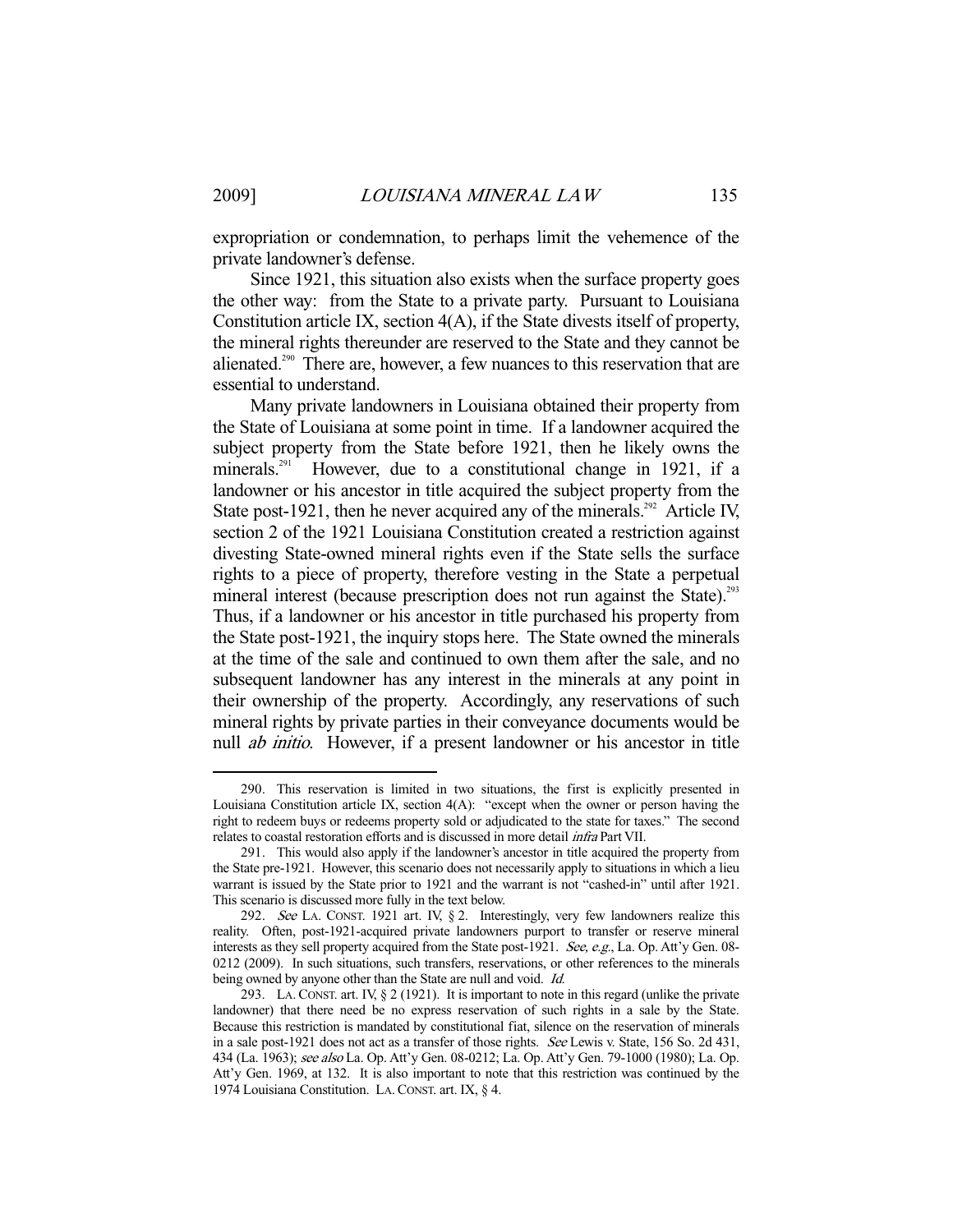acquired from an entity other than the State or acquired from the State pre-1921, then he could quite likely hold the minerals underlying his property.294

 As noted above, one of the complex nuances of the State's perpetual reservation of its minerals relates to the timing of the sale of the State property at issue. In many cases, in the nineteenth century, the government erred in granting certain land patents.<sup>295</sup> In those situations, the holder of a patent was entitled to present it to the General Land Office (the precursor to the Bureau of Land Management) for a lieu warrant that could later be "cashed in" for a patent on a different piece of property.<sup>296</sup> Several cases have addressed what rights are acquired with the issuance of these documents and the timing of when the warrants are presented to the government agency for honoring.<sup>297</sup>

 It is generally accepted that a lieu warrant (which is sometimes referred to as a "land warrant") creates an inchoate right to some unspecified property at some unspecified point in time.<sup>298</sup> Thus, if a landowner or his ancestor in title acquired a lieu warrant from the General Land Office, he acquired a right to later petition the State for the selection of a parcel of land.<sup>299</sup> The courts have held that swapping a defective patent for a lieu warrant does not convey to the holder of the lieu warrant any rights in a particular, specific tract of land that may have vested under the traded-in defective patent.<sup>300</sup> Nonetheless, the courts have also held that a properly issued warrant that was presented for a patent prior to 1921 permits the warrant holder to acquire both some specific tract of land and the minerals thereunder. $301$ 

 A confusing situation presents itself when a warrant is submitted to the State for the selection of land after 1921. The reason for this is that, in 1921, as noted above, the law related to the alienability of minerals was substantially changed when the Louisiana Constitution of 1921 was adopted by the voters of the State. For the first time, the Louisiana Constitution contained a perpetual, imprescriptible mineral reservation vested in the State that attached to the minerals lying beneath lands sold

<sup>294.</sup> Subject to the lieu warrant and patent issuance discussed *infra* Part VI.

<sup>295.</sup> See, e.g., State ex rel. Hyam's Heirs v. Grace, 136 So. 569 (La. 1931).

 <sup>296.</sup> Id.

<sup>297.</sup> See, e.g., id.; see also Douglas v. State, 23 So. 2d 279 (La. 1945).

 <sup>298.</sup> See State ex rel. Hyams' Heirs v. Grace, 1 So. 2d 683, 686 (La. 1941) ("The Act, under which the lieu warrant involved herein was issued, contemplates a future location of the warrant on lands of like character belonging to the State without designating any particular time within which it can be done.").

 <sup>299.</sup> Id.

 <sup>300.</sup> Lewis v. State, 156 So. 2d 431, 433 (La. 1963).

 <sup>301.</sup> See generally Hyams' Heirs, 1 So. 2d at 686.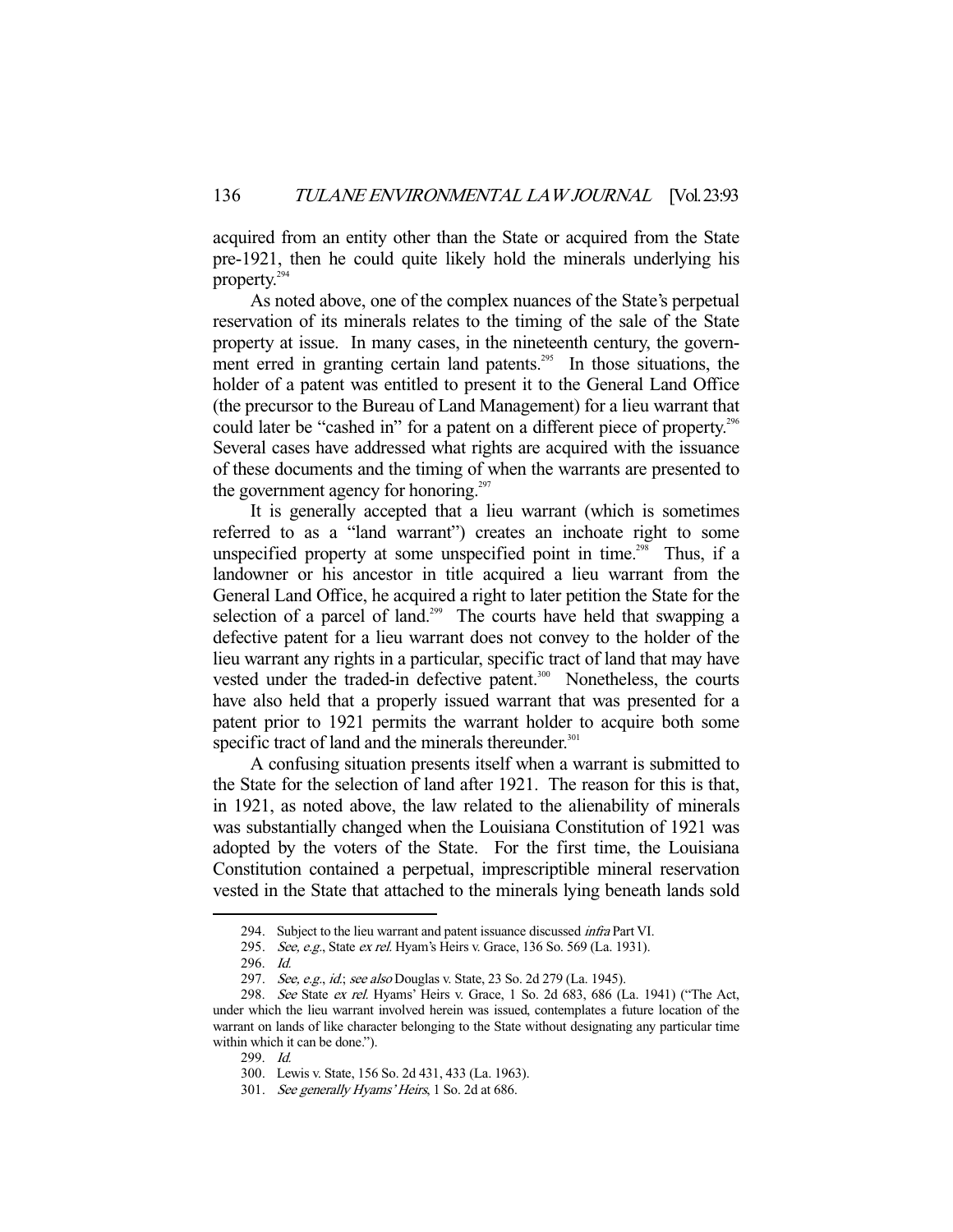by the State.<sup>302</sup> The relevant provision provides, in pertinent part: "In all cases the mineral rights on any and all property sold by the State shall be reserved, except where the owner or other person having the right to redeem may buy or redeem property sold or adjudicated to the State for taxes."303 Thus, any land that was sold by the State subsequent to the passage of the 1921 Constitution would be subject to the mandated, reserved State perpetual, imprescriptible mineral reservation discussed above. The problem for warrant holders whose warrants predate 1921 but who do not present the warrant for a patent until after 1921 is that, per *Douglas v. State*, the rights in the subject property only vest once the lieu warrant is presented to the State Land Office.<sup>304</sup> Accordingly, the State could not, by constitutional mandate, transfer the mineral rights along with the property when such landowners cashed-in their lieu warrants post-1921.<sup>305</sup>

Unfortunately, there is no law directly on point in this matter.<sup>306</sup> There are three lead cases that discuss who owns what in lieu warrant situations. Both *Hyams' Heirs v. Grace* and *Douglas* are informative, but do not consider the exact scenario discussed above. Both of these cases dealt with lieu warrants that were presented to the Land Office prior to 1921. In Douglas, the Louisiana Supreme Court clearly stated when the rights of full ownership attach to a lieu warrant:

[W]hen an entryman complies with the appropriate statute and does everything required thereby, as she has done in this case, equitable title vests immediately, although the execution of the necessary documents to convey legal title is delayed. Applying this principle to the instant case she maintains that for all practical purposes the property herein involved became hers on February 19, 1919, or if not then, on February 3, 1939, the date of the renewal of her original application. $307$ 

 The court further noted that "when the plaintiff applied for the patent in 1919 and renewed the same in 1939, her right thereto became perfect and complete and she thereby acquired a vested right to the

<sup>302.</sup> See LA. CONST. 1921, art. IV, § 2.

 <sup>303.</sup> Id. This same provision, in virtually identical language, was also incorporated into the 1974 Constitution. LA. CONST. art. IX,  $\S$  4(A) (1974).

 <sup>304. 23</sup> So. 2d 279, 282-83 (La. 1945).

 <sup>305.</sup> See id.

 <sup>306.</sup> One case was presented to the Louisiana Supreme Court (twice) whose facts are identical to those presented in the scenario presented herein. In State ex rel. Albritton v. Grace, 96 So. 2d 565, 566 (La. 1957), and State ex rel. Albritton v. Moore, 116 So. 2d 502, 503 (La. 1959), the Supreme Court was presented with a lieu warrant issued in 1919 and a request for a patent to be issued in the 1950s. The matter was remanded both times on technical problems, thus the Supreme Court never ruled on the merits.

 <sup>307.</sup> Douglas, 23 So. 2d at 280 (quoting the trial court).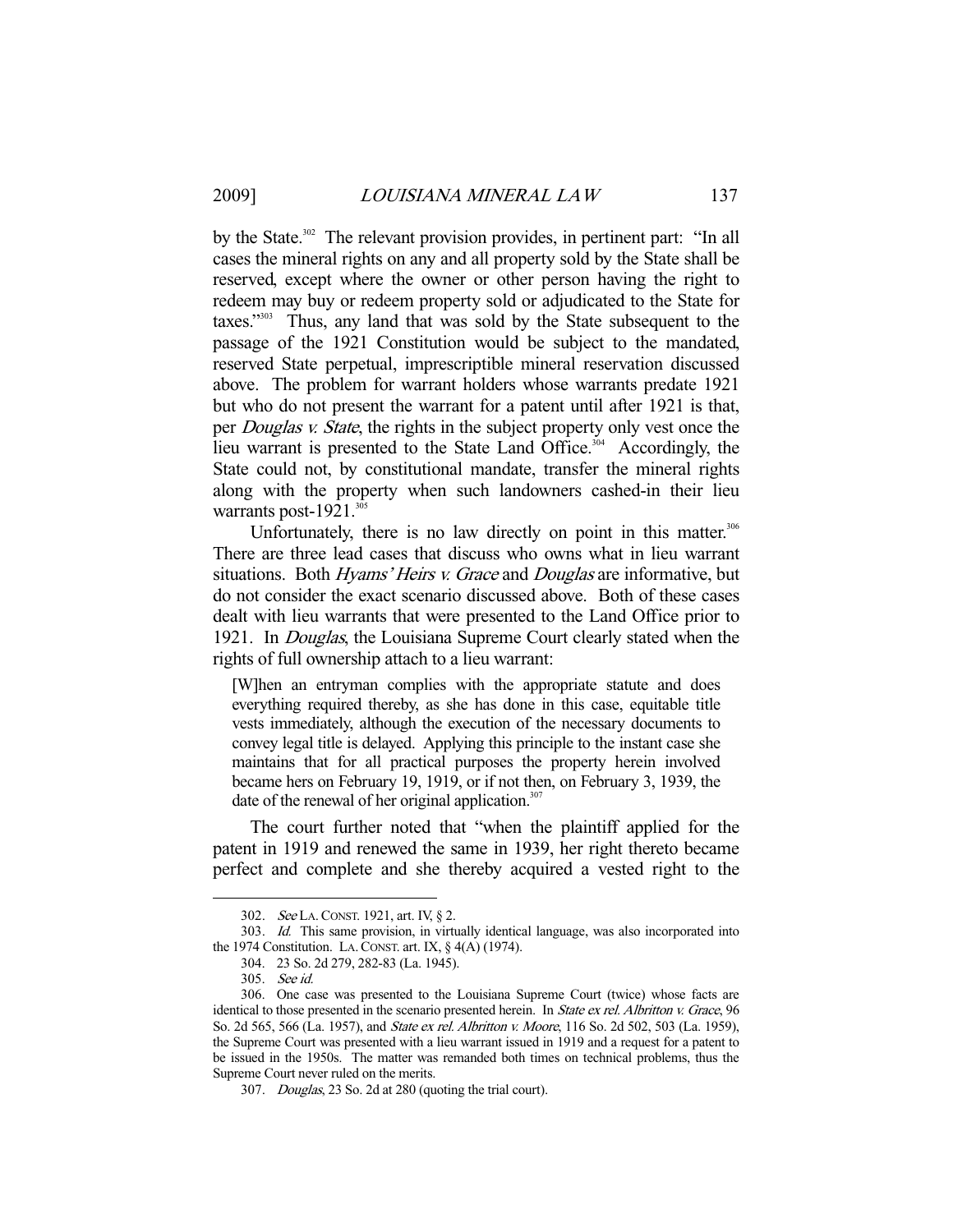property the same as if the patent had issued, entitling her to all revenues derived therefrom."<sup>308</sup> In both *Douglas* and *Hyams' Heirs*, the problem addressed by the court was the Land Office's failure to complete the ministerial duties associated with acting on lieu warrants presented to it prior to the passage of the 1921 Constitution. Such is not the case in the above scenario. In this hypothetical scenario, although the lieu warrant was issued prior to 1921, it was not presented to the Land Office until sometime thereafter. Thus, there was no ministerial duty to perform in this matter for which *Douglas* and *Grace* would control.

In the case of Lewis v. State, both the lieu warrant and the patent were issued after 1921.<sup>309</sup> The Supreme Court in that case rejected the Hyams' Heirs and Douglas dicta to the extent that they conferred some interest in the minerals based upon the defective patent that the lieu warrant was intended to remedy.<sup>310</sup> This case clearly recognized that the issuance of a lieu warrant and patent post-1921 could not convey any mineral interests to the presenter of the warrant.<sup>311</sup> Further, the court noted that

[i]n our opinion, Article IV, Section 2 of the Constitution of 1921 is clearly applicable to this conveyance. The section is mandatory. It applies to all sales of land, whereby the state divests itself of title, with one exception: the redemption of property adjudicated to the state for taxes.<sup>312</sup>

 Most importantly however, the court emphatically stated, "We conclude that the state patent is null, void, and of no effect as to mineral rights and that these rights are owned by the State of Louisiana."313 Although the *Lewis* case strongly suggests that no mineral interests are conveyed with a patent issued post-1921, the Louisiana courts have not directly addressed the question of whether a lieu warrant issued before 1921 but not presented until after 1921 would result in the holder of the warrant owning the minerals when they cash it in. One possible deviation from this general rule comes from a later Grace case: *Hyams'* Heirs v. Grace.<sup>314</sup> In this case, the Louisiana Supreme Court did allow for the honoring of a pre-1921 warrant that was presented post-1921. $^{315}$ However, the difference between this warrant and most others is that the

 <sup>308.</sup> Id. at 283.

 <sup>309. 156</sup> So. 2d 431, 432-35 (La. 1963).

 <sup>310.</sup> Id. at 433.

 <sup>311.</sup> Id.

 <sup>312.</sup> Id. at 434.

 <sup>313.</sup> Id. In such a situation, this State ownership of minerals does not prohibit the private party from owning the surface.

 <sup>314. 1</sup> So. 2d 683 (La. 1941).

 <sup>315.</sup> Id. at 686.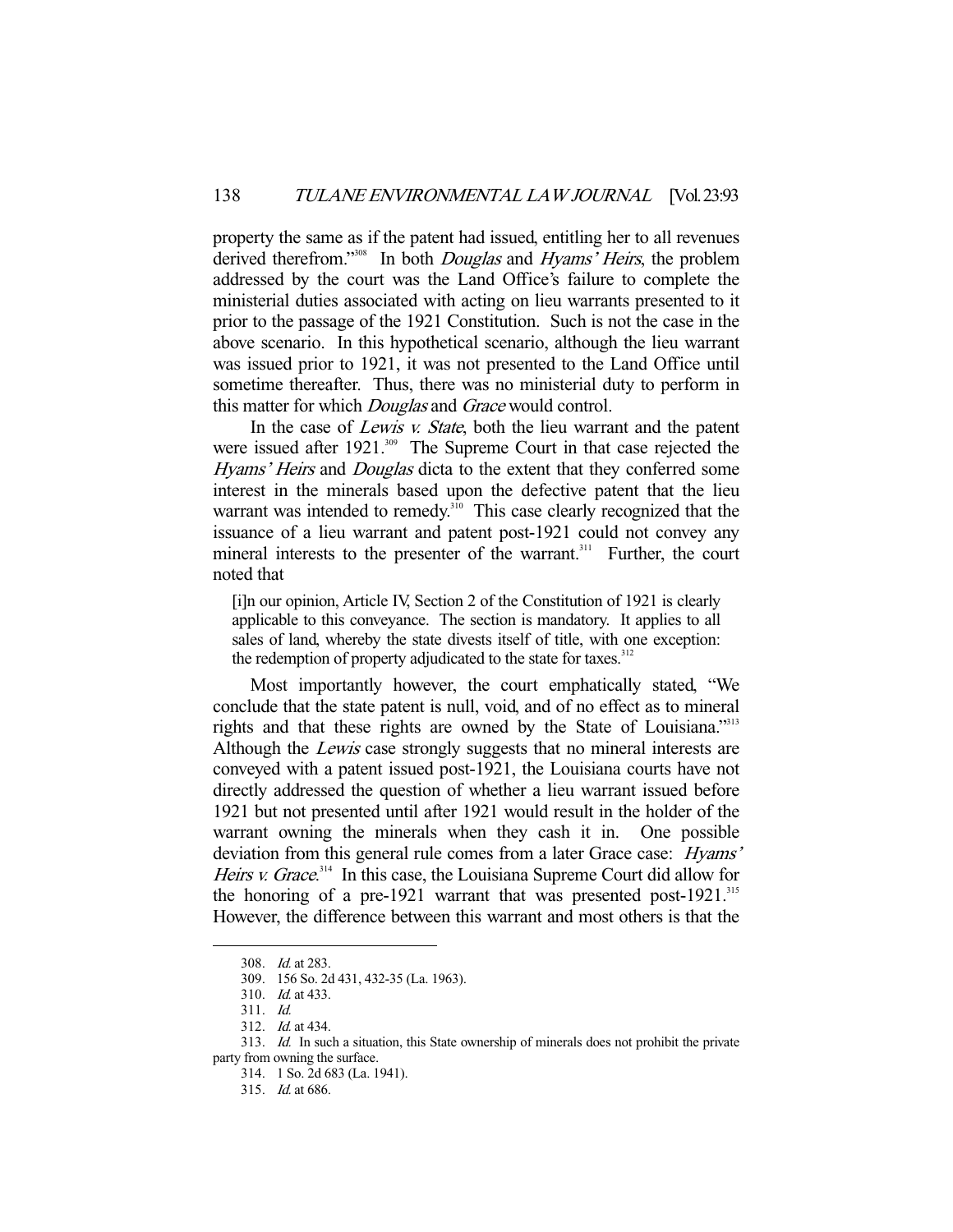warrant itself specifically identified the property to be issued in the patent.<sup>316</sup> In other words, the factual circumstances underlying this In other words, the factual circumstances underlying this decision were very unique. Thus, really all that this later Grace case stands for is the notion that, if someone presents a warrant that specifically identifies lands to be issued in the patent post-1921, because the property was previously identified, the presenter has a vested interest and they acquire the minerals with the surface. When considering the general sales concepts discussed herein, this scenario is unsurprising, as this would be the equivalent of identifying the thing to be sold with specificity prior to the sale, a reality that does not exist in most warrant situations. However, considering the totality of what is relevant from the Hyams' Heirs, Douglas, and Lewis cases, it is unlikely that such landowners would have a valid claim to the minerals.

 In the absence of a definitive answer on this issue from the jurisprudence, it also seems appropriate to analogize a lieu warrant to a contract for sale in Louisiana. In order for a sale to be perfected in Louisiana, Louisiana Civil Code article 2457 states that "[w]hen the object of a sale is a thing that must be individualized from a mass of things of the same kind, ownership is transferred when the thing is thus individualized according to the intention of the parties."317

 Indeed, the jurisprudence related to Louisiana Civil Code article 2457 contemplates precisely the problem presented herein:

According to the Louisiana Civil Code, when the thing to be sold is part of a greater like mass and thus uncertain and unidentified, the first prerequisite is not satisfied, and, therefore, the *contract of sale* is not perfected. Instead, the contract is executory, or otherwise called a contract to sell. $318$ 

Thus the lieu warrant essentially represents a receipt for the selection of a certain class of land from all of the lands held by the State. The warrant references something that "is part of a greater like mass" that is not actually individualized until the warrant is presented to the Land Office for the selection of the specifically described lands and the issuance of a patent thereon.<sup>319</sup>

 <sup>316.</sup> Id. at 683-84.

 <sup>317.</sup> LA CIV.CODE ANN. art. 2457 (2008).

 <sup>318.</sup> In re Evangeline Ref. Co., 37 B.R. 450, 453 (Bankr. La. 1984); see also George D. Witt Shoe Co. v. J.A. Seegars & Co., 47 So. 444, 446 (La. 1908).

 <sup>319.</sup> See George D. Witt Shoe Co., 47 So. at 446.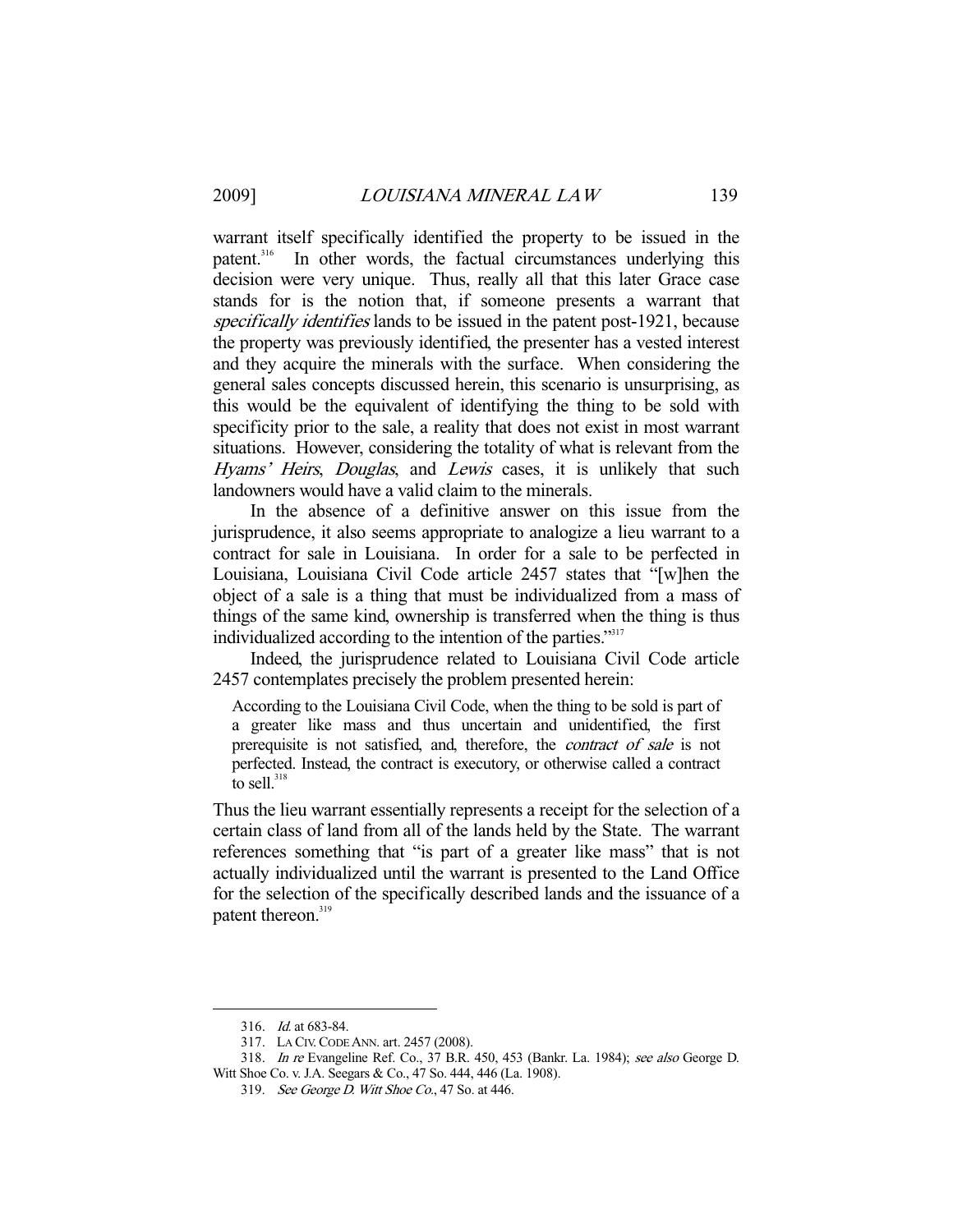#### B. Inalienability of Minerals and Coastal Restoration

 Another important matter related to inalienability dovetails from the discussion of the freeze statute.<sup>320</sup> This matter relates to what is to be done with the minerals attributable to lands reclaimed from coastal erosion.

 Coastal land loss through erosion is nothing new to the residents of southern Louisiana.<sup>321</sup> It is a harsh reality that our coastline is disappearing into the Gulf of Mexico at an alarming rate due to both natural and anthropogenic factors.<sup>322</sup> In an effort to slow, or perhaps even stem, this process, the Legislature and the people of the State have, over time, added numerous laws to the books. Among those provisions is section 4 to article IX of the 1974 Louisiana Constitution. Portions of this Section establish the respective rights of the State and riparian owners with respect to minerals once the surface has become a navigable water body. Section 4 provides, as a default scenario, that when formerly submerged lands emerge, the State shall reserve the mineral rights under the reclaimed land. However, section 4 also contemplates that this emergent land<sup>323</sup> can, by contract between the State and the riparian owner, have a different mineral ownership scheme than the default. According to the procedures established by law, which must be in harmony with other constitutional and statutory provisions, the State may reassign certain mineral interests lying beneath eroded lands.<sup>324</sup> Act 626 of the 2006 Regular Session of the Louisiana Legislature, discussed more fully below, is one of these laws that provides for the establishment of alternative (i.e., nondefault, nonstate) ownership of mineral rights following reclamation.

 As a general rule, when land is expropriated by the State, the original landowner may retain a perpetual mineral servitude for as long as the property is in the possession of the State.<sup>325</sup> However, this general

 <sup>320.</sup> See LA.REV. STAT.ANN. § 9:1151 (2008).

 <sup>321.</sup> See Seidemann, supra note 142.

 <sup>322.</sup> See Ryan M. Seidemann & Catherine D. Susman, Wetlands Conservation in Louisiana: Voluntary Incentives and Other Alternatives, 17 J. ENVTL. L. & LIT. 441 (2002).

 <sup>323.</sup> It should be noted that the status of land as being "emergent" determines the legal rights attached to that land. In other words, emergent land is singled out for special treatment by the law of Louisiana because of its classification as "emergent" and the public benefits that stem from land reclamation. Accordingly, when the land is no longer "emergent" (i.e., it once again becomes submerged beneath a navigable water body), it loses its "emergent" classification and the special treatment attached thereto.

 <sup>324.</sup> L.A.CONST. art. IX, § 3.

 <sup>325.</sup> LA. REV. STAT. ANN. § 31:149(A) (2000). It should be noted that this provision of the Mineral Code applies not only to State expropriation, but to property expropriated by any "expropriating authority." See La. Op. Att'y Gen. 07-0147 (2007); see also La. Op. Att'y Gen.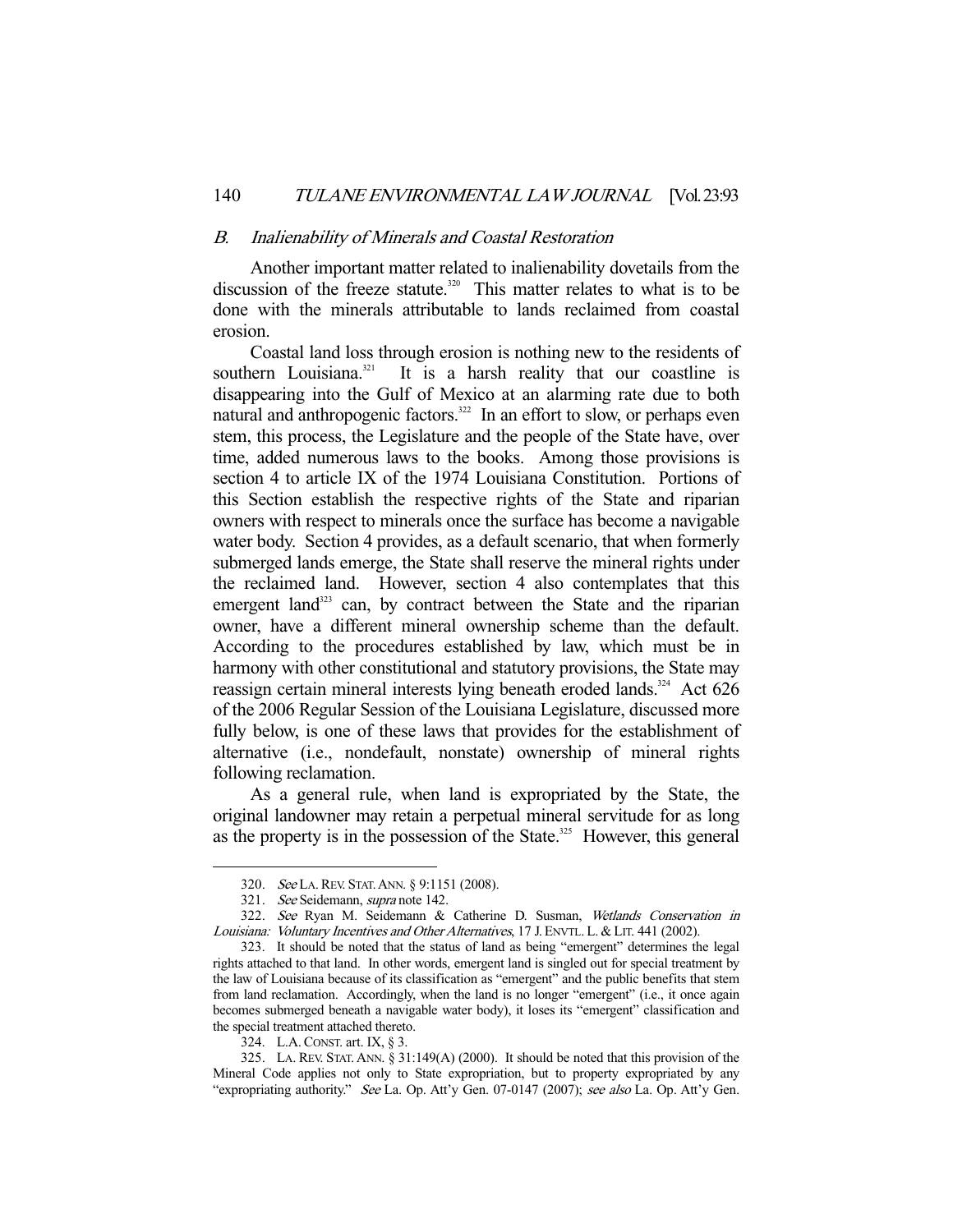rule does not apply to eroded lands. Once eroded and, if applicable, at the termination of mineral leases protected by the freeze statute, the mineral interests become one with the newly created water bottoms of navigable waterways, making all surface and subsurface mineral interests the property of the State in its sovereign capacity.<sup>326</sup> The point of this discussion is simple: the reservation of mineral rights by landowners provided for in the Mineral Code does not necessarily apply to situations of eroded lands.

 Act 626 of the Louisiana Legislature's 2006 Regular Session amended and reenacted La. R.S.  $41:1702(D)(2)(a).$ <sup>327</sup> Its stated purposes included granting the Secretary of the Department of Natural Resources (DNR) the authority to enter into agreements "concerning the acquisition of land by certain entities for coastal projects . . . to provide for the adoption of rules and regulations [to facilitate these ends, and] to provide relative to agreements concerning ownership of minerals."<sup>328</sup>

 Basically, Act 626 falls into line with the other laws of recent vintage aimed at slowing or stemming the land loss problems of coastal Louisiana. It attempts to achieve this goal by providing for expanded powers that the State can use to implement its reclamation plans.<sup>329</sup> More specifically, Act 626 attempts to provide a mechanism to resolve ownership issues with respect to reclaimable property, with its key ingredient being the preservation of the State's right of access to such property to maintain its coastal protection and restoration projects.<sup>330</sup>

 Many of the mineral provisions of this Act and those contained in the already-existing La. R.S.  $41:1702(D)(2)(a)(i)$  exist to ensure that mineral interests will not interfere with the primary purpose of reclaiming eroded lands to facilitate coastal restoration and protection and encourage the cooperation of the private landowner—if needed or desired—in any such reclamation project. Act 626 does not, however, materially alter the existing law regarding the ownership of minerals on State water bottoms or eroded lands.<sup>331</sup> Subject to that caveat, a review of the effects of that law is important. Before embarking on such a review, an analysis of the amended language of the law is necessary. La. R.S. 41:1702(D)(2)(a)(i) states:

<sup>08-0215, 7</sup> n.10 (2009) (discussing the possible exception for particular times in 1990 through 1991).

 <sup>326.</sup> La. Op. Att'y Gen. 81-0274 (1981).

<sup>327.</sup> See 2006 La. Acts 626; La. REV. STAT. ANN. § 41:1702(D)(2)(a) (2006).

 <sup>328. 2006</sup> La. Acts 626 pmbl.

 <sup>329.</sup> See id.

 <sup>330.</sup> See id.

 <sup>331.</sup> See id.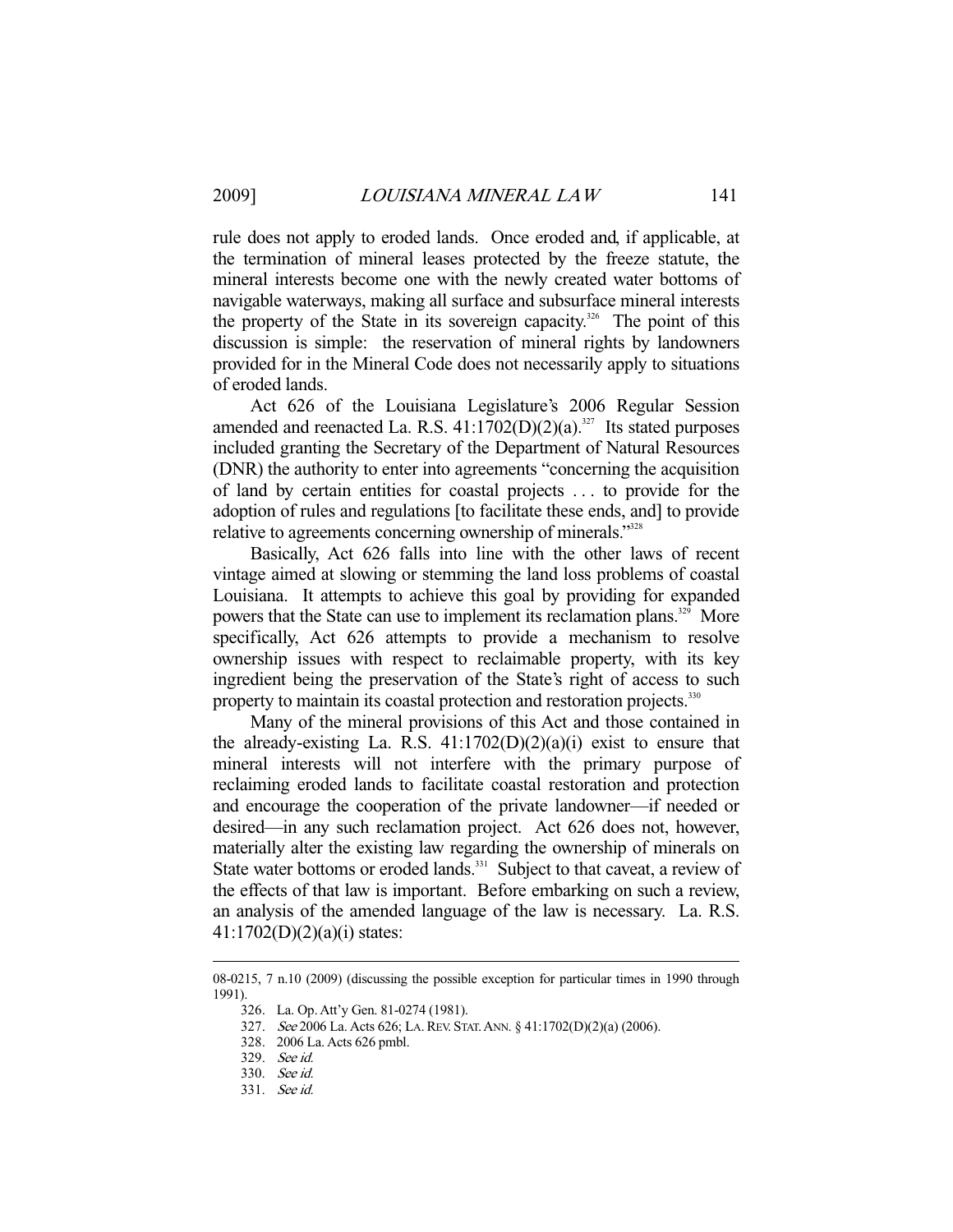To facilitate the development, design, and implementation of coastal conservation, restoration and protection plans and projects, including hurricane protection and flood control, pursuant to R.S. 49:214.1 et seq., the secretary of the Department of Natural Resources may enter into agreements with owners of land contiguous to and abutting navigable water bottoms belonging to the state who have the right to reclaim or recover such land, including all oil and gas mineral rights, as provided in Subsection B of this Section, which agreements may establish in such owner the perpetual, transferrable ownership of all subsurface mineral rights to the then existing coast or shore line. Such agreements may also provide for a limited or perpetual alienation or transfer, in whole or in part, to such owner of subsurface mineral rights owned by the state relating to the emergent lands that emerge from waterbottoms that are subject to such owner's right of reclamation in exchange for the owner's compromise of his ownership and reclamation rights within such area and for such time as the secretary deems appropriate and in further exchange for the owner's agreement to allow his existing property to be utilized in connection with the project to the extent deemed necessary by the secretary.<sup>332</sup>

Immediately upon reading La. R.S.  $41:1702(D)(2)(a)(i)$ , the question of "is there a constitutional prohibition against granting private landowners perpetual mineral interests to land that can erode and become State water bottoms by operation of law?" arises. What this question assumes is that Act 626 provides for the creation of perpetual mineral servitudes, but what becomes of such servitudes when the land over which they are granted reerodes into the Gulf of Mexico and once again becomes State water bottom?

 The language of Louisiana Constitution article IX, section 3, when combined with Louisiana Civil Code article 450 is clear: as land erodes into navigable waterways, it becomes the property of the State, along<br>with its underlying minerals.<sup>333</sup> Neither Act 626 nor La. R.S. Neither Act 626 nor La. R.S. 41:1702(D)(2)(a)(i) conflict with this mandate. As to emergent lands, the law is now clear: "[A]greements [between the State and the riparian owner] *may* . . . provide for a limited or perpetual alienation or transfer, in whole or in part, to such owner of subsurface mineral rights owned by the state . . . that are subject to such owner's right of reclamation."<sup>334</sup>

 In other words, the State has the option to transfer back to the riparian owner the mineral interests under emergent lands. In order for such a transfer to be constitutional under the mandates of Louisiana

 <sup>332.</sup> LA.REV. STAT.ANN. § 41:1702(D)(2)(a)(i) (2006) (emphasis added).

<sup>333.</sup> See YIANNOPOULOS, *supra* note 165, § 65. All of this is subject to the reservations of the freeze statute. LA.REV. STAT.ANN. § 9:1511 (2008).

 <sup>334.</sup> LA.REV. STAT.ANN. § 41:1702(D)(2)(a)(i) (2006) (emphasis added).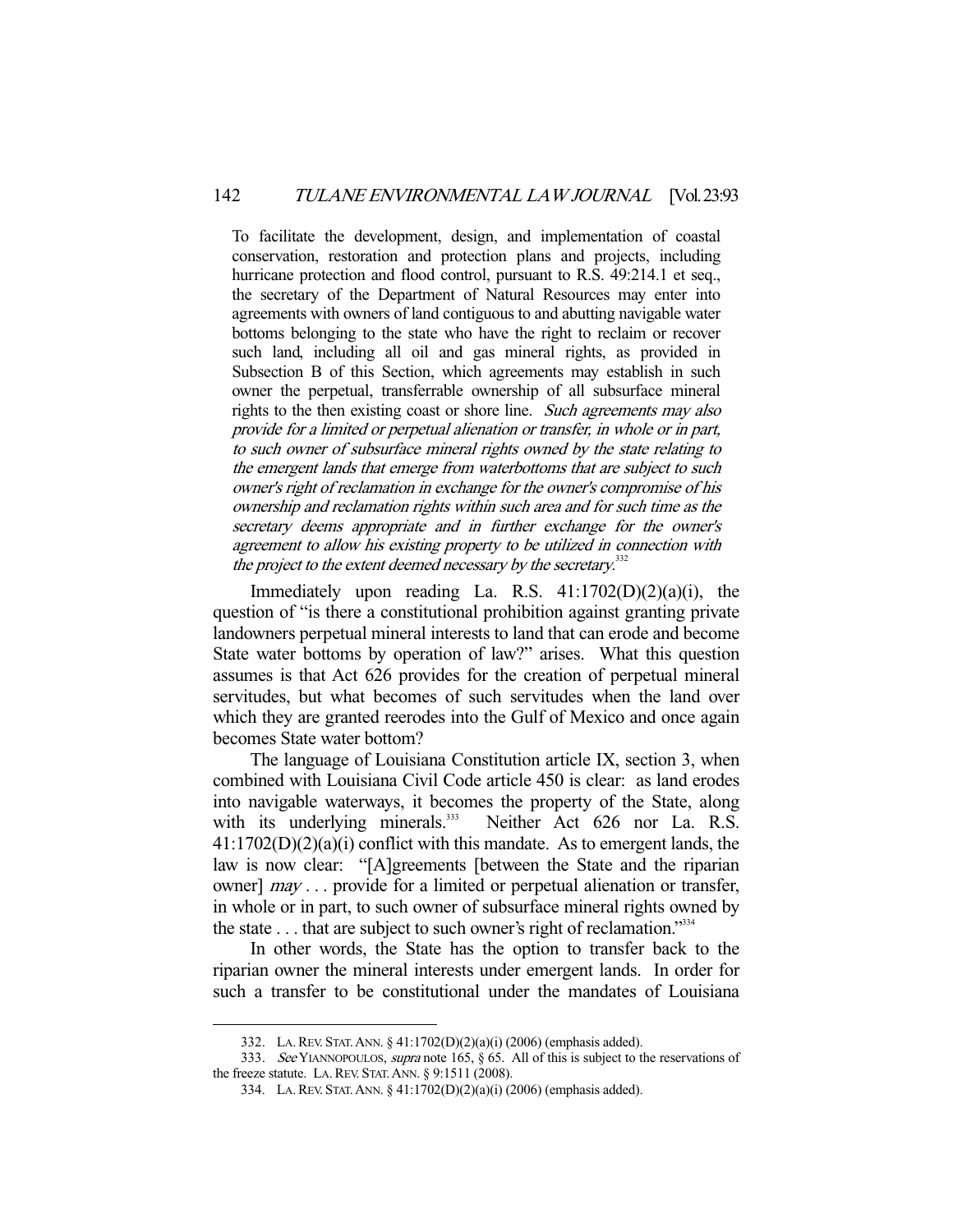Constitution article IX, section 3 and Louisiana Civil Code article 450, the term "perpetual" as used in Act 626 and La. R.S.  $41:1702(D)(2)(a)$ must be interpreted as referring to the perpetual life of the emergent land.<sup>335</sup> If and when that emergent land again erodes into a navigable waterway, the life of that land would expire and so too would any agreement for a perpetual interest in the underlying minerals.<sup>336</sup>

 This interpretation of Act 626 is based on two factors. First, the language of La. R.S.  $41:1702(D)(2)(a)(i)$  specifically states that the agreement transferring the mineral interests of emergent lands from the State to the riparian owner is tied to the classification of that land as "emergent."<sup>337</sup> Thus, it is only logical to conclude that, once the land is no longer emergent (i.e., it has reeroded into a navigable waterway) the authority of the State to transfer those rights evaporates. Second, and more importantly, it is apparent that La. R.S.  $41:1702(D)(2)(a)$  was constructed to avoid the prohibition in Louisiana Constitution article VII, section 14(A) against the donation of State assets. Specifically, the law states that the mineral rights *may* be granted back to the riparian owner

in exchange for the owner's compromise of his ownership and reclamation rights within such area and for such time as the secretary deems appropriate and in further exchange for the owner's agreement to allow his existing property to be utilized in connection with the project to the extent deemed necessary by the secretary.<sup>338</sup>

In other words, pursuant to Louisiana Constitution article IX, section 3, riparian owners have the right to reclaim eroded lands on their own. In exchange for allowing the State to exercise this private right and then to intrude on this private property for the purposes of coastal restoration and protection projects, the State will grant certain mineral interests to the riparian owner. In essence, what the law establishes is a process for the State to enter into cooperative endeavor agreements with the riparian owners under Louisiana Constitution article VII, section 14(C). Such agreements allow the State to "donate" certain rights—in this case mineral rights—in exchange for something of value that furthers a public

 <sup>335.</sup> Note that this interpretation must be applied to all land covered within the scope of La. R.S. 41:1702(D)(2)(a). To do otherwise would lead to a donation of State assets in violation of Louisiana Constitution article VII, section 14(A), once any land that such an agreement has been confected for once again becomes a navigable water bottom. In that situation, the Constitution must be followed and the water bottom falls to State ownership once again under Louisiana Constitution article IX, section 3.

<sup>336.</sup> See LA. REV. STAT. ANN. § 9:1511 (2008). Again, subject to the limitations provided for in the freeze statute.

 <sup>337.</sup> See id. § 41:1702(D)(2)(a)(i) (2006).

 <sup>338.</sup> Id.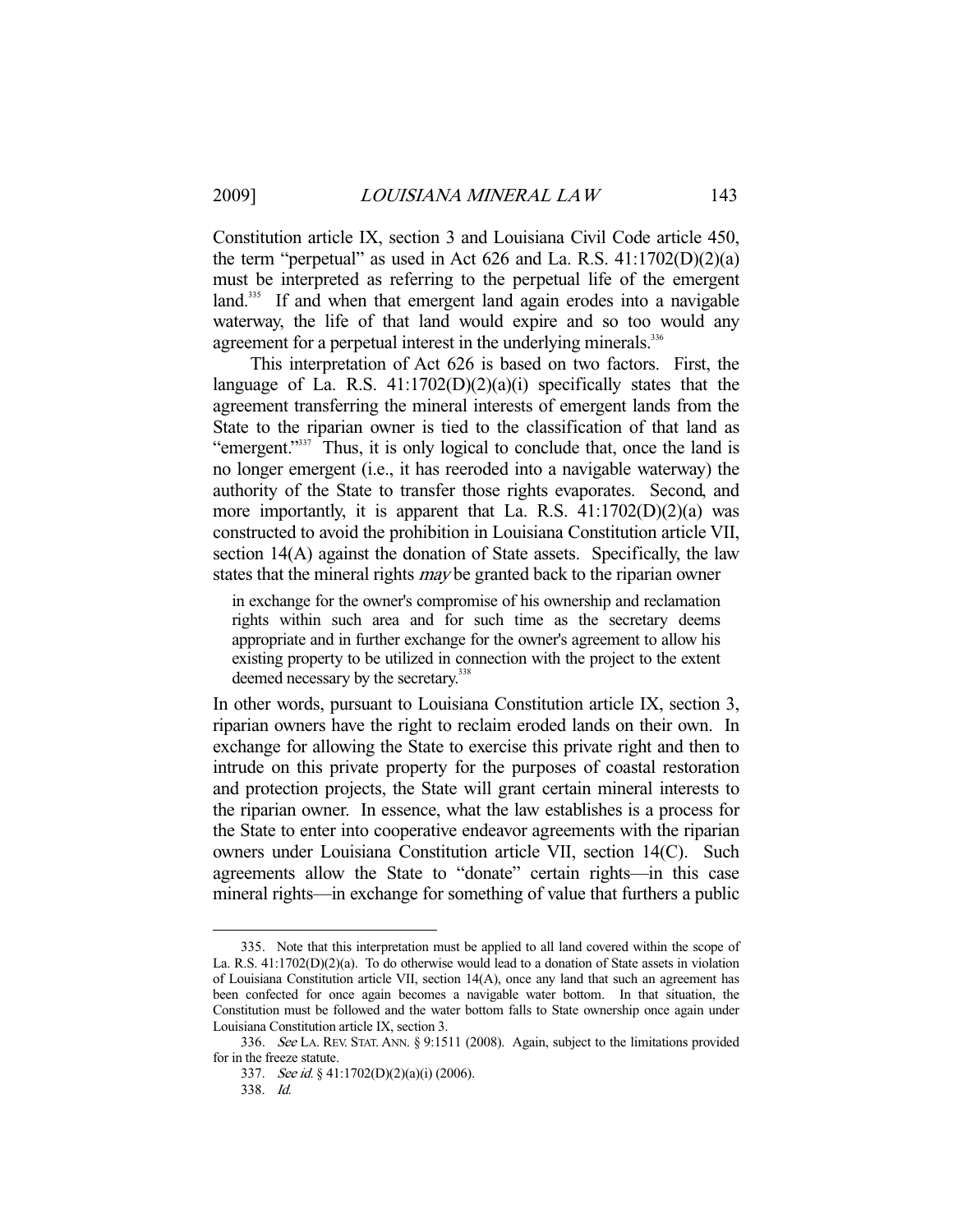purpose—in this case the right to enter and use private land for coastal restoration and protection. This quid pro quo is absolutely necessary for the State's grant of mineral rights to be constitutional. Accordingly, if and when the emergent land reerodes, the quid pro quo is gone: the State can no longer access private property for coastal restoration and protection purposes, absent, of course, a later reclamation agreement with the private riparian landowner. When this reerosion occurs, the constitutional basis, the quid pro quo, for the "donation" of the mineral rights ceases to exist and those rights revert to the State just as they did by operation of law, when the land eroded in the first instance.

 Thus, there is no constitutional prohibition against the granting of perpetual mineral rights to riparian owners for land that may reerode, because the term "perpetual" in this instance refers to the life of the emergent land. Additionally, such agreements must be accomplished pursuant to the quid pro quo scheme envisioned by La. R.S. 41:1702(D)(2)(a)(i) and mandated by Louisiana Constitution article VII, section 14(c).

 Another, albeit tangential, issue should be considered along with the questions above: When does the riparian owner's right to the minerals under the once-eroded land attach?

 It is a basic tenet of obligations that a conditional agreement cannot occur until the happening of the event (the "suspensive condition") upon which that agreement depends.<sup>339</sup> Accordingly, though the State may begin to work on reclamation projects not long after the perfection of the Act 626 agreements with riparian owners, the condition upon which these agreements are based is the emergence of once-eroded land from navigable waterways. Thus, I believe that until the land emerges from the water, the riparian owner's rights in the underlying minerals have not vested.

 In 2008, several landowning groups supported legislation to amend the Louisiana Constitution to reverse the above-discussed scenario.<sup>340</sup> This legislation, Louisiana Senate Bills 216 and 349 of 2008, would have made it permissible under the Constitution to sever mineral and surface rights ownership. The practical effect of this legislation would be to reverse a long-standing civilian concept of unity of property rights to allow private landowners to rid themselves of surface ownership and

<sup>339.</sup> See LA. CIV. CODE ANN. art. 1767 (2008) (referring to suspensive conditions).

 <sup>340.</sup> See Testimony of Newman Trowbridge and Charles Marshall Before Senate Natural Resources Committee (Apr. 24, 2008).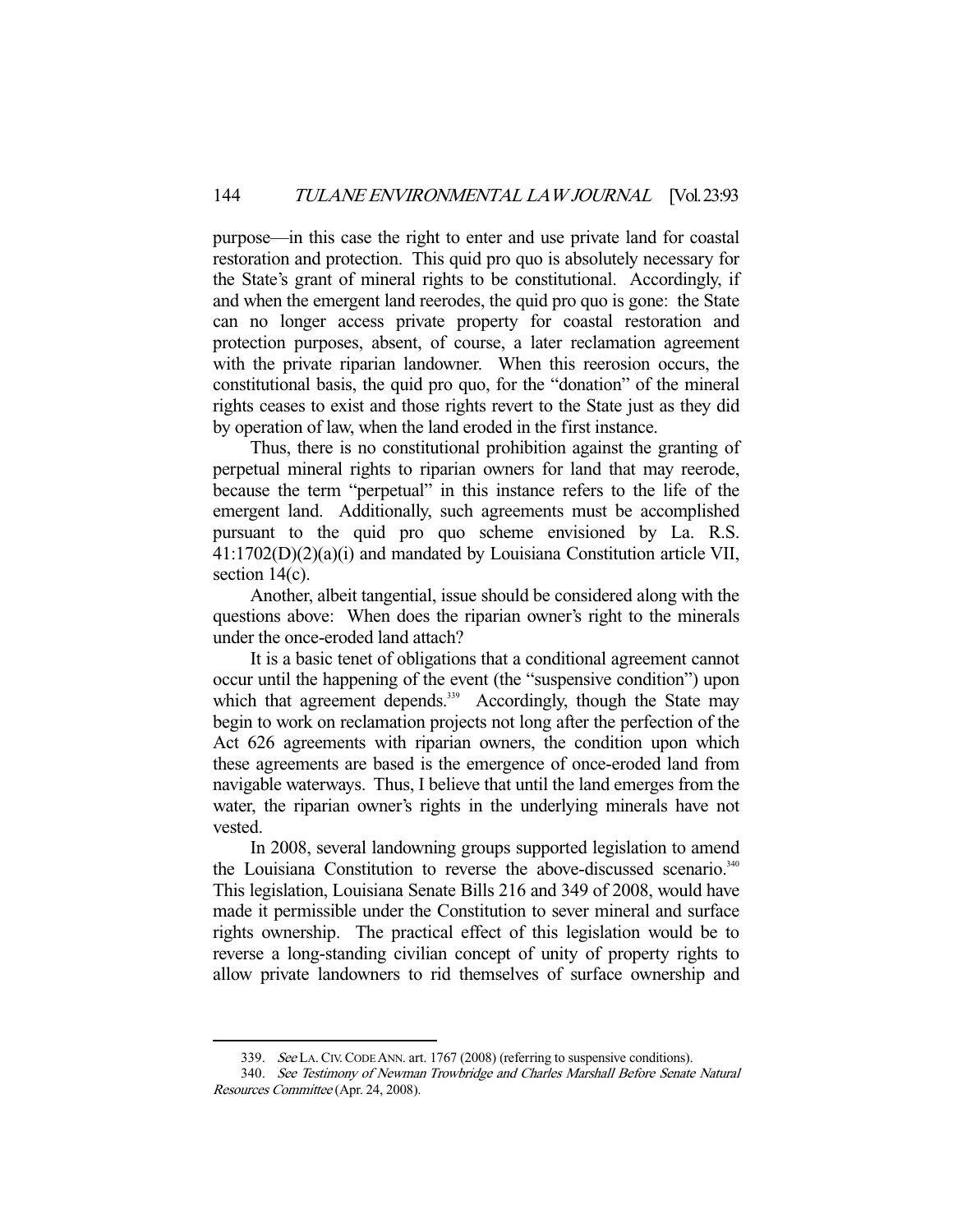liability while retaining the mineral rights to property used for coastal restoration.<sup>341</sup>

 Although this concept (i.e., one whereby the landowners give up surface rights for coastal restoration efforts) seems to be a reasonable quid pro quo with the State, it is not. Such a scenario straddles the State with surface liability while not providing a mechanism (i.e., mineral revenues) by which to offset that liability.<sup> $342$ </sup> In addition, if the State or a nonprofit organization takes possession of formerly private property, then the local government loses substantial property tax revenue—the bulwark of local government funding.<sup>343</sup> Finally, with an absent mineral rights holder, there is no incentive for that party to ensure the future viability of the coastal restoration efforts.<sup>344</sup> Under the current law, because those interests lapse as property reerodes, the landowner has a vested interest in the survival of the land (discussed above). Under the approach proposed in 2008, no such vested interest exists. In short, the landowner gets away from all liability free and clear, they retain all minerals forever, the local governments lose much-needed income, and the State has the sole responsibility for liability and maintenance of the restoration project with no correlative funds to assist in those efforts.<sup>345</sup>

 In that light, the proposals of Senate Bills 216 and 349 of 2008 do not appear so advantageous to the people of Louisiana. Both bills failed, but it is likely that they will appear again.

## C. Is Dredge Material a Mineral and Who Controls It?

 Another issue that merits some attention that is not often covered in the literature is the issue of dredge spoil as a mineral. Much discussion exists in the literature regarding the general inalienability of the State's minerals but little, if any, concerns dredge spoil. The initial question is whether dredged material is a mineral at all and, if it is, whether the discard of such dredged material by entities such as the Corps of Engineers in its general work to maintain the navigability of the State's waterways is a violation of the Louisiana Constitution.

 As to the ownership of dredged material, that matter was largely resolved by Louisiana Attorney General Opinion 05-0222 (2005). That opinion stated that sand and gravel dredged from the State's water

 <sup>341.</sup> Id.; Testimony of Dr. Patrick Martin, Ryan M. Seidemann, and James J. Devitt Before La. S. Natural Resources Comm. (Apr. 24, 2008).

 <sup>342.</sup> Martin et al., supra note 341.

 <sup>343.</sup> Id.

 <sup>344.</sup> Id.

 <sup>345.</sup> Id.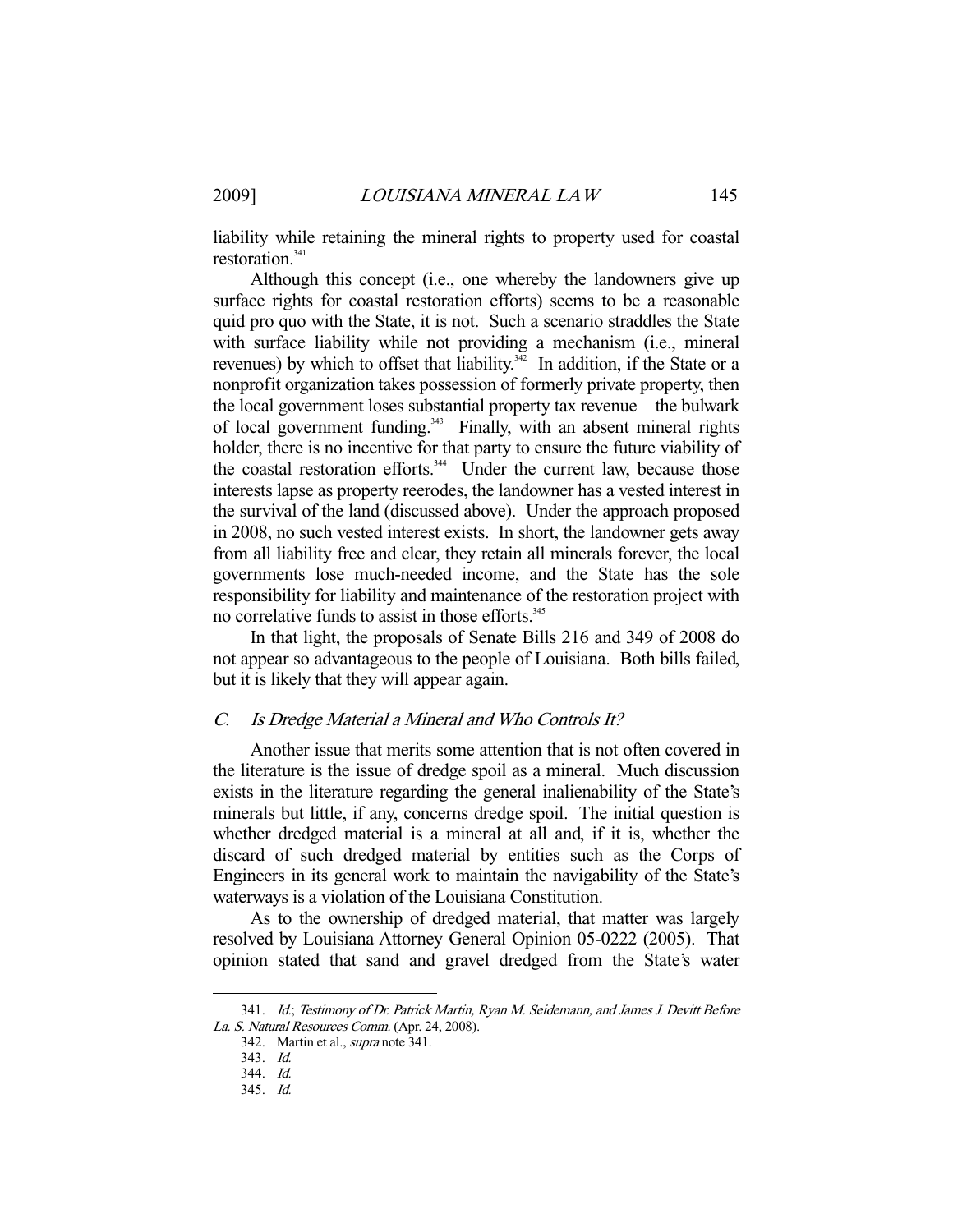bottoms does fall into the category of "other mineral" under La. R.S. 30:209.346 As with any other mineral deriving from State lands—of which there is no question that the State has an interest—these "other minerals" that come from dredging activities must also be owned by the State.<sup>347</sup> Accordingly, it is axiomatic that sand and gravel dredged from State water bottoms does have intrinsic value and, due to the prohibitions against donations embodied in Louisiana Constitution article VII, section 14(A), such materials cannot be given away without adequate compensa $tion<sup>348</sup>$ 

 Based upon the State's ownership of such dredged materials, as was noted in Louisiana Attorney General Opinion 05-0222, if the Corps,<sup>349</sup> or another federal agency, is not the party undertaking the dredging, and such dredging is not being undertaken for the purpose of facilitating navigation, the State has great latitude in the control of the disposition of the dredge material.

 The question of whether dredging entities can discard the dredged material gets at the real question of whether the State can either charge a fee for such minerals or otherwise require that the material be used in a manner that benefits the State. The latter of these two possibilities is a practice known as "beneficial use."<sup>350</sup> Beneficial use is when dredged materials are taken from the state's navigable waterways, ports, and harbors, and used to help in the efforts to rebuild the state's vanishing coast.351 This practice has been a matter of much discussion in the scientific, environmental, and governmental communities for some years

 <sup>346.</sup> La. Op. Att'y Gen. 05-0222 (2005).

 <sup>347.</sup> This proposition is also supported by La. R.S. 31:4 (2001), which applies the provisions of the Louisiana Mineral Code to "rights to explore for or mine or remove from land the soil itself, gravel, shells, subterranean water, or other substances occurring naturally in or as a part of the soil or geological formations on or underlying the land." These solid minerals would not have been included in the coverage of the Mineral Code had the Legislature not intended for such to be considered minerals.

 <sup>348.</sup> The proposition that dredged materials are the property of the State and have intrinsic value is also supported by Ronald Adams Contractor, Inc. v. State ex rel. Dept. of Wildlife  $\&$ Fisheries, 2000-1490, pp. 3-4 (La. App. 1 Cir. 9/28/01); 807 So. 2d 881, 882-83. Indeed, the Department of Wildlife & Fisheries is statutorily tasked with administering the sale of dredged material. LA.REV. STAT.ANN. § 56:2011 (2008).

 <sup>349. &</sup>quot;The United States Army Corps of Engineers (Corps) [is] the agency primarily responsible for maintaining federally designated navigation channels. . . ." Gregory A. Bibler, Contaminated Sediments: Are There Alternatives to Superfund?, 18 NAT. RES. & ENV'T. 56, 56 (2003); see also Robert P. Fowler, Jeffrey H. Wood & Thomas L. Casey, III, Maintaining the Navigability of America's Inland Waterways, 21 NAT. RES. & ENV'T 16, 16 (2006).

<sup>350.</sup> See, e.g., LISA C. SCHIAVINATO & JAMES G. WILKINS, LOUISIANA STATE UNIVERSITY BENEFICIAL USE OF DREDGED MATERIAL: TO WHAT EXTENT DO STATES HAVE A VOICE? 7-9 (2004).

 <sup>351.</sup> Id.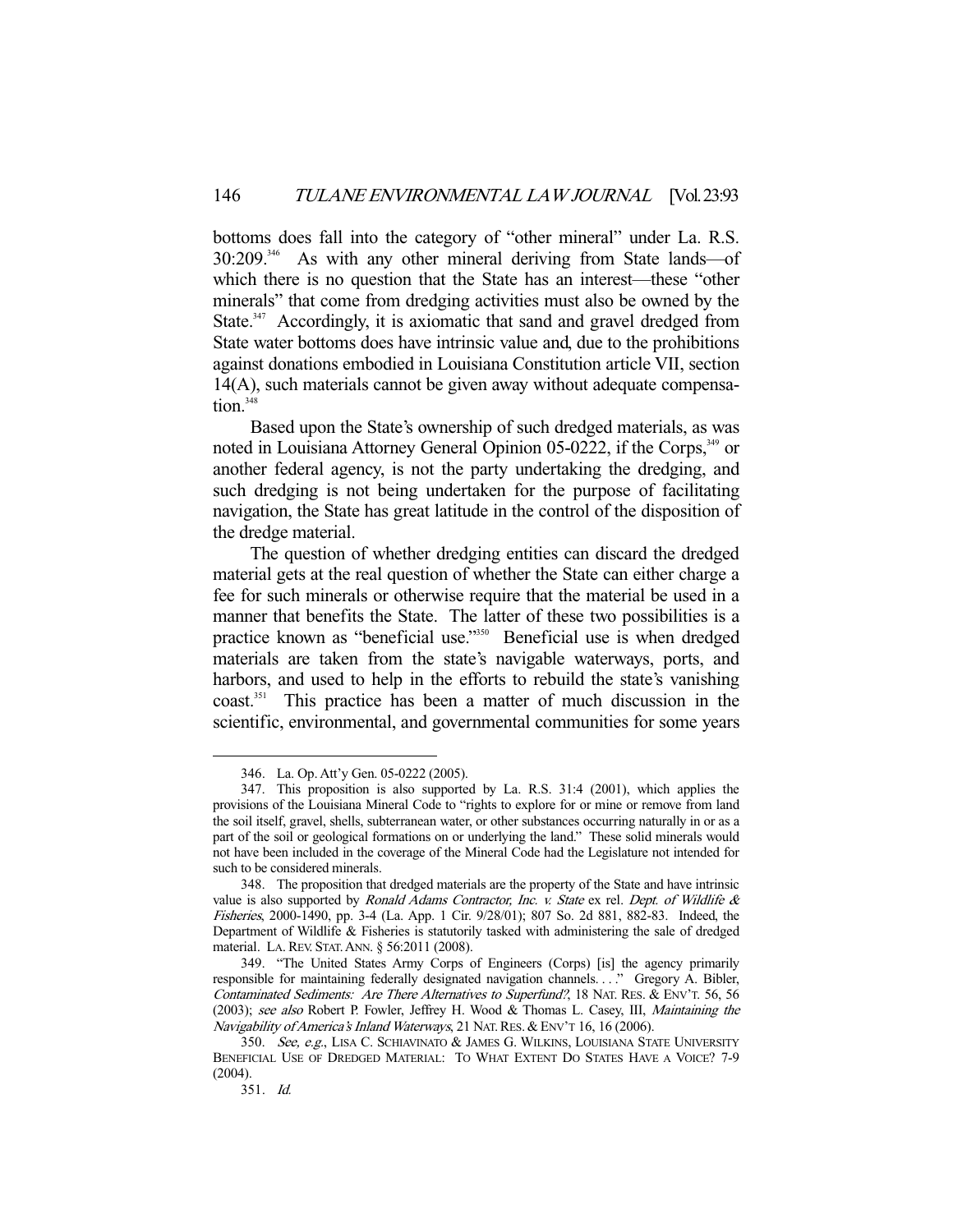now.<sup>352</sup> Because it is clear that dredged material is a mineral and because it derived (generally) from State water bottoms, Louisiana can mandate that the Corps put the dredged material to a beneficial use through authority granted to the State by Congress in the Coastal Zone Management Act (CZMA).<sup>353</sup> The CZMA, a federal law that is locally administered by the Louisiana Department of Natural Resources  $(DNR)$ ,<sup>354</sup> provides clear authority for the State to make beneficial use a precondition to certain administrative actions.

 The primary objective of the CZMA is to "preserve, protect, develop, and where possible, to restore or enhance, the resources of the Nation's coastal zone for this and succeeding generations."<sup>355</sup> With the CZMA, Congress recognized that there was "a national interest in the effective management, beneficial use, protection, and development of the coastal zone."<sup>356</sup> This was due to the great demands on our coasts for food, energy, defense, recreation, transportation, and other industrial activities. In an effort to facilitate coastal preservation, Congress concluded that the most effective management of the coastal zone could be achieved by cooperation among federal, state, and local authorities.<sup>357</sup> Therefore, one of the main thrusts of the CZMA is to coordinate the efforts of individual states and local communities with those of the federal government.<sup>358</sup>

 In furtherance of achieving this goal, any coastal state is eligible to submit a coastal management plan (CMP) for federal approval.<sup>359</sup> To be federally approved the CMP must be a comprehensive statement that lays out the objectives, policies, and standards for the use of private and public lands in the coastal zone and complies with all CZMA requirements.<sup>360</sup> Once the CMP is approved, the State may receive federal assistance and assume the authorities granted to the states under

 <sup>352.</sup> Id.

 <sup>353. 16</sup> U.S.C. §§ 1451-1466 (2006).

 <sup>354.</sup> See generally LA.REV. STAT.ANN. §§ 49:214.21-.42 (2008).

 <sup>355. 16</sup> U.S.C. § 1452(1).

 <sup>356.</sup> Id. § 1451(a).

 <sup>357.</sup> Id. § 1451(i).

 <sup>358.</sup> Id. § 1451(i)-(m); see also Carolyn R. Langford, Marcelle S. Morel, James G. Wilkins & Ryan M. Seidemann, The Mouse that Roared: Can Louisiana's Coastal Zone Management Consistency Authority Play a Role in Coastal Restoration and Protection?, 20 TUL. ENVTL. L.J. 97, 109 (2006).

 <sup>359. 16</sup> U.S.C. § 1455.

 <sup>360.</sup> Id. § 1455(a)(2).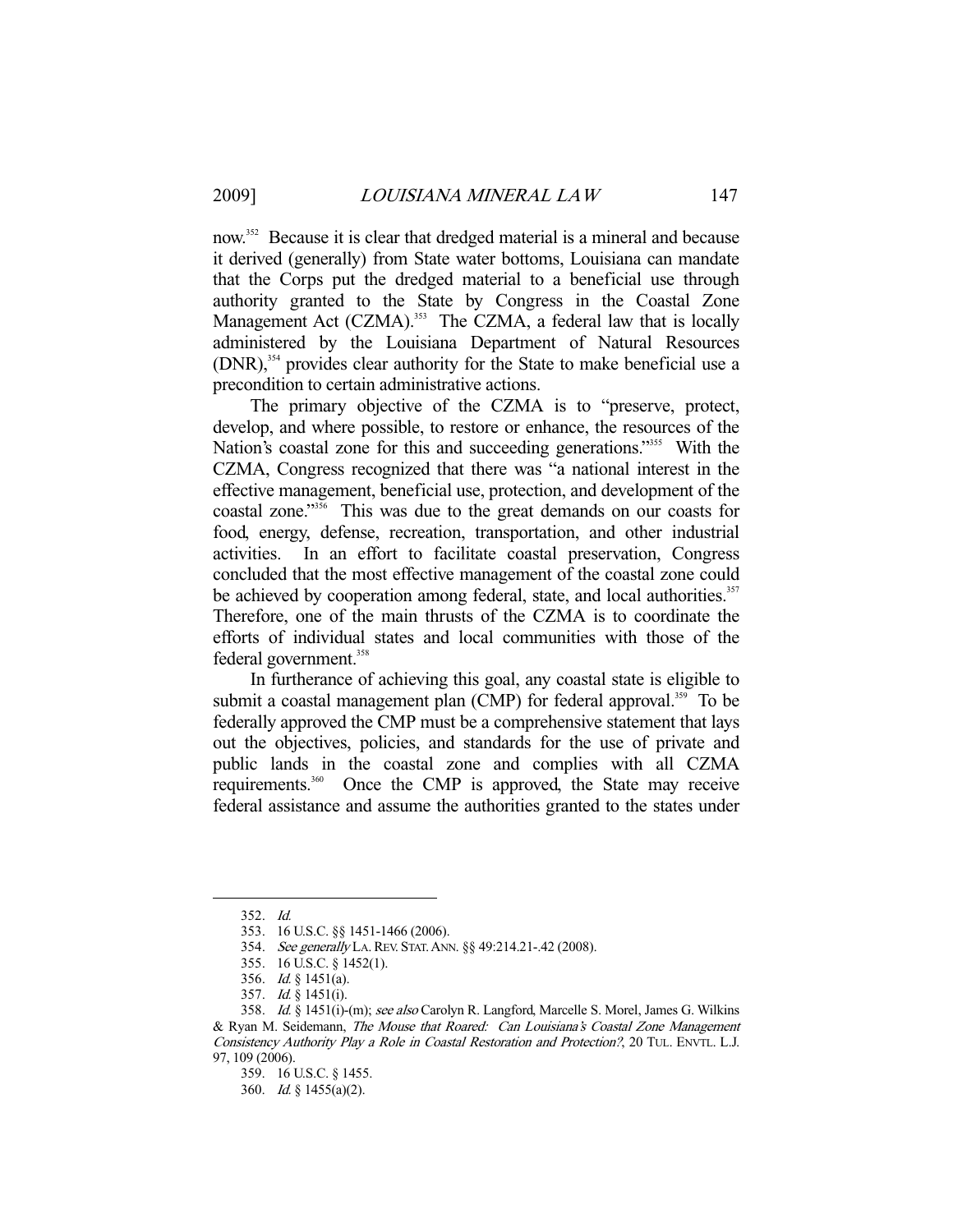the CZMA.361 In Louisiana, Congress approved the state CMP, called the Louisiana Coastal Resources Program (LCRP), in 1980.<sup>362</sup>

 One mechanism for cooperation between state and federal governments is the federal consistency provision of the CZMA.<sup>363</sup> The CZMA allows states with federally approved CMPs to require that federal agency activities in the coastal zone be "consistent to the maximum extent practicable" with the state CMP.<sup>364</sup> Federal regulations define "consistent to the maximum extent practicable" as "fully consistent with the enforceable policies of management programs unless full consistency is prohibited by existing law applicable to the Federal agency."365

 It is within the consistency provision of the CZMA that the State of Louisiana, via DNR (the administrator of the LCRP) finds its voice with respect to telling the federal government that it must beneficially use dredged material.<sup>366</sup> The State, in order to grant consistency on federal projects in the Louisiana coastal zone, should require the beneficial use of dredged materials to restore Louisiana's ailing coast. Indeed, there are at least two provisions of the LCRP that would render a proposed federal action inconsistent with Louisiana's CMP if dredged material was not beneficially used.<sup>367</sup>

 Dredge material from Louisiana water bodies is currently disposed of by entities such as the Corps by either returning the material to the water column downstream of the dredging operations or by shipping the

-

 367. LA. ADMIN. CODE tit. 43, pt. 1, § 707(B) (1990) ("Spoil shall be used beneficially to the maximum extent practicable to improve productivity or create new habitat, reduce or compensate for environmental damage done by dredging activities, or prevent environmental damage." (emphasis added)); LA. ADMIN. CODE tit. 43, pt. 1 § 707(G) (1990) ("The alienation of state-owned property shall not result from spoil deposition activities without the consent of the Department of Natural Resources."). The latter consistency requirement appears to restrict the wholesale disposal of dredge material that derives from State property.

 <sup>361.</sup> Id. §§ 1455(b), 1456.

 <sup>362.</sup> Langford, Morel, Wilkins & Seidemann, supra note 358, at 116 (citing Office of Ocean & Coastal Res. Mgmt., Nat'l Ocean Serv., Louisiana Coastal Resources Program, http://coastalmanagement.noaa.gov/mystate/la.html (last visited Nov. 20, 2009).

 <sup>363. 16</sup> U.S.C. § 1456(c).

 <sup>364.</sup> Id. § 1456(c)(1)(A), (c)(3).

 <sup>365. 15</sup> C.F.R. § 930.32(a)(1) (2009).

 <sup>366.</sup> It should be noted that because dredged material is considered a mineral, and thus a thing of value, any entity (including private entities) that removes the material from a State water bottom must compensate the State for the value of the material to avoid running afoul of La. Const. art. VII, § 14(A). The federal government presents a unique situation in this regard, both due to its charge (via the Corps) to maintain the navigability of the waters of the United States and through the benefit that the State gains through such maintenance. However, as is discussed herein, these factors do not absolve the federal government of an obligation to somehow compensate the State for the loss of its dredged material.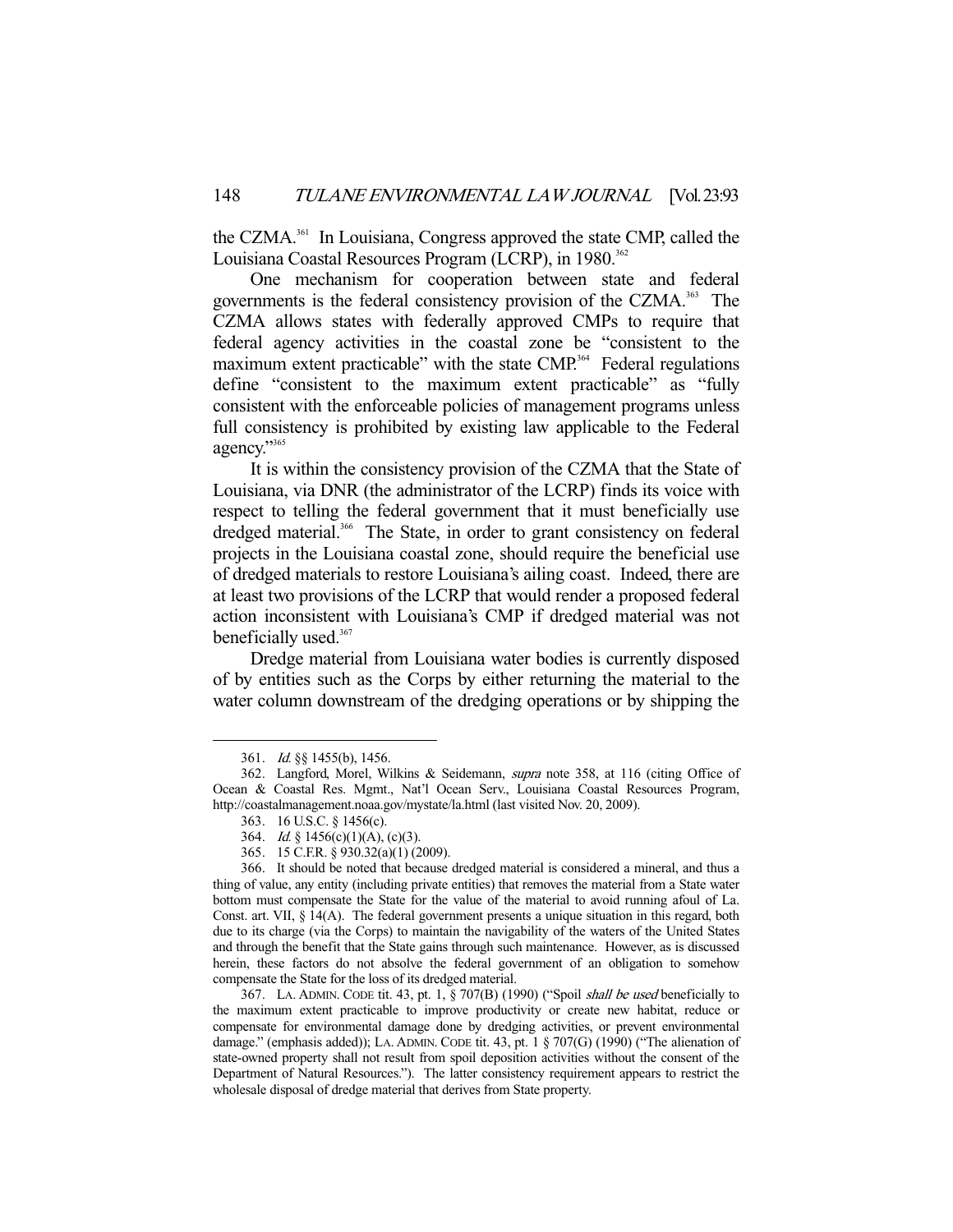material to Ocean Dredged Material Disposal Sites (ODMDS) in the deep waters of the Gulf of Mexico.<sup>368</sup> These are deep water areas designated by the Environmental Protection Agency (EPA) as approved areas for disposing of dredged materials.<sup>369</sup> Aside from the concerns of the scientific community over the disturbance of sensitive deep-water habitats,<sup>370</sup> the deep-water disposal of dredged material is a waste of a valuable resource that could be used to rebuild Louisiana's coast.

 It appears that the federal government is coming to a realization that it is wasting this potentially vital resource. In a recent joint guidance report by the EPA and the Corps, those agencies stated:

Much of the several hundred million cubic yards of sediment dredged each year from U.S. ports, harbors, and waterways could be used in a beneficial manner, such as for habitat restoration and creation, beach nourishment, aquaculture, forestry, agriculture, mine reclamation, and industrial and commercial development. Yet most of this dredged material is instead disposed of in open water, confined disposal facilities, and upland disposal facilities.<sup>371</sup>

 Although the agencies are quick to caution that their recent musings on the possible uses of dredged material are "intended solely as guidance"<sup>372</sup> and are thus not enforceable federal policies, their conclusions support the enforcement of Louisiana's own coastal use guidelines that require, to the maximum extent practicable, the beneficial use of dredged materials in the coastal zone. $373$  Indeed, though the report is "guidance," the Corps has an existing standard that supports the beneficial use of dredged material.<sup>374</sup>

<sup>368.</sup> See Raghunathan Ravi "Ray" Krishna et al., Volatilization of Contaminants from Suspended Sediment in a Water Column During Dredging, 2nd International Symposium on Contaminated Sediments (May 26-28, 2003) (on file with author), for a discussion of some of the effects of returning dredge material to the water column. See also Summary of the Joint Public Scoping Meeting for the Gulfport Harbor Supplemental Environmental Impact Statement and the Gulfport Offshore Ocean Dredged Material Disposal Site Environmental Impact Statement, United States Army Corps of Engineers (May 16, 2006) (on file with author), for a discussion of ODMDS dumping of dredged material.

 <sup>369. 40</sup> C.F.R. § 228.1.

<sup>370.</sup> See, e.g., TONY KOSLOW, THE SILENT DEEP: THE DISCOVERY, ECOLOGY, AND CONSERVATION OF THE DEEP SEA pt. III (2007).

 <sup>371.</sup> U.S. EPA & U.S. Army Corps of Eng'rs, The Role of the Federal Standard in the Beneficial Use of Dredged Material from U.S. Army Corps of Engineers New and Maintenance Navigation Projects: Beneficial Uses of Dredged Materials, preface (EPA working paper No.EPA842-B-07-002, 2007), available at http://nepis.epa.gov/EPA/html/DLwait.htm?url=/ Adobe/PDF/P10039RT.PDF.

 <sup>372.</sup> Id.

 <sup>373.</sup> LA.REV. STAT.ANN. § 49:214.30(H)(1) (2008).

 <sup>374. 53</sup> Fed. Reg. 14,902-01 (Apr. 26, 1998) (codified at 33 C.F.R. § 335.7). This standard requires that the Corps identify the "least costly dredged material disposal or placement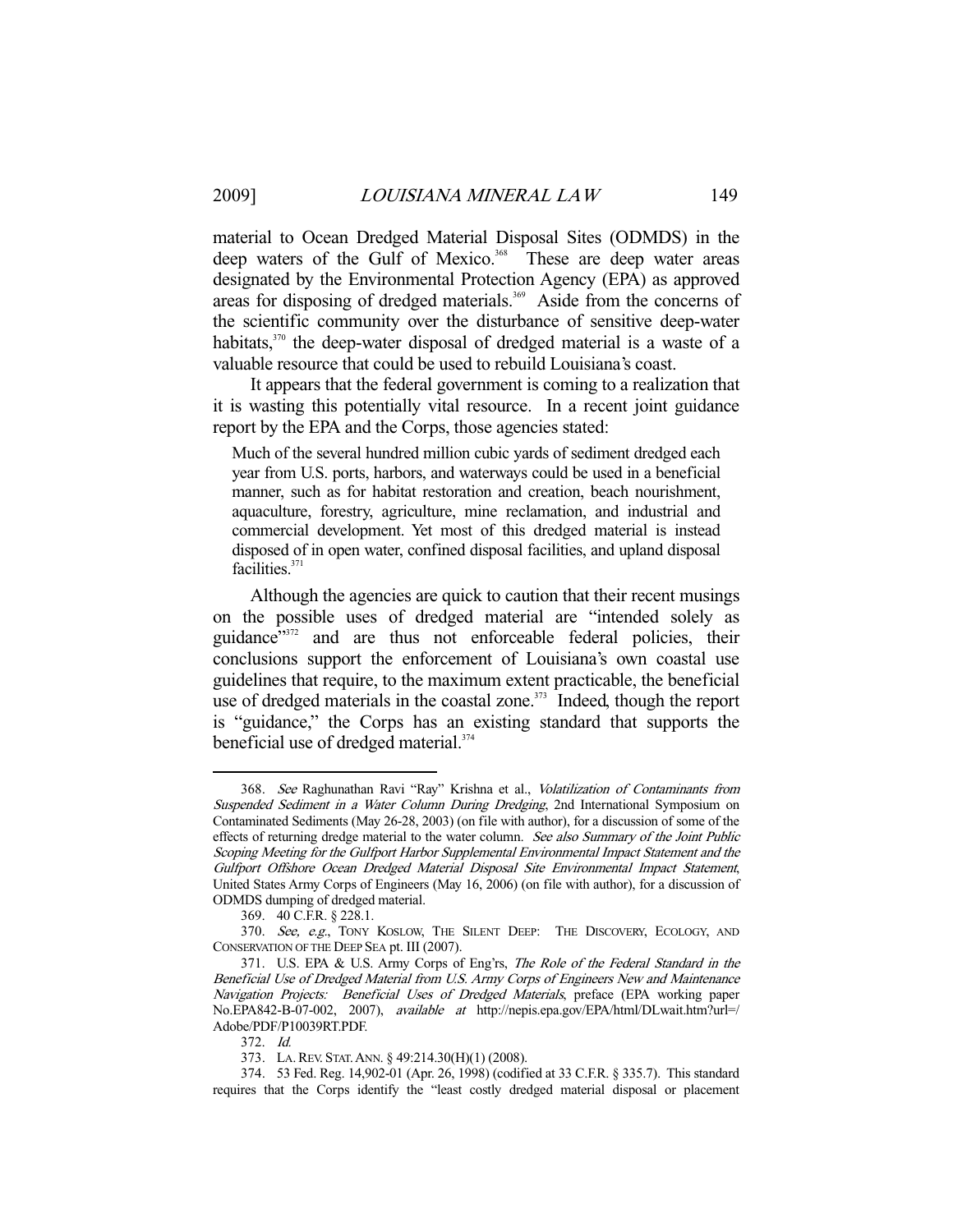The major obstacle to the beneficial use of dredged material appears to be a matter of cost.<sup>375</sup> However, the excuse that the cost of an operation is too high and thus need not be complied with in order for a project to be considered consistent with a state's coastal program is unacceptable. The CZMA clearly demonstrates that lack of funding is not an excuse for noncompliance with a federally approved coastal management plan.<sup>376</sup> In addition, 15 C.F.R. § 930.32(a)(2) clearly states that Congress's intent with the law that supports these regulations was to cause federal agencies to adhere to the consistency requirements of the states. Under this charge, the federal government requires its agencies to either consider the increased expenses of requirements such as beneficial use when requesting funding for projects or to adjust their funding requests once they become aware of the increased costs of consistency.<sup>377</sup>

 To the extent that beneficial use of dredged materials exceeds the "least costly" standard, the excess costs may be covered either by federal/nonfederal cost sharing or may be solely borne by a nonfederal entity.<sup>378</sup> The joint EPA/Corps report notes that the costs of beneficial use projects that do "not contribute to USACE navigation, ecosystem restoration, or flood and storm damage reduction missions" are to be borne solely by the nonfederal project sponsor.<sup>379</sup> However, as has been documented countless times in the academic literature, coastal restoration and protection (the probable use of Louisiana's dredged

alternative . . . that is consistent with sound engineering practices and meets all federal environmental requirements." U.S. EPA & U.S. ARMY CORPS OF ENG'RS, *supra* note 371, at 2. 375. U.S. EPA & U.S.ARMY CORPS OF ENG'RS, supra note 371, preface.

 <sup>376.</sup> See 16 U.S.C. §§ 1451-1466 (2000). 15 C.F.R. § 930.32(a)(3) (2009) states:

Federal agencies shall not use a general claim of a lack of funding or insufficient appropriated funds or failure to include the cost of being fully consistent in Federal budget and planning processes as a basis for being consistent to the maximum extent practicable with an enforceable policy of a management program. The only circumstance where a Federal agency may rely on a lack of funding as a limitation on being fully consistent with an enforceable policy is the Presidential exemption described in section  $307(c)(1)(B)$  of the Act (16 USC 1456(c)(1)(B)). In cases where the cost of being consistent with the enforceable policies of a management program was not included in the Federal agency's budget and planning processes, the Federal agency should determine the amount of funds needed and seek additional federal funds. Federal agencies should include the cost of being fully consistent with the enforceable policies of management programs in their budget and planning processes, to the same extent that a Federal agency would plan for the cost of complying with other federal requirements.

See also Schiavinato & Wilkins, supra note 352, at 20.

 <sup>377. 16</sup> U.S.C. §§ 1451-1466.

<sup>378.</sup> See U.S. EPA & U.S. ARMY CORPS OF ENG'RS, supra note 371, at 4.

 <sup>379.</sup> Id.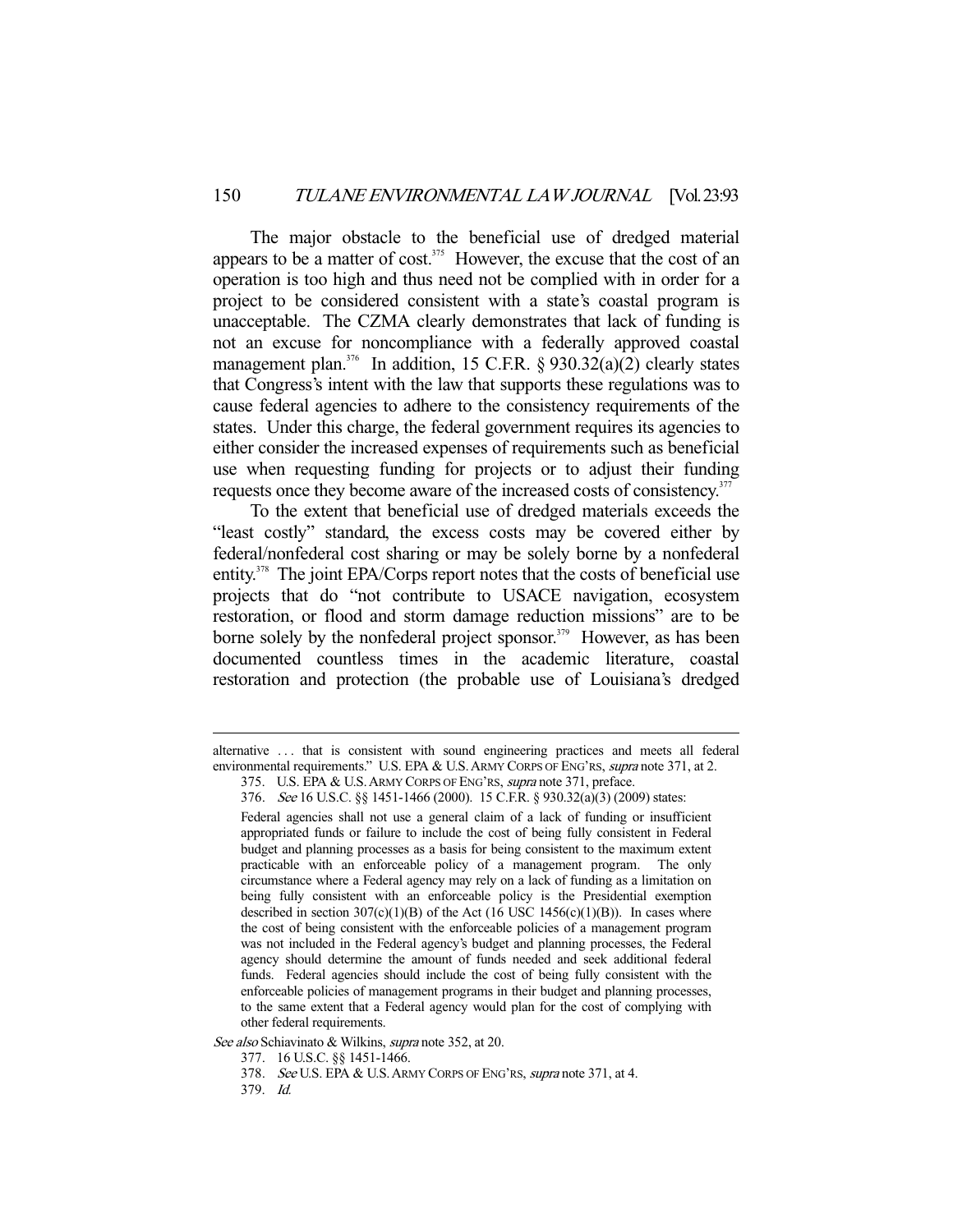-

materials) is essential to support both ecosystem restoration<sup>380</sup> and flood and storm damage reduction.<sup>381</sup> Thus, should the federal government enter into beneficial use projects with the State to restore Louisiana's coast, the excess costs of such projects cannot, under federal law, be solely borne by the State of Louisiana. An argument can be made that Louisiana need not pay any of the costs of beneficial use, as the State supplies its own resources (the dredge material) to the Corps, a reality that should substantially minimize the State's costs in these essential efforts.

 Thus, although Louisiana cannot force the federal government to beneficially use dredged material through legal concepts under Louisiana's property and mineral law regimes, $382$  federal projects that implicate Louisiana's coastal zone that do not contain provisions to beneficially use dredged materials to offset coastal land loss are—in many cases—not consistent with the State's approved CMP. In such instances, the State can use its authority under the CZMA to require that the federal government beneficially use dredge material for coastal restoration purposes.

# VII. OF FEDERAL WATERS: STATE INVOLVEMENT IN THE OCS PROCESS—UPDATES

 Another rather obscure area of federal law that may be of some interest to Louisiana mineral law practitioners deals with the State's involvement in the federal government's efforts to lease Outer Continental Shelf (OCS) lands for mineral development. As I have noted in two previous articles, coastal states play a substantial role in reviewing and commenting on the federal environmental process with respect to mineral activities in federal waters, particularly on the OCS.<sup>383</sup> These previous studies focused on the impacts of these State actions on how the

 <sup>380.</sup> See generally Seidemann & Susman, supra note 322.

<sup>381.</sup> See generally Seidemann, supra note 142.

 <sup>382.</sup> In other words, although dredged material is a mineral and does have value, the State cannot force its use in the form of beneficial use. However, as noted above, this does not relieve the federal government of the duty to compensate the State for the material. One proposed means of compensation is for the State to enter into cooperative endeavor agreements with the Corps through which the State will not charge for the material as long as the State's share of beneficial use costs is exchanged for this agreement not to charge. Alternatively, the State should be charging for the dredged material.

<sup>383.</sup> See Langford, Morel, Wilkins & Seidemann, supra note 358; see also Ryan M. Seidemann & James G. Wilkins, Blanco v. Burton: What Did We Learn from Louisiana's Recent OCS Challenge?, 25 PACE ENVTL. L. REV. 393 (2008); Katherine Henry, Presentation at the 54th Louisiana Mineral Law Institute at Louisiana State University: State and Federal Interaction Affecting the Oil and Gas Industry: Partners or Adversaries? (Apr. 12-13, 2007).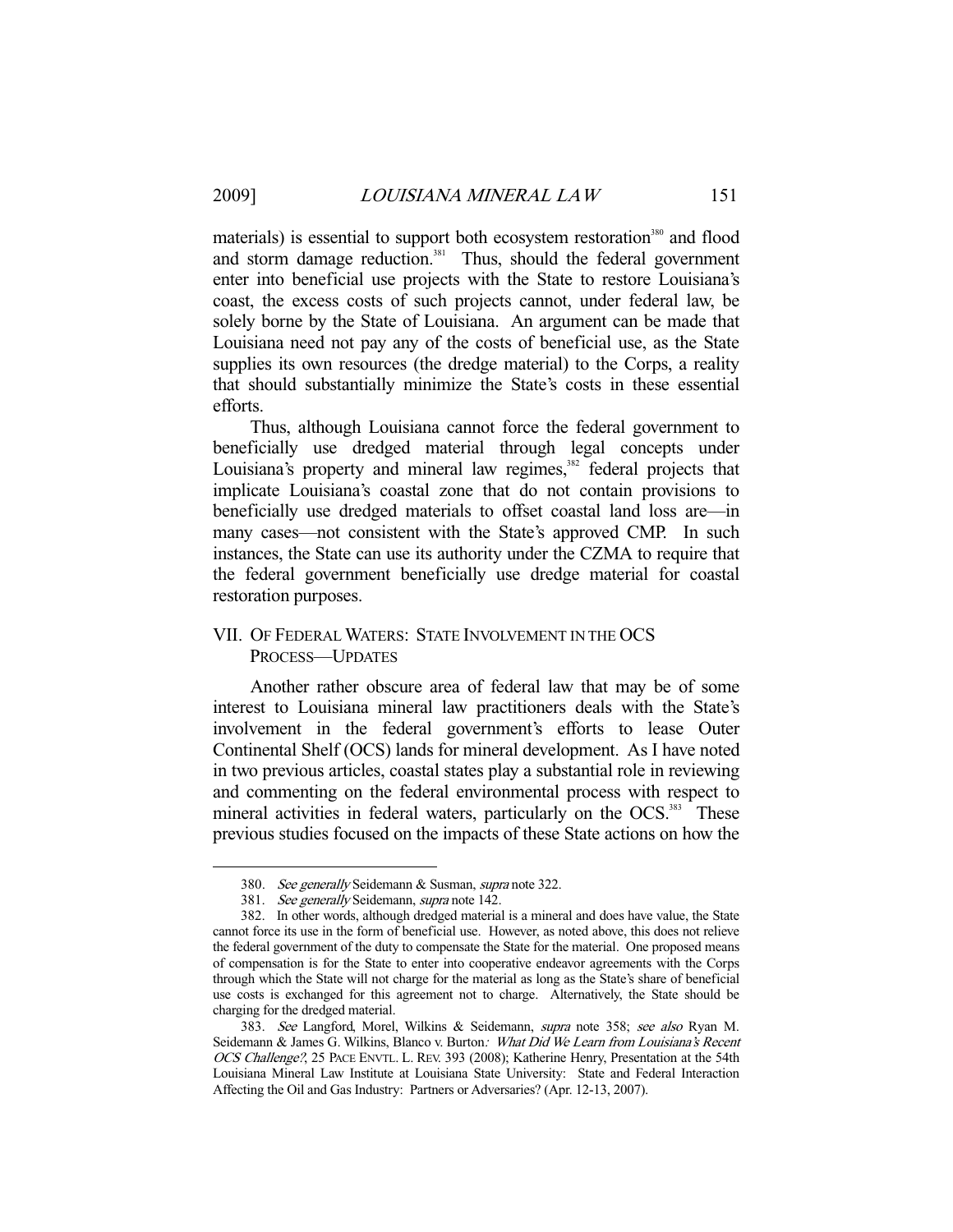federal government does business. However, in keeping with this Article's general theme of reviewing the relatively obscure laws that impact mineral activities in Louisiana, a brief review of the impacts of recent developments related to these laws is undertaken.<sup>384</sup>

 There are two issues related to OCS matters that have not been extensively discussed elsewhere that merit attention. First are the implications of the recent decision of the United States Circuit Court for the District of Columbia in the matter of Center for Biological Diversity  $v.$  U.S. Department of the Interior.<sup>385</sup> The other matter relates to public relations implications that stem from such suits.

 In 2008, I reported on the early stages of a new challenge to the environmental efforts of the Minerals Management Service (MMS) in the case of Center for Biological Diversity v. U.S. Department of the Interior.<sup>386</sup> Since the publication of that article, the D.C. Circuit Court of Appeals has issued a decision in this case.<sup>387</sup> This case, as with Louisiana's challenge to MMS in 2006,<sup>388</sup> demonstrated that states, local governments, and nongovernmental organizations can have some impact on the environmental processes and mineral activities of the federal government. Although this case centered around the sufficiency of MMS's compliance with the OCSLA, the Endangered Species Act (ESA), and NEPA in the waters off the coast of Alaska, it still holds some importance for the Gulf of Mexico area and Louisiana in particular.<sup>389</sup>

 The reason that this case holds some importance for the Gulf of Mexico and Louisiana mineral interests in particular is that it focused on the 2007-2012 Leasing Program that served as a baseline planning

 <sup>384.</sup> Extensive analyses of the laws under which the States are authorized to act with regard to OCS activities—the CZMA, the Outer Continental Shelf Lands Act (OCSLA), and the National Environmental Policy Act (NEPA)—have appeared elsewhere. See, e.g., Langford, Morel, Wilkins & Seidemann, *supra* note 358; Seidemann & Wilkins, *supra* note 383; Henry, supra note 383. To avoid duplication and unnecessary waste of space, the reader is directed to those sources for a comprehensive review of those laws.

 <sup>385. 563</sup> F.3d 466 (D.C. Cir. 2009).

<sup>386.</sup> See Seidemann & Wilkins, supra note 383, at 439-40 (discussing the case of Ctr. for Biological Diversity, 563 F.3d 466).

<sup>387.</sup> Ctr. for Biological Diversity, 563 F.3d at 488-89.

 <sup>388.</sup> See generally Blanco v. Burton, No. 06-3813, 2006 WL 2366046 (E.D. La. Aug. 14, 2006). An alternative review of this case may be found at Patrick B. Sanders, Blanco v. Burton: Louisiana's Struggle for Cooperative Federalism in Offshore Energy Development, 69 LA. L.REV. 255 (2008).

<sup>389.</sup> Ctr. for Biological Diversity, 563 F.3d at 471-72. It is important to note that the petitioners in this case did not bring any claims under the CZMA as those in Blanco did in 2006. The reason for this is that only the states can avail themselves of redress against MMS for inadequate environmental analyses under the CZMA and none of the petitioners in this matter were states.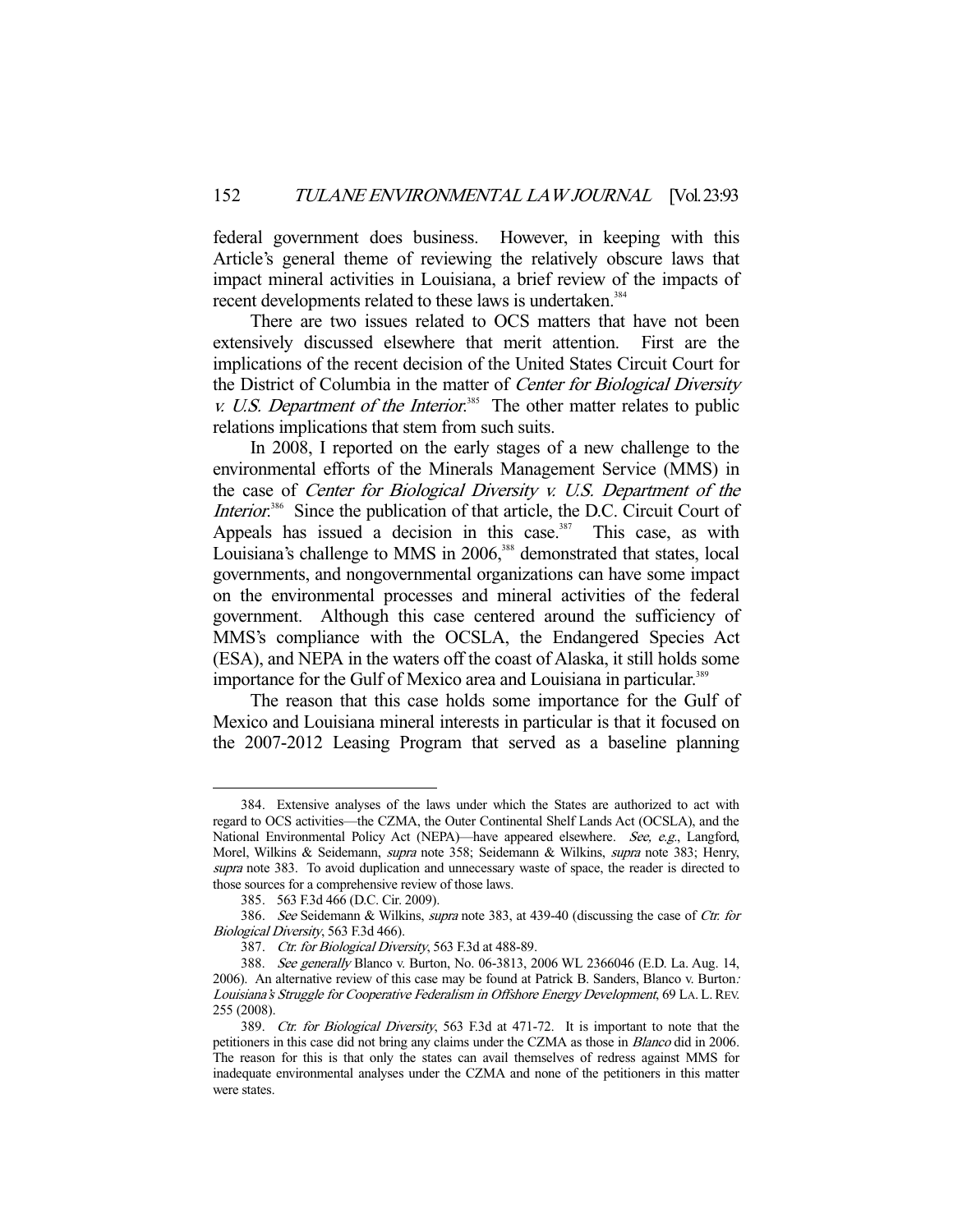document for all MMS lease sales between those years.<sup>390</sup> This document covers the Gulf of Mexico regions as well as the Alaska area and the Atlantic OCS region.<sup>391</sup> In addition, because the petitioners won on one of their claims, $3^{32}$  the case presents a potential chink in the armor of MMS's program for future challenges and may proximately impact MMS's efforts to lease in the Gulf of Mexico region in the short term.

 Importantly, two of the petitioners' NEPA claims and their ESA claim were dismissed for being unripe.<sup>393</sup> It is unclear when such claims may become ripe, but perhaps the lease sale stage of the OCS process rather than the plan stage would be an appropriate time to challenge violations of NEPA and the ESA.<sup>394</sup> However, the dismissal of these claims demonstrates that the courts have yet to appreciate the programmatic MMS documents as the sources from which all subsequent mineral activity stems and at which time the most comprehensive corrections to errors in environmental analysis can be caught and corrected.<sup>395</sup>

Although the court in *Center for Biological Diversity* found that most of the petitioners OCSLA claims lacked merit,<sup>396</sup> it did vacate the Leasing Program "on grounds that the Program's environmental sensitivity rankings are irrational."<sup>397</sup> This claim, ultimately the winning claim for the petitioners, was based on the allegation that MMS did not consider the relevant factors of applying a particular analytical method to assess the risk that oil spills pose to all of the OCS environments.<sup>398</sup> This claim was based on a failure of MMS to comply with Section  $18(a)(2)(G)$  of the OCSLA,<sup>399</sup> which requires MMS to factor in the "'environmental sensitivity of . . . different areas of the outer Continental

 <sup>390.</sup> Id.

<sup>391.</sup> See generally MINERALS MGMT. SERV., U.S. DEP'T OF INTERIOR, PROPOSED FINAL PROGRAM OUTER CONTINENTAL SHELF OIL AND GAS LEASING PROGRAM 2007-2012 (2007).

<sup>392.</sup> Ctr. for Biological Diversity, 563 F.3d at 488-89.

 <sup>393.</sup> Id. at 481-83.

<sup>394.</sup> This issue was briefly discussed by Judge Engelhardt in *Blanco v. Burton*, where he suggested that the applicable federal laws should be considered at every stage of the OCS process. See 2006 WL 2366046, at \*17.

 <sup>395.</sup> See Seidemann & Wilkins, supra note 383, at 415-18. Although Judge Engelhardt in Blanco stated that the law must be complied with at each stage of the OCS process, he, like the D.C. Circuit in the Center for Biological Diversity case, still failed to see that the early stages of the OCS process are the best times to catch major errors. See Blanco, 2006 WL 2366046, at \*1.

<sup>396.</sup> Ctr. for Biological Diversity, 563 F.3d at 481-83.

 <sup>397.</sup> Id.

 <sup>398.</sup> Id. at 487-89.

 <sup>399. 43</sup> U.S.C. § 1344(a)(2)(G) (2000).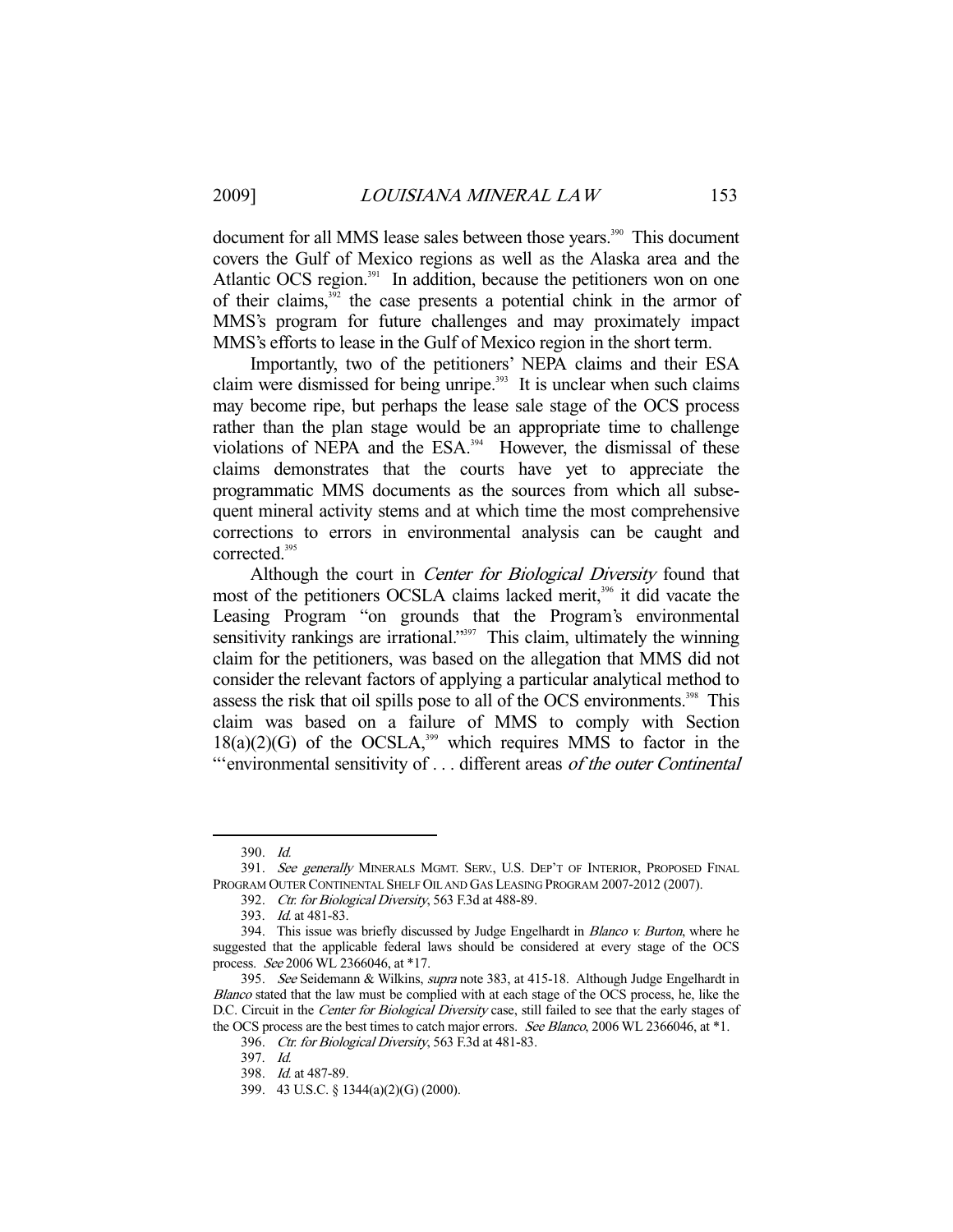Shelf."<sup>400</sup> The court found that the use of a method that only considered shoreline effects and not all OCS environments violated this legal requirement.<sup>401</sup>

 For the above reason alone, the D.C. Circuit vacated the Leasing Program.<sup>402</sup> The decision made no mention of whether this invalidates leases that were already let under this Program.<sup>403</sup> However, it would seem that several legal theories would stop the leases already issued from being cancelled. One such theory would be the concept of ex post facto, which would seem to apply here, thus not allowing this decision to impact leases already issued.<sup>404</sup> Another theory is simply that the petitioners' original demands did not include any requests for canceling lease sales. Thus, new lawsuits would have to be instituted to cancel the leases already let. This would be very complex and time consuming.

 It would seem unreasonable to consider the past lease sales invalid, but it is reasonable to expect that MMS will do no more leasing under this Program until the errors identified in the court's decision are remedied.<sup>405</sup> However, because there is a 2010-2015 Plan in the works, it may not be long before MMS begins leasing again under that program. In such a situation, it would be much easier and efficient for MMS to delay the remainder of the 2009 lease sales, not correct the 2007-2012

-

this decision could have potentially devastating consequences for leases that have already been issued under this program in both Alaska and the Gulf of Mexico, as well as for lease sales scheduled into the future. At stake are thousands of well-paying American jobs, billions of dollars in much-needed revenue for federal, state and local governments and the nation's energy security.

Press Release, Am. Petroleum Inst., Court Ruling on Offshore Leasing Program Could Cost Jobs and Weaken Energy Security 1 (May 2009), available at http://www.api.org/policy/exploration/ upload/Offshore\_Ruling\_5\_2009.pdf.

 404. U.S. CONST. art. I, § 9, cl. 3; LA. CONST. art. I, § 23. Although this concept, under both the Louisiana and U.S. Constitutions, is aimed at restricting the retroactive application of legislation, the concept seems applicable here in a sort of res judicata manner.

<sup>400.</sup> Ctr. for Biological Diversity, 563 F.3d at 487 (quoting 43 U.S.C. § 1344(a)(2)(G) (emphasis added)).

 <sup>401.</sup> Id. at 487-89.

 <sup>402.</sup> See id. at 488-89.

 <sup>403.</sup> Lease Sales 204, 205, 206, 207, and 208 were conducted for the Gulf of Mexico region between 2007 and the 2009 decision in Center for Biological Diversity. 72 Fed. Reg. 39,832-37 (July 20, 2007) (Lease Sale 204); 72 Fed Reg. 50,387 (Aug. 31, 2007) (Lease Sale 205); 73 Fed. Reg. 8347 (Feb. 13, 2008) (Lease Sale 206); 73 Fed. Reg. 15,774-75 (Mar. 25, 2008) (Lease Sale 207). The fact that the court made no mention of what was to become of the lease sales did not stop the industry from sounding the alarm, commenting that

 <sup>405.</sup> It is also important to note that the federal government may opt to appeal the case (an eventuality not known at the time of this writing) and thus stall the effectiveness of the D.C. Circuit's decision.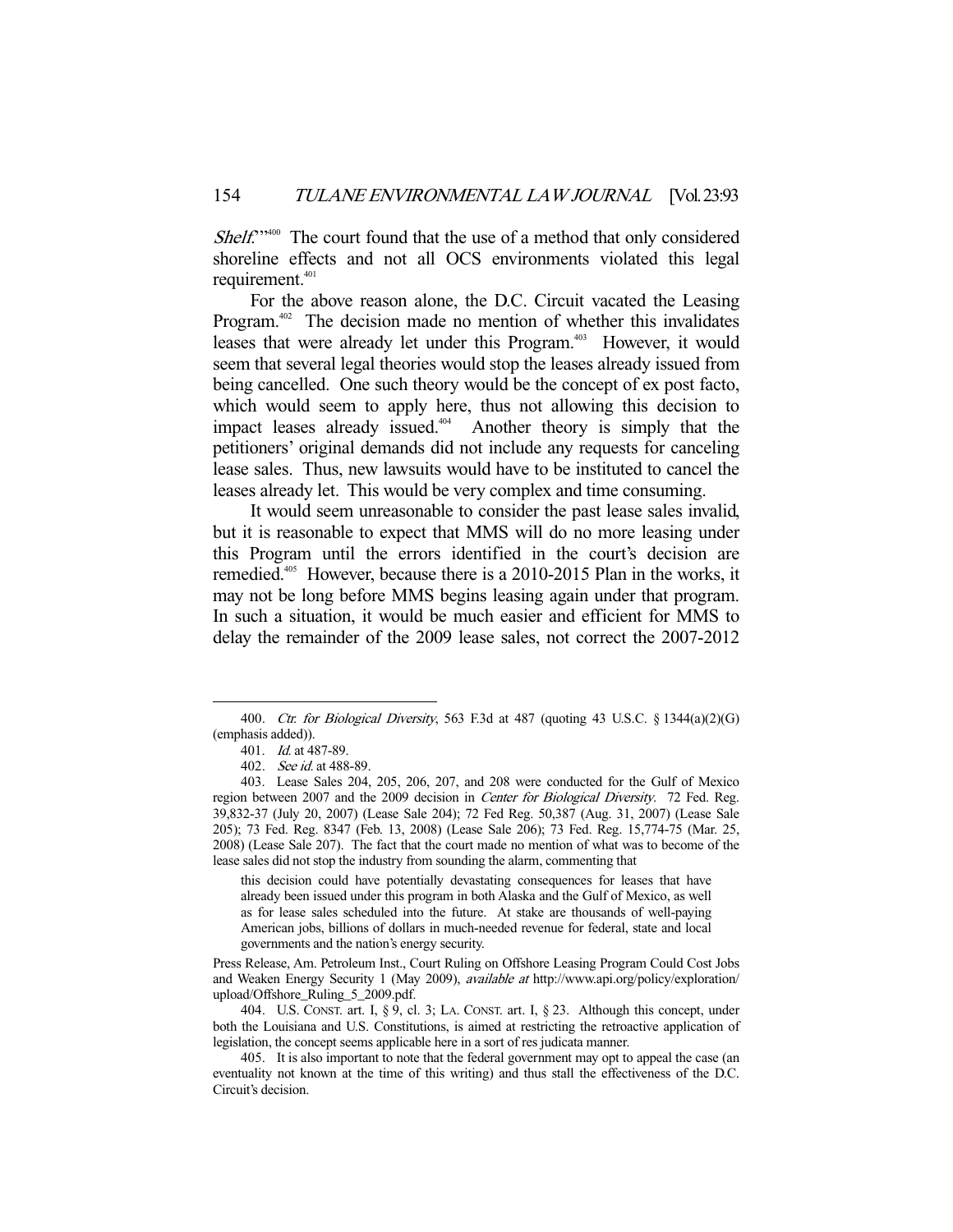Leasing Program, and simply incorporate the suggested changes into the  $2010-2015$  plan and continue on with business as usual.<sup>406</sup>

 The implications of this decision for Louisiana are likely negligible from the perspective of affecting the State's bottom line. Although Louisiana receives a share of OCS revenues from MMS leases (an amount that will grow over the years as a result of the Gulf of Mexico Energy Security Act of  $2006^{407}$ , short disruptions to the MMS leasing process do not have noticeable impacts on the coastal states. For example, as a result of the cancellation of Lease Sale 201 in 2007 due to the Blanco v. Burton settlement,<sup>408</sup> MMS rolled the Lease Sale 201 areas into Lease Sales 204 and 205, thus meaning that a delay in the actual leasing of these areas of the OCS was only a few months.<sup>409</sup> Over several years of planning and production from a lease sale, it is probably that the impacts of these lost months will effectively disappear.

 Thus, the only potential fallout to Louisiana during the period of waiting for MMS to correct its errors will be in the form of whatever Louisiana companies would have geared up to work on the early planning stages of upcoming leases. Again, however, there is little doubt that this work will be available; it will simply be delayed for a little while. Thus, it is extremely doubtful that any long-term (and likely no shortterm) impacts of this decision will be felt by the Louisiana mineral industry.

 Another matter that is part and parcel with the fears of OCS challenges that merits discussion is the potential impacts that these challenges have on the public through increased prices at the pump. This allegation has a direct impact on those with mineral interests in Louisiana and is briefly analyzed.

 There is no indication, as Louisiana challenged Lease Sale 200 in 2006 or threatened to challenge Lease Sale 201 in 2007, that there was any noticeable impact to oil prices or prices at the gas pump. This is consistent with the literature on the economics of oil. Oil is traded on a global market that relies on numerous complex variables to set the price

 <sup>406.</sup> If MMS goes this route, the court decision would only impact one lease sale in the Gulf of Mexico: Lease Sale 210. Minerals Mgmt. Serv., U.S. Dep't of Interior, 2007-2012 Lease Sale Schedule, http://www.mms.gov/5-year/2007-2012LeaseSaleSchedule.htm (last visited May 8, 2009). However, if Lease Sale 210 does go forward, Louisiana would have solid grounds to object to its consistency with the State's coastal management program, as the underlying document has been declared flawed by the D.C. Circuit.

 <sup>407.</sup> Tax Relief and healthcare Act of 2006, Pub. L. No. 109-432, 120 Stat. 2922, § 101- 105 (2006).

 <sup>408.</sup> See Blanco v. Burton, 2006 WL 2366046 (E.D. La. Aug. 14, 2006).

 <sup>409.</sup> See Seidemann & Wilkins, supra note 383, at 420.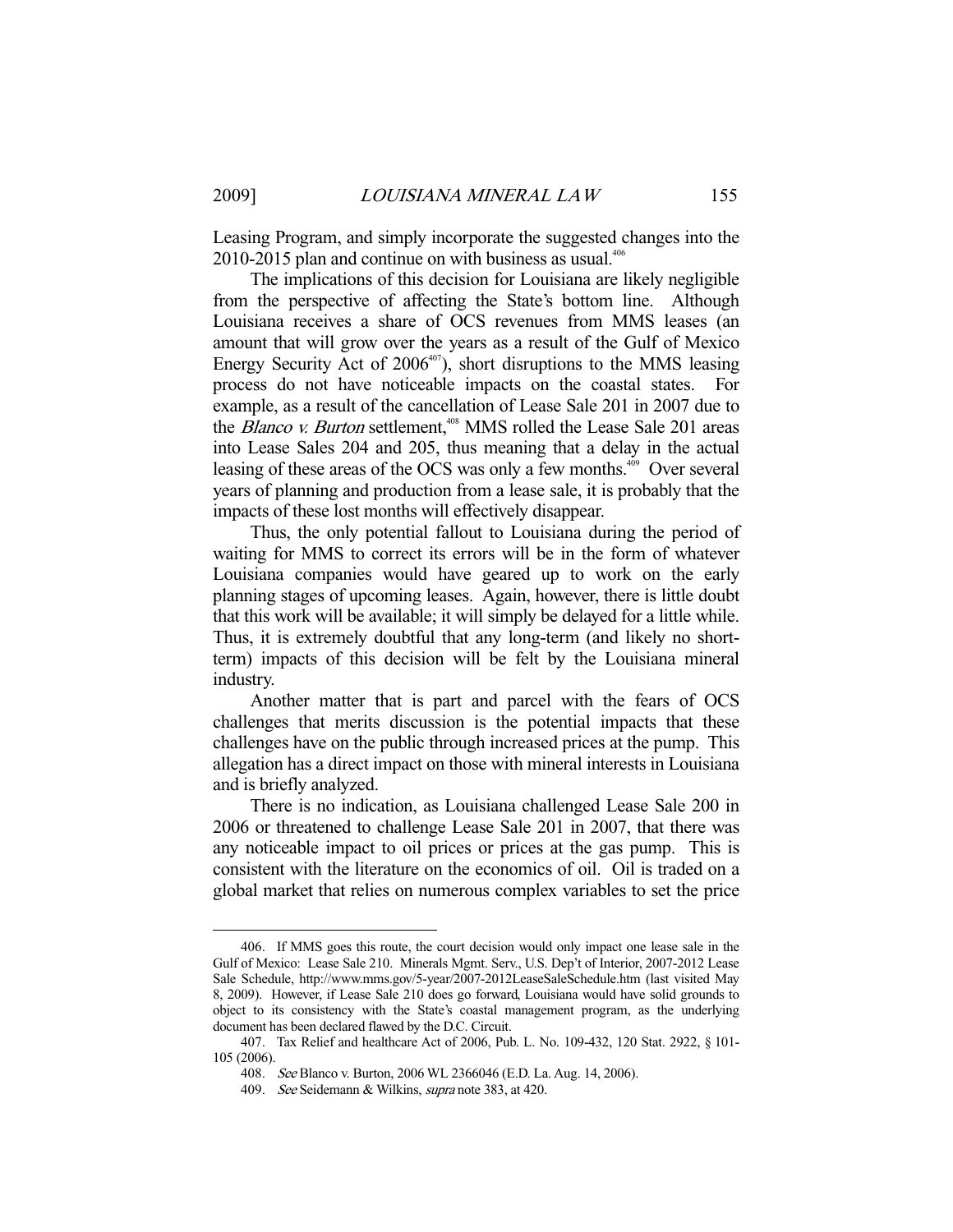of the commodity.410 Thus, it would not be anticipated that regulatory spats within one oil-producing country, especially those of limited duration, such as OCS lease sale challenges, would have any impact on the price of oil products.

 The other impact to mineral interests that has been alleged in OCS challenges is that a stoppage in leasing activity would cause substantial economic hardships to the local support industries.<sup>411</sup> Although this allegation is often made, it is difficult, if not impossible, to quantify. Based upon the above discussion of the short-term impacts of OCS lease sale challenges, it is doubtful that such effects are ever substantial.

 However, assuming, arguendo, that such an allegation is true, how can the mineral industry minimize these impacts? The very simple answer to this question is for the industry to demand that the federal government, particularly MMS, do a better job of adhering to the law that governs that agency. The number of challenges to OCS activity has been on the rise in recent years. $412$  The logical way to bring these challenges under control is to avoid the shortcomings that lead to valid challenges in the first place. The success of the Center for Biological Diversity's case in the D.C. Circuit and the strong language of Judge Engelhardt's opinion in the Blanco v. Burton matter should give the mineral industry pause as to where its allegiances should lie in matters of OCS environmental law compliance.<sup>413</sup> The most efficient means of stemming the valid, substantive challenges to OCS activity is to force the federal government to actually address the legitimate concerns of those filing such lawsuits rather than attempting to oppose each challenge without remedying the underlying problem. This stopgap approach will not solve the long-term problems.

#### VIII. CONCLUSION

-

 Although the legal issues discussed herein are varied, they can be reduced to a few cautionary principles.

1. Do not disturb the dead. Make sure that any mineral activities that might impact cemeteries comply fully with Title 8;

<sup>410.</sup> See generally Ling-Yun He, Ying Fan & Yi-Ming Wei, Impact of Speculator's Expectations of Returns and Time Scales of Investment on Crude Oil Price Behaviors, 31 ENERGY ECON. 77, 77 (2009).

<sup>411.</sup> See generally Press Release, Am. Petroleum Inst., supra note 403.

 <sup>412.</sup> See Blanco v. Burton, 2006 WL 2366046 (E.D. La. Aug. 14, 2006); see also Ctr. for Biological Diversity, 563 F.3d 466 (D.C. Cir. 2009); see also N. Slope Borough v. Minerals Mgmt. Serv. No. 3:07-cv-0045-RRB, 2007 2L 1106110 (D. Alaska Arp. 12, 2007).

 <sup>413.</sup> See Blanco, 2006 WL 2366046.